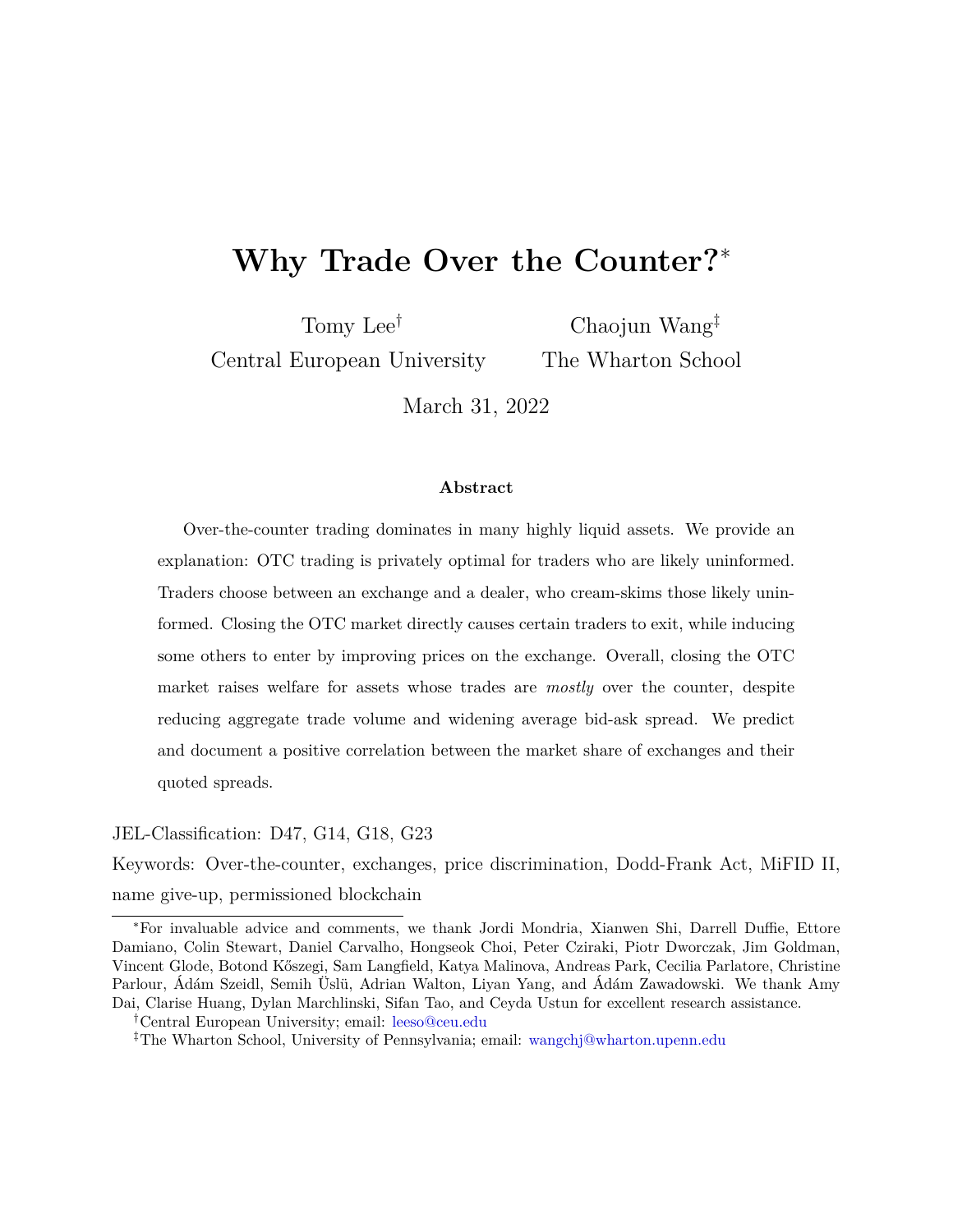## **1 Introduction**

Opaque and hard-to-access over-the-counter markets dominate the trading of many as-sets tradable on transparent and easily accessible exchanges.<sup>[1](#page-1-0)</sup> The typical explanation for this OTC dominance is that certain assets are complex or non-standard. Such assets might attract few traders, and this illiquidity makes trading on exchanges impractical. The illiquidity explanation implies little role for policy intervention in OTC markets—OTC trading occurs where exchanges are comparably inefficient. This argument is frequently cited against regulation of OTC markets [\(Section 5.2\)](#page-31-0). The illiquidity explanation can clearly account for complex or non-standard assets that are seldom-traded, including high-yield corporate bonds, collateralized debt obligations, and single-name credit default swaps. However, numerous platforms offer exchange trading of standardized swaps, the most liquid derivative, yet 95% of its trades are over the counter [\(Nagel,](#page-50-0) [2016\)](#page-50-0). Treasuries, repurchase agreements, and for-eign exchange are similarly liquid, exchange-tradable, and mostly traded over the counter.<sup>[2](#page-1-1)</sup> Even among US exchange-listed equities, the majority of dollar volume is traded over the counter for 12% (373) of them [\(Section 4.1\)](#page-22-0). We provide the first explanation for the OTC dominance of liquid and exchange-tradable assets. In doing so, we show that the equilibrium outcome starkly deviates from the efficient outcome: closing the OTC market would raise welfare for the most OTC-traded assets, such as standardized swaps and Treasuries. This result is novel in the literature, and helps justify the aims of MiFID II and the Dodd-Frank Act to ban or shift trades away from the OTC market.

Our explanation builds on a fundamental feature of OTC markets: the dealers' ability to price discriminate among their customers. Price quotes on an exchange are publicly available to all traders. To trade over the counter, a trader must request quotes from a dealer, which

<span id="page-1-0"></span><sup>&</sup>lt;sup>1</sup>In our context, "over-the-counter (OTC) markets" consist of all financial markets in which trades are executed nonanonymously between a client and a dealer. This definition includes traditional voice markets in which clients contact dealers one-by-one, and request-for-quote markets in which clients contact multiple dealers at a time. "Exchanges" include all other markets, including limit order books (e.g., stock exchanges), dark pools, and batch auctions.

<span id="page-1-1"></span><sup>2</sup>Treasuries are tradable on several centralized exchanges while EU government bonds are listed on exchanges by regulation [\(Group of Thirty Working Group on Treasury Market Liquidity,](#page-48-0) [2021\)](#page-48-0). Examples of widely accessible exchanges include Saxo Bank SaxoTrader for government bonds, Tradeweb Dealerweb for repos, and Refinitiv FXall for foreign exchange, all of which are open to any buy-side trading firms.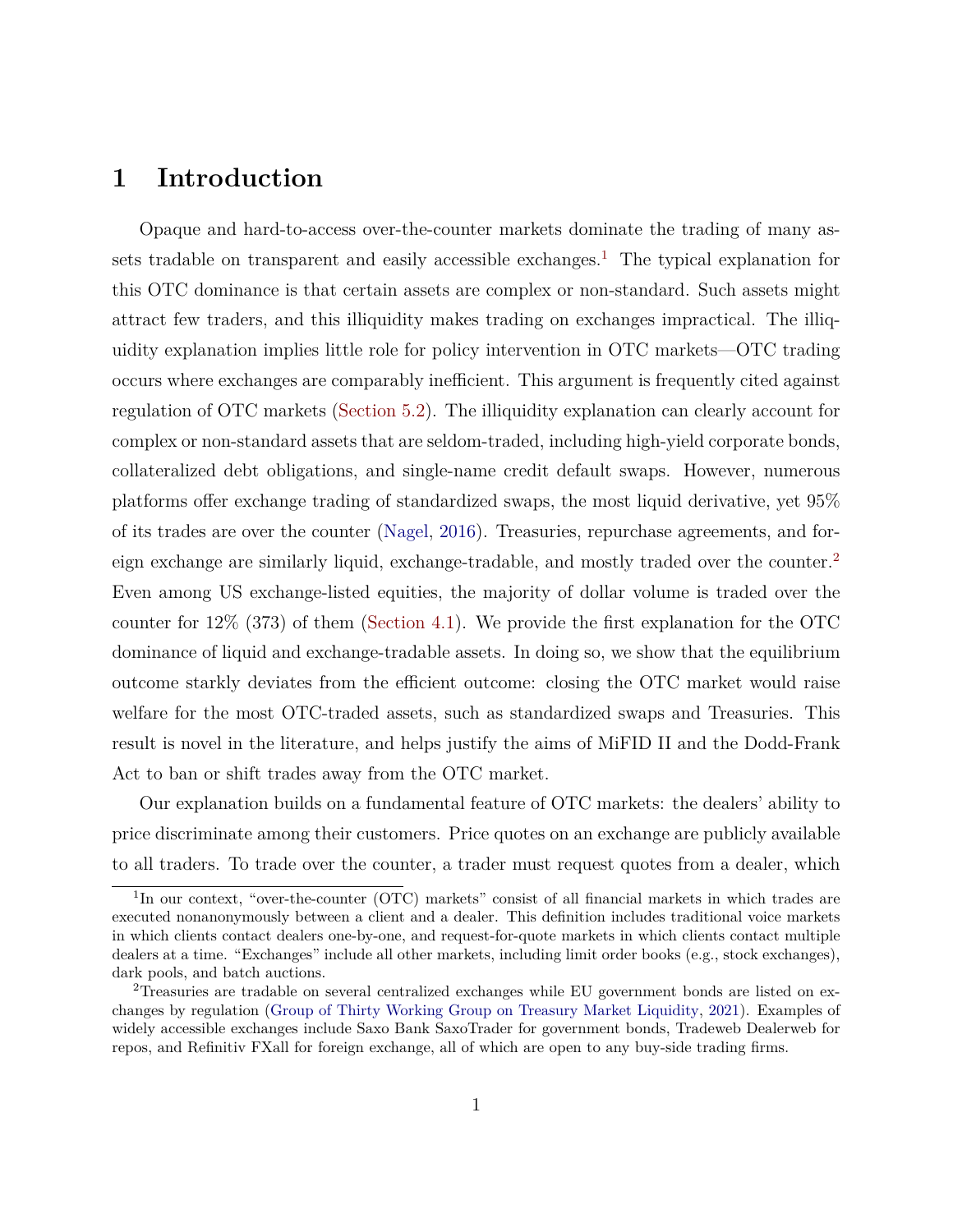reveals her identity and allows the dealer to offer a trader-specific price. This way the dealer can offer a discount to those who pose low adverse selection risk, *cream-skimming* them into the OTC market. To illustrate, between a low-risk insurer and a high-risk hedge fund, the dealer would price discriminate to the insurer's benefit. Consequently, the insurer seeks out the dealer while the hedge fund trades on the exchange. Under our explanation, liquid fixed income assets are OTC dominated because they mainly attract traders who pose low adverse selection risk, including insurers and passive funds.<sup>[3](#page-2-0)</sup>

While cream-skimming explains the OTC dominance of liquid assets, we consider other key elements of financial markets to examine whether cream-skimming is socially efficient. As with prices, trading decisions are endogenous. The traders differ in their gains from trade. Moreover, a dealer cannot perfectly distinguish an informed trader from an uninformed one sometimes, hedge funds have liquidity needs and insurers trade on proprietary information. Because endogenous trading and imperfect information are crucial for empirics and policy, we incorporate them into our analysis.

We develop a model of venue choice in which traders buy or sell an asset with an uncertain payoff. Uninformed traders have heterogeneous hedging benefits that incentivize them to trade. Informed traders receive imperfect signals about the asset payoff and seek profit. Whether a trader is informed or not is the trader's private information, which is imperfectly indicated by her public label either as *Likely Informed (LI-traders)* or *Likely Uninformed (LU-traders)*. All traders optimally choose between trading on an exchange, with a dealer over the counter, or exit. The venues differ solely in that the dealer can condition his prices on each trader's label. In equilibrium, the LI-traders endogenously choose the exchange and the LU-traders choose the OTC market, and thus the share of OTC trades is increasing in the fraction of the uninformed traders.

<span id="page-2-0"></span><sup>&</sup>lt;sup>3</sup>In [Section 4.3,](#page-25-0) we cite evidence that trades are rarely informative in corporate bonds and repurchase agreements. Moreover, government bonds are more OTC traded than their futures, and indeed much of the price discovery in government bonds occur in the futures market, not the spot market. Likewise, equity options are more OTC traded than equities, and in fact equity prices predict equity option prices, not the reverse. For index credit default swaps and interest rate swaps, the evidence is mixed on whether their prices lag or lead equity and interest rate futures prices, respectively. The evidence is also mixed for single-name CDS (which is outside the scope of this paper as they are illiquid and has no viable exchange). [DeMarzo](#page-47-0) [\(2005\)](#page-47-0) would predict a substantially lower adverse selection risk in index CDS than in single-name CDS due to the information destruction effect of pooling.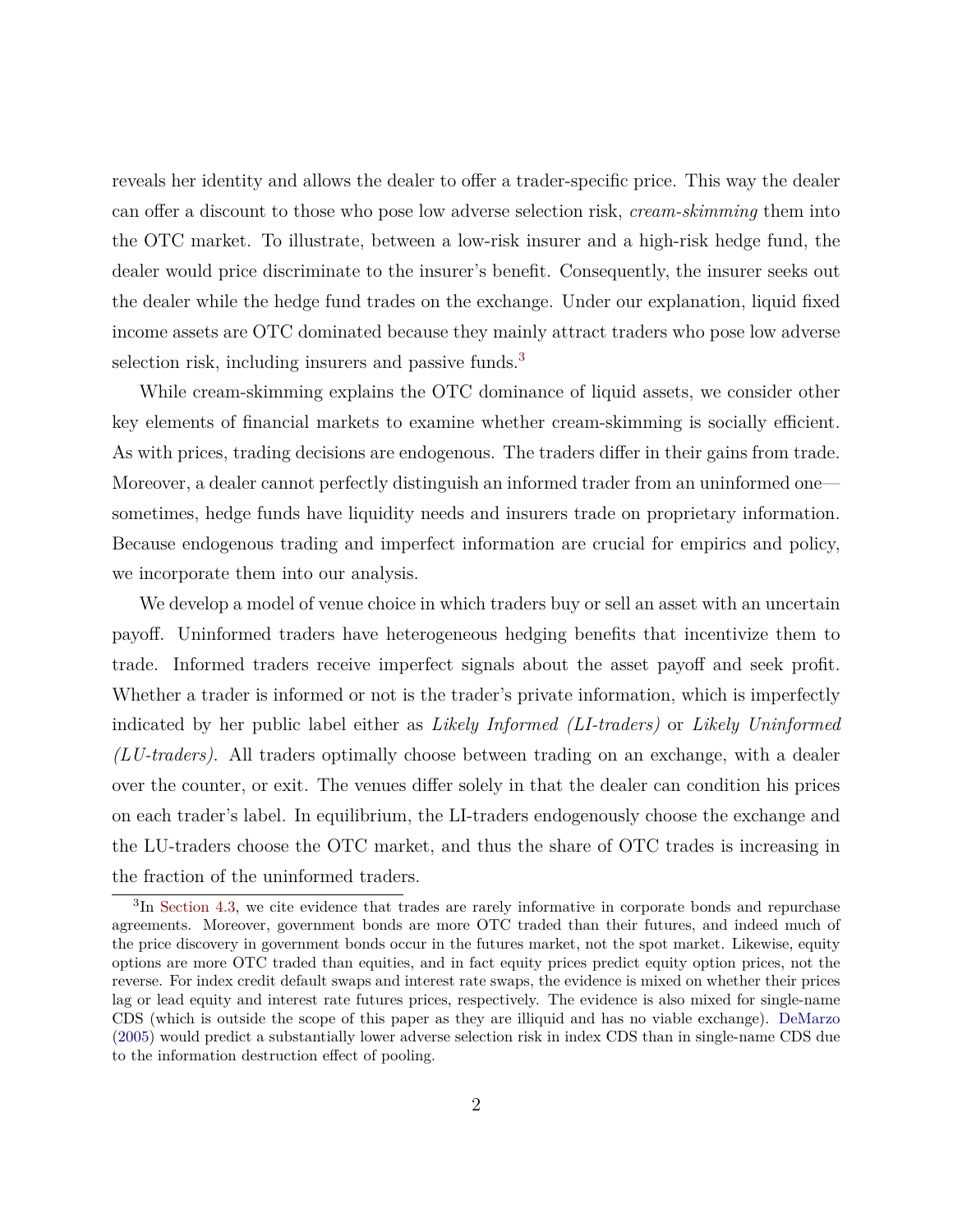The efficient outcome is the *opposite* of the equilibrium outcome in our model: closing the OTC market raises utilitarian welfare for assets that are mostly OTC-traded. This result follow from (1) the OTC market share is high for assets that attract relatively few informed traders, in which case (2) welfare is higher without the OTC market. In addition, closing the OTC market can raise welfare while reducing aggregate trade volume and widening the average bid-ask spread. Therefore, neither trade volumes nor spreads are good guides for policy. The dichotomy between the effects on welfare and volume can be stark. Under our baseline model, closing the OTC market always reduces volume whereas it raises welfare if the share of the informed traders is below a single cutoff. We find analogous effects when the traders' labels become less accurate, perhaps as a result of laxer disclosure rules.

Closing the OTC market can raise welfare while reducing aggregate trade volume, because the traders who are pushed out upon closing the OTC market ("exiters") have lower hedging benefits than those who are induced to trade ("entrants"). To elaborate, upon closing the OTC market, the "No-OTC" spread on the exchange  $S_N$  is higher than the spread the LUtraders would have received over the counter, pushing some of them to exit. Meanwhile, the greater presence of uninformed traders on the exchange reduces its quoted spread *down* to the No-OTC spread  $S_N$  and induces some, who otherwise would not trade, to do so. Thus, any exiter's hedging benefit must be below the No-OTC spread  $S_N$  and any entrant's hedging benefit must be above  $S_N$ —the entrants substitute for the comparably "cheap" exiters. Although aggregate trade volume falls whenever the exiters outnumber the entrants, *cheap substitution* can overturn this negative effect on welfare.

Precisely, closing the OTC market raises welfare if there are few informed traders and harms welfare if there are many. The effect of closing the OTC market on welfare depends on the trade-off between cheap substitution, which raises welfare, and a possible reduction in volume. Cheap substitution is most pronounced with few informed traders, and vanishes with many informed traders. It vanishes here because the entrant's hedging benefits increase while being bounded above by the (constant) spread that would be quoted if all traders were informed, allowing the exiters' relatively lower hedging benefits to "catch up". The reduction in volume turns out to vanish with few informed traders and be the most pronounced with many. Therefore with few informed traders, the effect of cheap substitution dominates and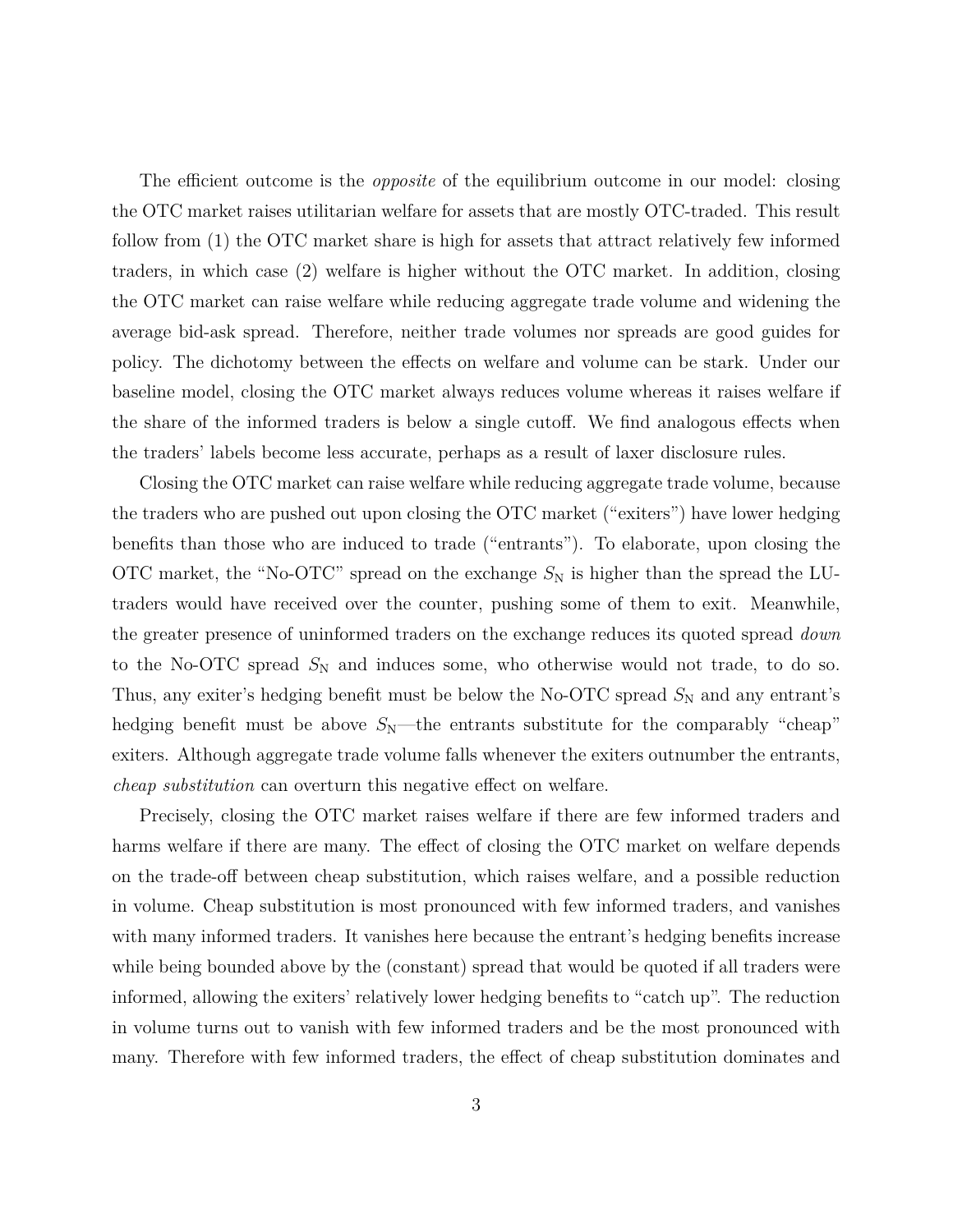closing the OTC market raises welfare. The reverse is true with many informed traders.

Our model generates a testable empirical prediction that the exchange market share and its quoted spread are positively correlated. Adding informed traders worsens adverse selection risk, widening the spreads while relatively more trades occur on the exchange. Hence, both the exchange market share and its quoted spread increase with the share of informed traders. We investigate our prediction using US equities and find a positive correlation between the market share of exchanges and their quoted spreads. Our finding holds in every quintile of equities by dollar volume with ticker-level clustered standard errors and time fixed effects, and is robust to controlling for proxies of liquidity.

The market share of exchanges is a new proxy for the amount of informed trading in our theory, based on the tight link from the informed traders to the exchange market share. It can be calculated from aggregate quantities that are easy to measure. Alternative proxies, including price impact and measures of bid-ask spread, require prevailing prices or frequently observed quotes which are unavailable for many assets.

Whether the OTC market is socially beneficial has become an increasingly relevant question as regulators impose unprecedented restraints on OTC trading. For example, beyond Dodd-Frank and MiFID II, in 2020 the Commodities and Futures Trading Commission banned a practice called "name give-up" in the swaps market, in part to boost trading on exchanges. Most recently, proposals to implement blockchain for financial transactions would reveal traders' identities to selected dealers. Our results speak to the welfare implications of these plans and policies.

We make three contributions to the literature discussed shortly. First, we contribute the first theory to explain the OTC dominance of many liquid and standardized assets. Second, we provide novel guidance for policymakers, namely that closing the OTC market improves welfare for assets with few informed traders. In particular, closing the OTC market improves welfare for OTC-dominated assets. Third, we are the first to theoretically predict and to document a *positive* correlation between the market share of exchanges and their average spread. We do so by showing that the exchange market share is a proxy for informed trading, adding an easy-to-obtain measure of informed trading to the literature.

Most closely related to us are the studies of venue choice between centralized and OTC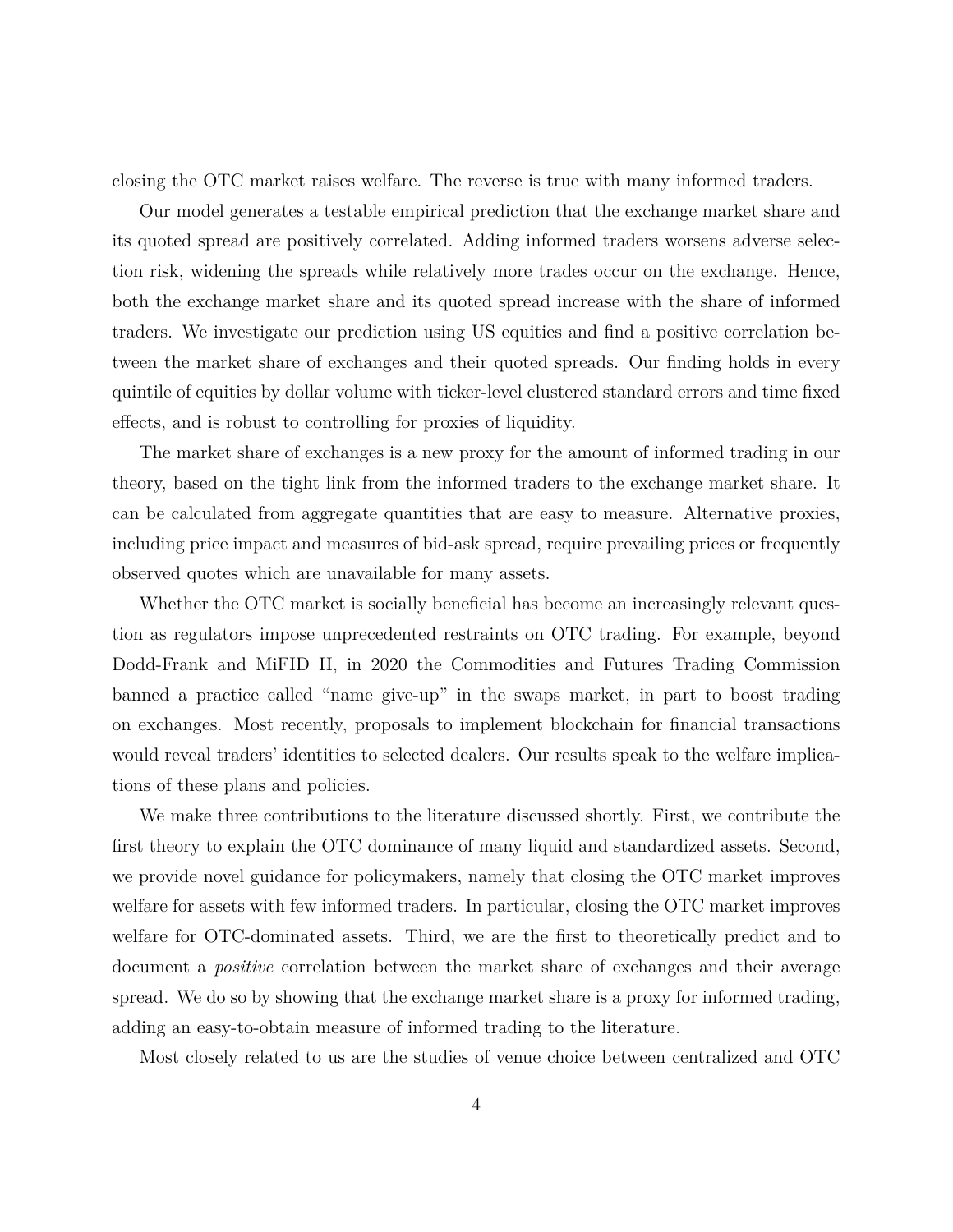markets.[4](#page-5-0) One strand in this literature abstracts away from adverse selection and focuses on the presence of search frictions [\(Pagano,](#page-50-1) [1989,](#page-50-1) [Rust and Hall,](#page-50-2) [2003\)](#page-50-2) or limited trading capacity [\(Dugast, Üslü and Weill,](#page-48-1) [2022\)](#page-48-1) in OTC markets. This strand does not explain why many liquid and standardized assets are OTC dominated.<sup>[5](#page-5-1)</sup> Others, like this paper, have cream-skimming driven by price discrimination [\(Seppi,](#page-51-0) [1990,](#page-51-0) [Desgranges and Foucault,](#page-47-1)  $2005$ .<sup>[6](#page-5-2)</sup> Because private values are homogenous in these models, they cannot feature cheap substitution from which we derive our results on welfare. [Seppi](#page-51-0) [\(1990\)](#page-51-0) explains why trade sizes over the counter are larger than the sizes on exchanges for a given asset, without explaining why some assets are more often traded over the counter than others. The key parameter of [Seppi](#page-51-0) [\(1990\)](#page-51-0), the size of an order by a large trader relative to the order size of a small trader, lacks an obvious interpretation for cross-asset prediction. [Desgranges](#page-47-1) [and Foucault](#page-47-1) [\(2005\)](#page-47-1) examines how a dealer can screen out informed trades over repeated interactions. They show that OTC trading is viable if traders are sufficiently likely to be informed (their Proposition 5). Thereby they would predict a negative relationship between the exchange market share and its quoted spread—the opposite of our prediction.

We belong to the enduring literature that compares centralized and OTC markets. [Ben](#page-46-0)[veniste, Marcus and Wilhelm](#page-46-0) [\(1992\)](#page-46-0), [Pagano and Roell](#page-50-3) [\(1996\)](#page-50-3), [Malinova and Park](#page-49-0) [\(2013\)](#page-49-0), [Glode and Opp](#page-48-2) [\(2019\)](#page-48-2) compare a case with only the exchange against one with just the OTC market. Without endogenous venue choice, this literature cannot explain why certain assets are more OTC-traded than others, and cannot generate the result that closing the OTC market improves welfare for mostly OTC-traded assets.

<span id="page-5-0"></span>[Section 2](#page-6-0) describes the model then derives its unique equilibrium and empirical predic-

<sup>4</sup>A somewhat-related literature studies the choice between a limit order book and a specialist (who represented exchanges on the trading floor). [Ready](#page-50-4) [\(1999\)](#page-50-4), [Parlour and Seppi](#page-50-5) [\(2003\)](#page-50-5) allow the specialist to stop an incoming order, observe the subsequent order flow, then choose whether to execute the order on her own account.

<span id="page-5-1"></span><sup>&</sup>lt;sup>5</sup>[Rust and Hall](#page-50-2) [\(2003\)](#page-50-2) is the closest in the strand to explain the OTC dominance of such assets, in particular steel, with the lack of expertise in operating electronic exchanges for steel at the time. This explanation does not apply to the OTC dominance of steel or other liquid assets today.

<span id="page-5-2"></span><sup>&</sup>lt;sup>6</sup>We are more distantly related to the literature on how traders choose between separate exchanges in the presence of adverse selection (e.g., [Hendershott and Mendelson,](#page-49-1) [2000,](#page-49-1) [Zhu,](#page-51-1) [2014,](#page-51-1) [Pagnotta and Philippon,](#page-50-6) [2018,](#page-50-6) [Lee,](#page-49-2) [2019,](#page-49-2) [Chao, Yao and Ye,](#page-47-2) [2019,](#page-47-2) [Babus and Parlatore,](#page-46-1) [2021,](#page-46-1) [Baldauf and Mollner,](#page-46-2) [2021\)](#page-46-2). In these models, a centralized mechanism determines the price at each exchange.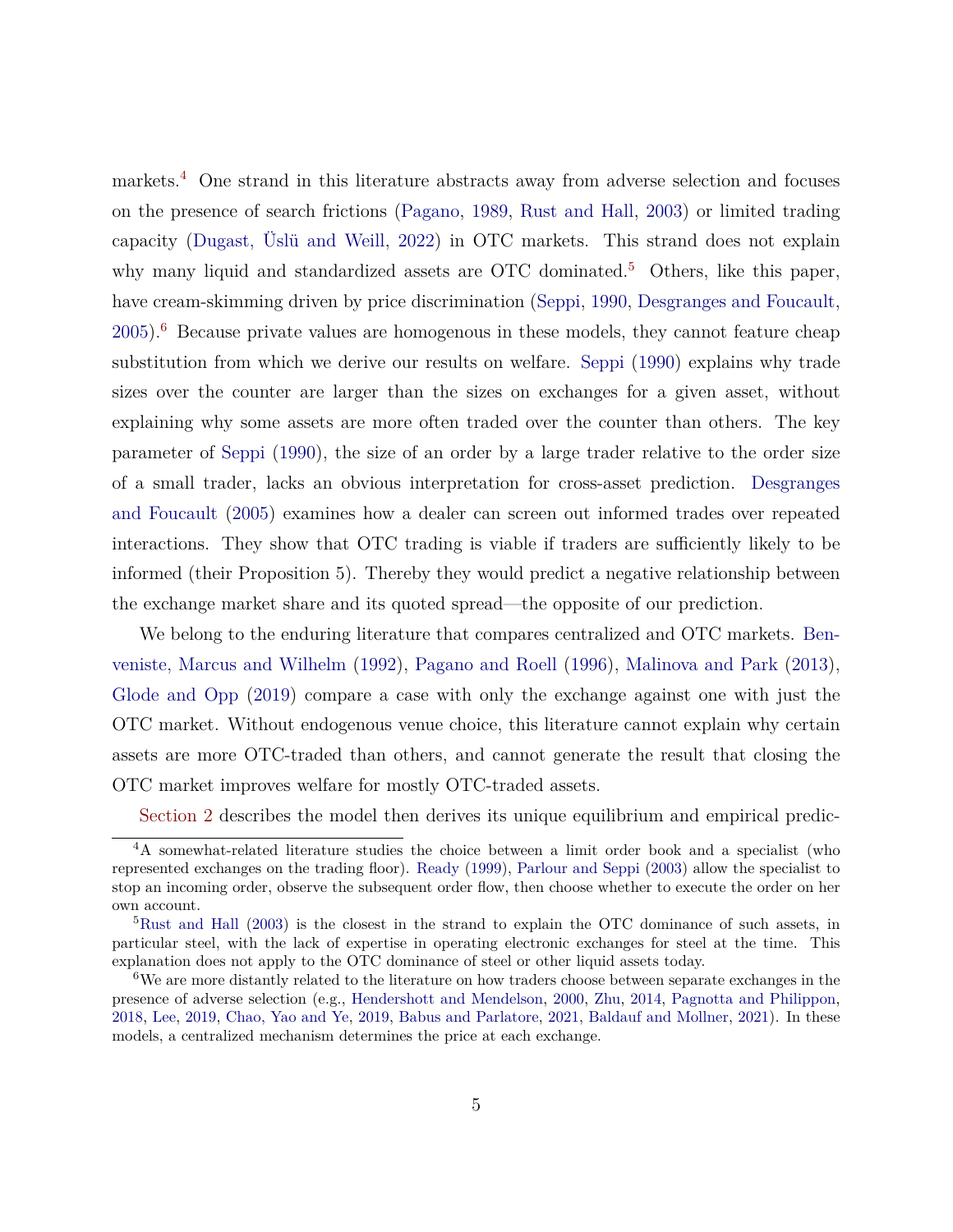tions. [Section 3](#page-12-0) analyzes utilitarian welfare, aggregate trade volume, and quoted spread (1) upon closing the OTC market or (2) as the traders' labels become less accurate. [Section 4](#page-22-1) documents empirical patterns predicted by our model and summarizes existing stylized facts related to our theory. [Section 5](#page-29-0) discusses the policy implications of our results. [Section 6](#page-33-0) concludes with a discussion of some potentially important effects that are not captured by our model.

## <span id="page-6-0"></span>**2 A Model of Venue Choice**

We first setup the model, which extends [Glosten and Milgrom](#page-48-3) [\(1985\)](#page-48-3) with endogenous venue choice and imperfect labels for the types of traders. Later we discuss our assumptions in [Section 2.2](#page-8-0) and derive the unique equilibrium in [Section 2.3.](#page-9-0)

#### **2.1 Setup**

A dealer, a market maker, a mass *µ* of informed traders, and a mass 1 of uninformed traders, all risk-neutral, trade an indivisible asset in a three-stage game. A trader buys or sells 1 unit, or exits without trading. The dealer acts as the counterparty to the traders and absorbs net demand in an OTC market. The market maker does so on the exchange. The asset is equally likely to pay  $v = 1$  or  $-1$  in the last stage.

An informed trader has a private binary signal which equals the true value *v* with probability  $\alpha \in (1/2, 1)$  and  $-v$  otherwise. That is, probability  $\alpha$  is the precision of the informed traders' signals. Each uninformed trader is equally likely to be a buyer or a seller, and obtains a hedging benefit *b<sup>i</sup>* upon trading in her desired direction. The hedging benefits are uniformly distributed over [0, 1],  $b_i \stackrel{\text{iid}}{\sim} \mathbb{U}[0,1]$ . Whether an uninformed trader is a buyer or a seller and her realized hedging benefit  $b_i$  are her private information.

An informed trader is labeled  $\ell_i = LI$  with probability  $\theta$ . An uninformed trader is  $LI$ with probability  $1 - \gamma$ . Otherwise, a trader is *LU*. LI-traders are "Labeled Informed" and LU-traders are "Labeled Uninformed". The labels are informative,  $\theta > 1 - \gamma$ , in that an LItrader is more likely to be informed than an LU-trader. The labels become more informative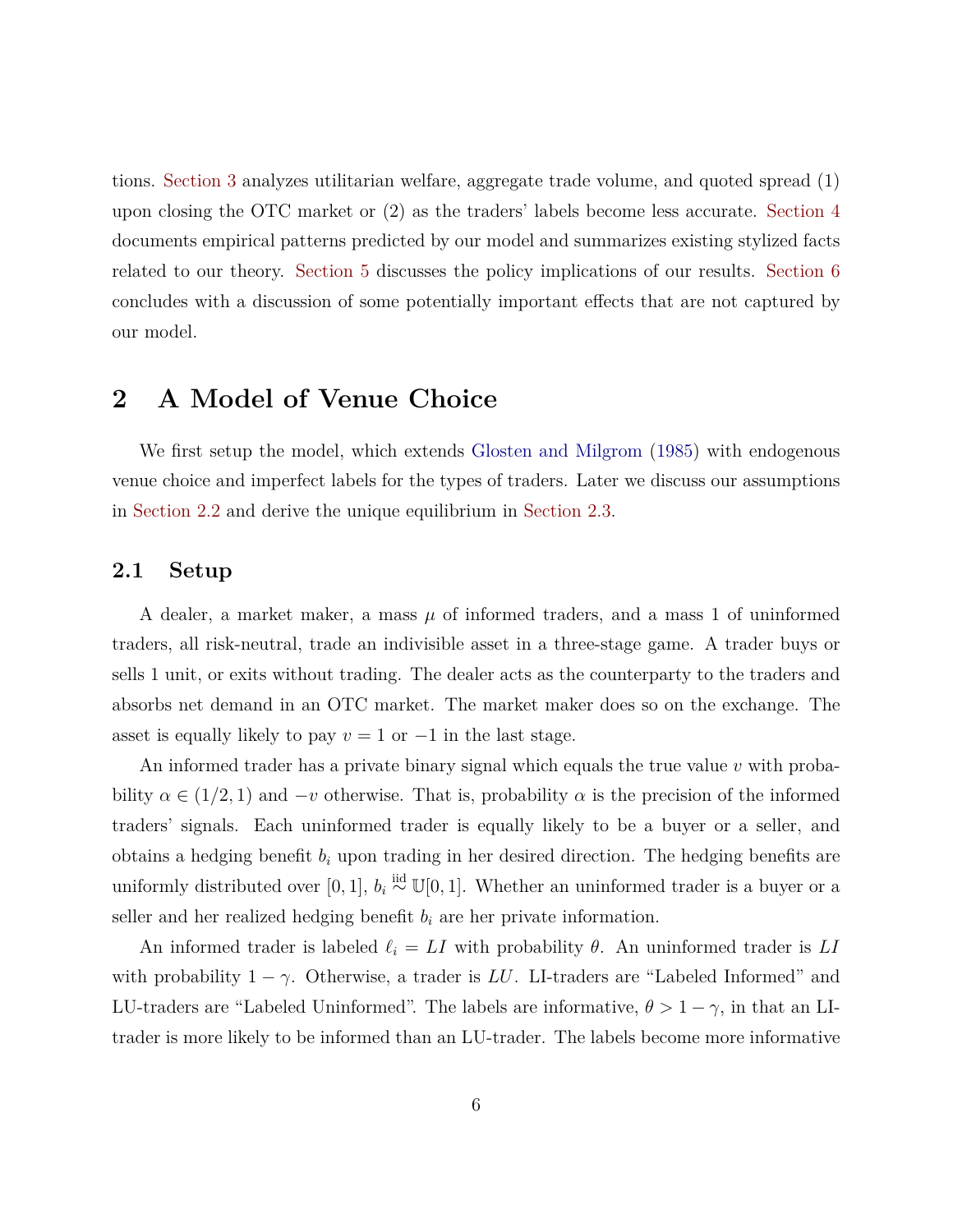as their accuracy  $\theta$  or  $\gamma$  increases. We assume  $\theta$  < 1 and  $\gamma$  < 1, so that the labels are imperfectly informative.

In Stage 1, the dealer posts a bid to buy and an ask to sell one unit of the asset to every trader *i*. The dealer's price can depend on the trader's label  $\ell_i \in \{LI, LU\}$ . The market maker posts one bid and one ask for all traders. Prices are competitive in each market: the dealer offers the highest bid and the lowest ask to earn a zero expected profit conditional on the label  $\ell_i$ , while the market maker does so unconditionally. That is, the OTC market differs from the exchange in one way, that the dealer observes the label  $\ell_i$  before setting the prices for trader *i*.

In Stage 2, every trader makes two decisions: *whether* to buy, sell, or not trade, and *where* to trade. [Figure 1](#page-7-0) summarizes the timing of the model. All distributions, parameters, and the structure of the game are common knowledge.

<span id="page-7-0"></span>

| Traders' types   | Market marker | Each trader  |              |
|------------------|---------------|--------------|--------------|
| and labels       | posts bid     | buys, sells, |              |
| are drawn        | and ask       | or exits     |              |
|                  |               |              |              |
| Informed traders | Dealer posts  |              | Asset pays   |
| receive signals  | bid-ask for   |              | $v$ per unit |
| about $v$        | each label    |              |              |



We impose a tie-breaking rule to pin down a unique equilibrium.

<span id="page-7-1"></span>**Assumption 1.** *If indifferent between trading over the counter or on the exchange, a trader chooses to trade on the exchange.*

[Assumption 1](#page-7-1) is purely expositional, as our results only require that an otherwise indif-ferent trader chooses the exchange with a positive probability.<sup>[7](#page-7-2)</sup> The rule is equivalent to imposing a small cost on OTC trades, which can represent the inconvenience of soliciting prices that is absent on exchanges.

<span id="page-7-2"></span><sup>7</sup>Every equilibria that would exist without [Assumption 1](#page-7-1) are payoff equivalent.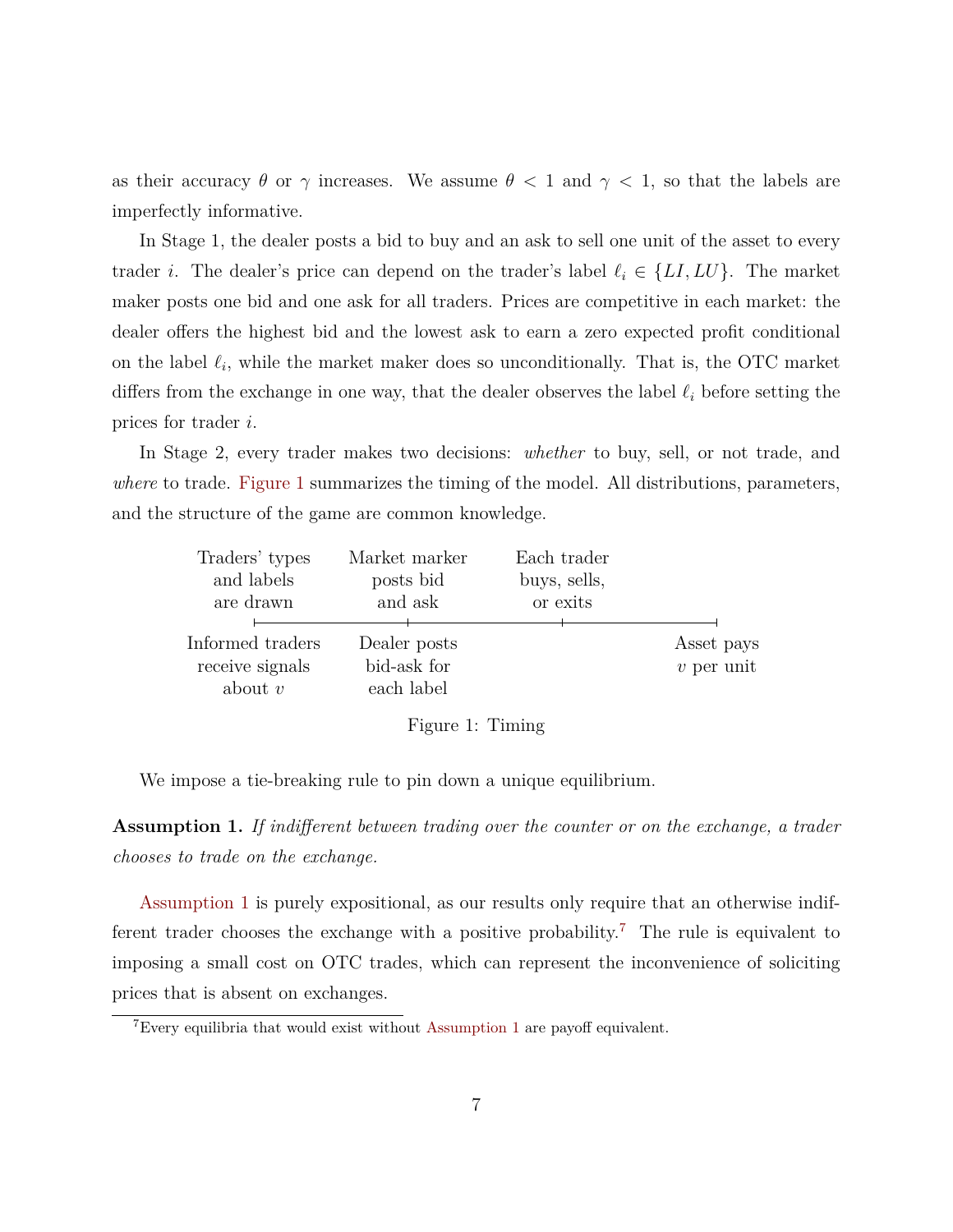#### <span id="page-8-0"></span>**2.2 Discussion**

Our setup features competitive prices as defined by [Glosten and Milgrom](#page-48-3) [\(1985\)](#page-48-3). That prices on exchanges are competitive is a good proxy of reality. However, search friction and dealer market power make OTC prices far from competitive in practice. We assume competitive OTC prices without any search friction to show that, despite making the OTC market artificially efficient, it can nonetheless raise welfare upon closing the OTC market. Granting monopoly power to the dealer would increase the social benefit of closing the OTC market, as the dealer would still cream-skim from the exchange while offering worse-thancompetitive prices.

The dealer in the model posts label-dependent prices. In practice, a trader approaches dealers with requests-for-quote (RFQ), and the dealers quote trader-specific prices upon receiving the RFQ. If, in the model, traders must submit an RFQ to trade over the counter, there would be two equilibria: one is the equilibrium solved below. The other is a degenerate equilibrium in which no trader sends an RFQ and no one trades over the counter. This degenerate equilibrium is not a sequential equilibrium, as it can only be supported by the dealer's belief that any trader (LU or LI) requesting a quote is more likely to be informed than its unconditional prior. Such off-equilibrium beliefs are ruled out by the sequential equilibrium refinement. We let the dealer post label-dependent prices instead of responding to an RFQ so that the dealer never faces an off-equilibrium information set, eliminating the degenerate equilibrium.

We interpret a trader's label as a summary statistic of her observable characteristics and reputation. The observables may include the trader's industry (hedge fund versus insurer), marketing or public filings (active versus passive fund), name ("Two-Sigma" versus "AIG"), and any public factoid that is informative about the trader's motive. The labels are imperfectly informative since the true motive behind a trade is not known for certain. This uncertainty is illustrated in the commodities futures market, where the US Commodity Futures Trading Commission classifies traders based on their typical strategies. [Cheng and](#page-47-3) [Xiong](#page-47-3) [\(2014\)](#page-47-3) find that the trades of "hedgers" often deviate from their label. The hedgers' trades are far more volatile than output, and the volatility is especially high in their short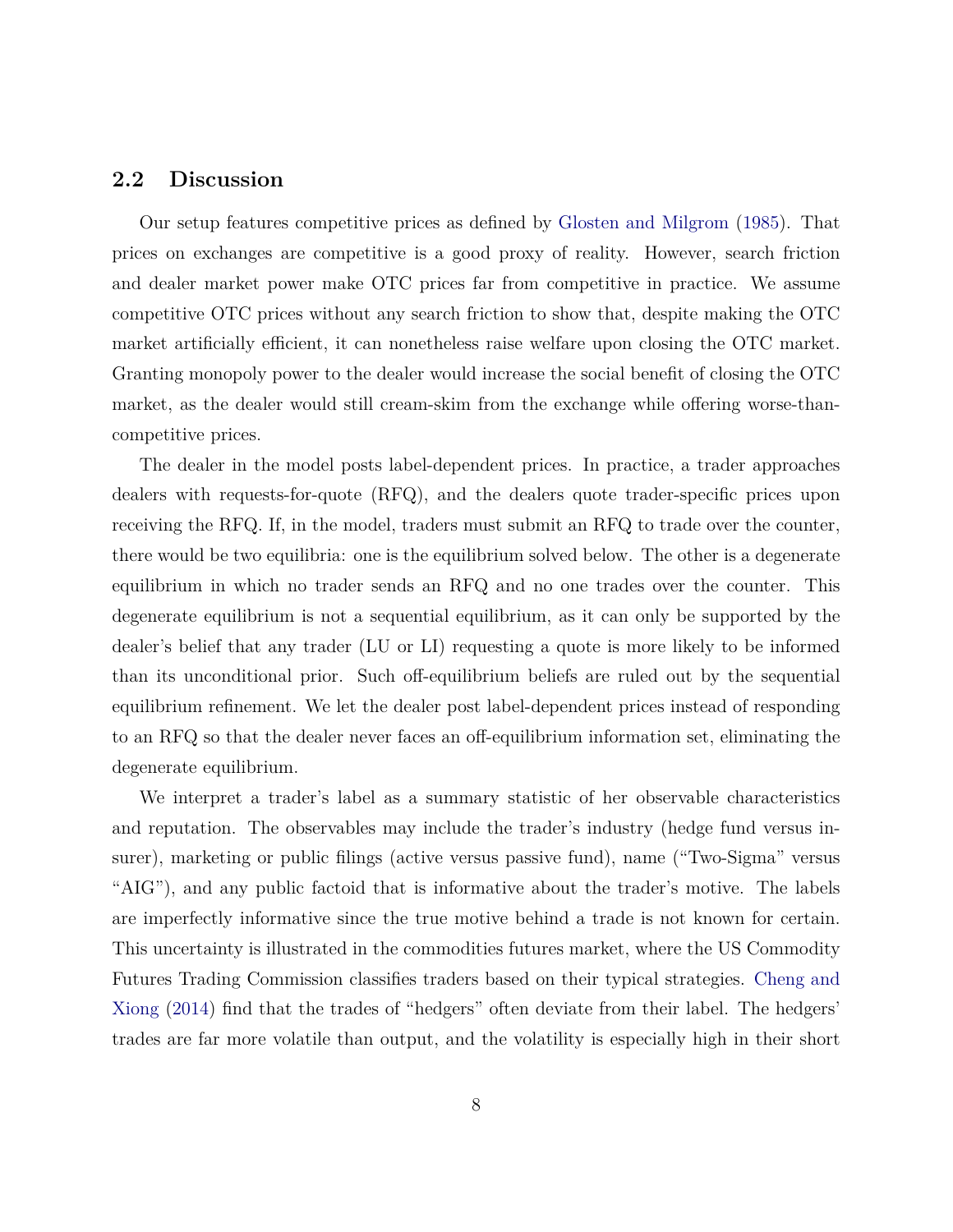positions. These positions are consistently profitable and uncorrelated with output, which suggests that even the traders who typically hedge sometimes speculate.

We fix the mass of uninformed traders and will vary the mass of informed traders  $\mu$  in the welfare analysis. This choice ensures that the maximum welfare that can be achieved is fixed and equal to the total hedging benefit of all uninformed traders.

#### <span id="page-9-0"></span>**2.3 Equilibrium**

A Nash equilibrium consists of the dealer's and the market maker's price setting strategies, and the traders' venue choice and trading strategies. Each trader maximizes her expected profit while the dealer and the market maker offers the highest bid and the lowest ask to earn zero expected profit.

We study the equilibrium without OTC trading, then introduce venue choice. Here, the market maker posts one bid and one ask price symmetrically around zero, and thus his strategy is summarized by the half bid-ask spread *s*. For brevity, we write "half bid-ask spread" and "spread" interchangeably. The equilibrium spread  $S(\beta)$  is the smallest solution to the market maker's zero profit condition

<span id="page-9-2"></span>
$$
\underbrace{s \cdot (1 - s)}_{\text{Profit from}} = \underbrace{(2\alpha - 1 - s)^+ \cdot \beta}_{\text{Loss to informed trades}},
$$
\n(1)

where *β* denotes the *informed ratio*, the ratio of the mass of informed traders to the mass of uninformed traders who *choose* a given market.[8](#page-9-1) Under this No-OTC case, the informed ratio on the exchange is  $\beta = \mu/1 = \mu$ . The market maker's profit from uninformed traders is *s* · (1 − *s*). He earns the spread *s* per trade with an uninformed trader. As each uninformed trader trades if and only if her hedging benefit exceeds the spread  $s$ , a mass  $(1-s)$  of them actually trade. The market maker's loss to the informed traders is  $(2\alpha - 1 - s)^+ \cdot \beta$  because every informed trader trades if and only if her expected profit  $(2\alpha - 1)$  exceeds the spread *s*. The market maker thereby suffers an expected loss of  $(2\alpha - 1 - s)^{+}$  per unit mass of informed traders. The zero-profit condition [\(1\)](#page-9-2) has a unique solution that we denote as

<span id="page-9-1"></span><sup>&</sup>lt;sup>8</sup>We say "a trader chooses a market" if the trader would trade in that market were she forced to trade.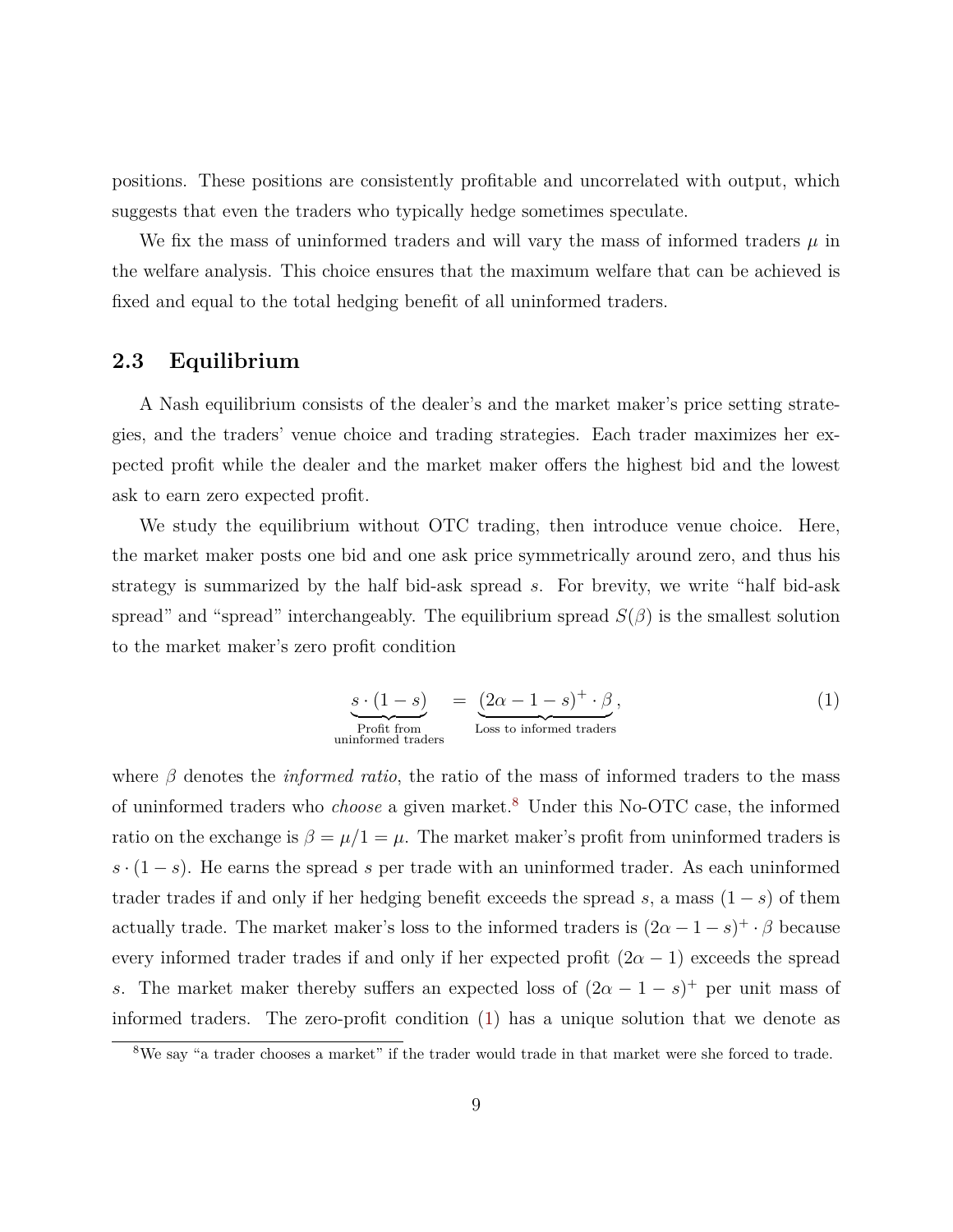<span id="page-10-0"></span> $S(\beta)$ . Formally, this is [Proposition 0](#page-10-0) Part (a). Proofs are in [Appendix A.](#page-36-0)

**Proposition 0.** *(a) If the OTC market is closed, the equilibrium spread on the exchange is the No-OTC spread*  $S_N = S(\mu)$ *. (b) If the OTC market is open, every LU-trader chooses the OTC market and receives the OTC spread*  $S_O = S\left(\frac{1-\theta}{\gamma}\right)$  $\left(\frac{-\theta}{\gamma}\mu\right)$  in equilibrium, and every *LI*-trader chooses the exchange and receives the exchange spread  $S_E = S\left(\frac{\theta E}{1-\theta}\right)$  $\frac{\theta}{1-\gamma}\mu$ .

Part (a) is a standard result of [Glosten and Milgrom](#page-48-3) [\(1985\)](#page-48-3) and follows from the definition of competitive prices as the highest bid and the lowest ask that satisfy the zero profit condition [\(1\)](#page-9-2). Part (b) incorporates venue choice by allowing OTC trading. The LU-traders would receive a lower spread alone than if all traders are pooled together. The LI-traders would receive a higher spread alone. Thus, the LU-traders want to separate while the LItraders wish to pool. To avoid being pooled by the LI-traders, the LU-traders choose the label-dependent OTC spread. The LI-traders, unable to pool over the counter, choose the exchange due to the tie-breaking [Assumption 1.](#page-7-1) [9](#page-10-1) Hence in equilibrium, those who are less likely to be informed are cream-skimmed into the OTC market.

#### **2.4 Empirical Predictions**

Cream-skimming supplies a battery of testable predictions. As our leading prediction, the assets that mostly attract traders who pose low adverse selection risk (say, insurers and passive funds) have high OTC market shares. Equivalently, most trades are uninformative in OTC-dominated assets. Second, trading costs over the counter are lower than on exchanges. Third, the share of trades on exchanges and the exchanges' quoted spreads are positively correlated, driven by variation in informed trading. [Proposition 1](#page-11-0) formalizes these predictions.

We let  $V_{\rm O}$  denote the equilibrium volume of trades over the counter,  $V_{\rm E}$  the trade volume on the exchange, and  $V := V_{\text{O}} + V_{\text{E}}$  the aggregate trade volume.<sup>[10](#page-10-2)</sup> Market shares are  $V_{\text{O}}/V$ 

<span id="page-10-1"></span><sup>&</sup>lt;sup>9</sup>We can relax [Assumption 1](#page-7-1) to have the traders indifferent between the exchange or the OTC market choose the exchange with probability  $\rho > 0$ . Then, all LU-traders choose the OTC market, while  $\rho$  share of LI-traders choose the exchange and  $1 - \rho$  share choose the OTC market. All results are unchanged under this relaxed assumption.

<span id="page-10-2"></span><sup>&</sup>lt;sup>10</sup>Explicitly,  $V_{\rm O} = (1 - \theta)\mu + \gamma \cdot (1 - S_{\rm O})$ ,  $V_{\rm E} = \theta\mu + (1 - \gamma) \cdot (1 - S_{\rm E})$ ,  $m_{\rm LU} = (1 - \theta)\mu + \gamma$ , and  $m_{\text{LI}} = \theta \mu + 1 - \gamma.$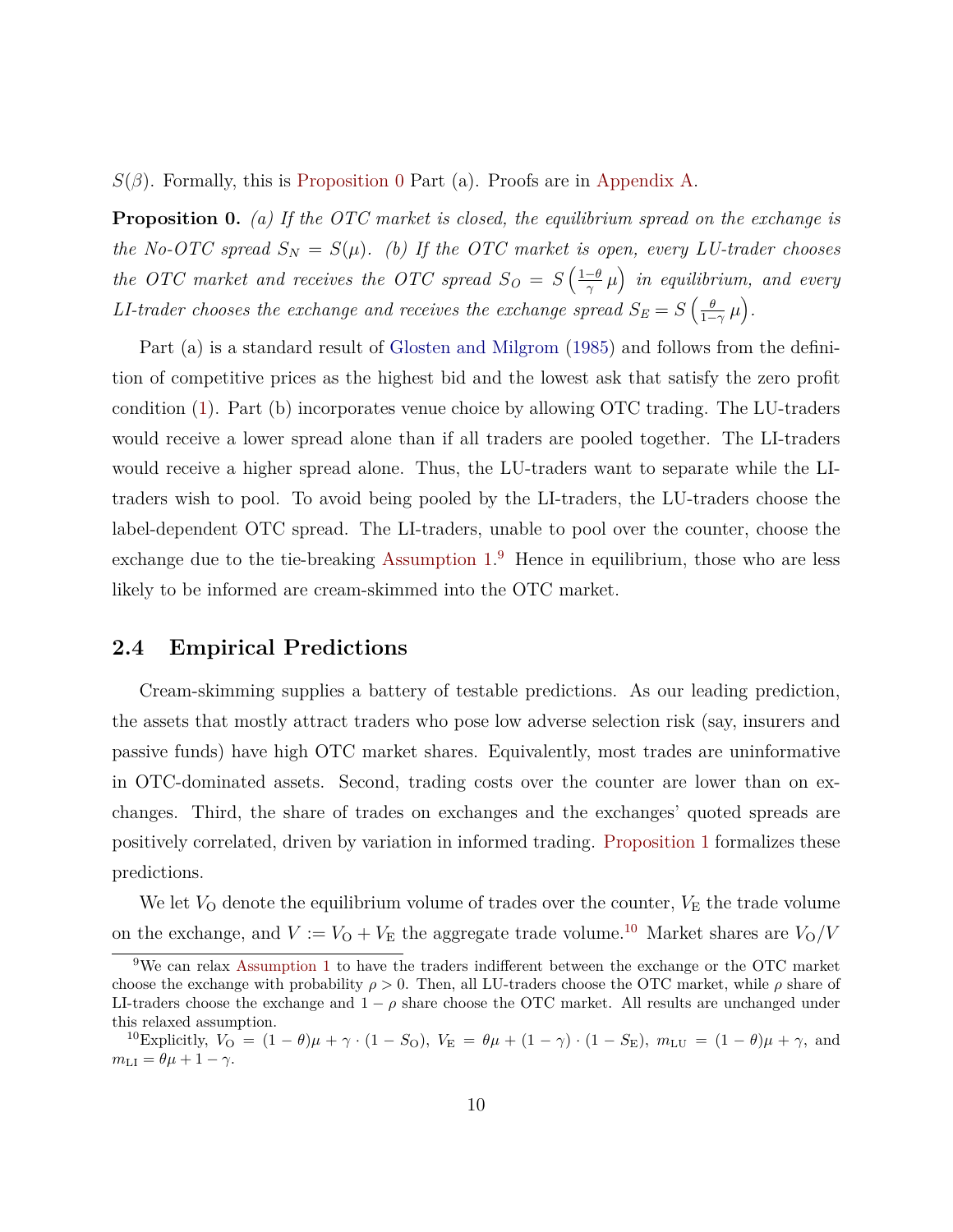over the counter and  $V_{\rm E}/V$  on the exchange. The mass of LU-traders is denoted  $m_{\rm LU}$  and the mass of LI-traders is  $m_{\text{LI}}$ .

<span id="page-11-0"></span>**Proposition 1.** *(a) For any given*  $Q \in (0,1)$ *, the set of label accuracies*  $(\theta, \gamma)$  *such that the OTC* market share  $V_O/V > Q$  is non-empty and strictly expanding as the mass of informed *traders*  $\mu$  *decreases.* (b) The exchange spread  $S_E$  *is strictly higher than the OTC spread*  $S_O$ *. (c) Both the exchange spread S<sup>E</sup> and its market share VE/V are strictly increasing in the informed mass*  $\mu$  *for given label accuracies*  $(\theta, \gamma)$ *.* 

Part (a) rests on the OTC market share  $V_0/V$  being strictly decreasing in the mass of informed traders  $\mu$ , as Part (c) shows. Then high OTC market share is easier to attain with fewer informed traders. An additional, technical argument in [Appendix A.2](#page-38-0) proves that it is *strictly* easier. Part (b) is a direct consequence of cream-skimming. Part (c) is due to a mechanical increase in the ratio of LI- to LU-traders as the mass of informed traders  $\mu$ increases. When there are an additional  $d\mu$  mass of informed traders, a mass  $dm_{\text{LI}} := \theta d\mu$ of them are labeled as Likely Informed and the remaining  $dm_{LU} := (1 - \theta)d\mu$  as Likely Uninformed. The resulting growth rate in the LI-traders  $dm_{\text{LI}}/m_{\text{LI}}$  is strictly smaller than that for the LU-traders  $dm_{\text{LU}}/m_{\text{LU}}$ . Hence, the ratio of LI- to LU-traders increases, which in turn raises the exchange market share  $V_{\rm E}/V$ .

We cite evidence related to the predictions of Parts (a) and (b) in [Section 4.3.](#page-25-0) To test Part (c), we require observations to share similar trader label accuracies  $(\theta, \gamma)$  while varying substantively in the mass of informed traders  $\mu$ . We use cross-asset variation within narrowly defined asset classes for this test. Across assets within a narrow asset class (say, Alphabet (GOOG) and Apple (APPL) stocks), the amount of available information about their individual traders (for example, the type of firm, reputation, past disclosures) is similar, so their trader label accuracies are also similar. Meanwhile even within a narrow asset class, a crossasset variation in the informed mass  $\mu$  arises from day-to-day changes in the composition of the true types of traders (GOOG might attract more informed traders than AAPL on dates with more news about GOOG). In [Section 4.2,](#page-23-0) our choice of the narrow asset class is US-listed stocks in the same quintile by dollar volume. We document a positive correlation between exchange market share and exchange quoted spreads within every quintile.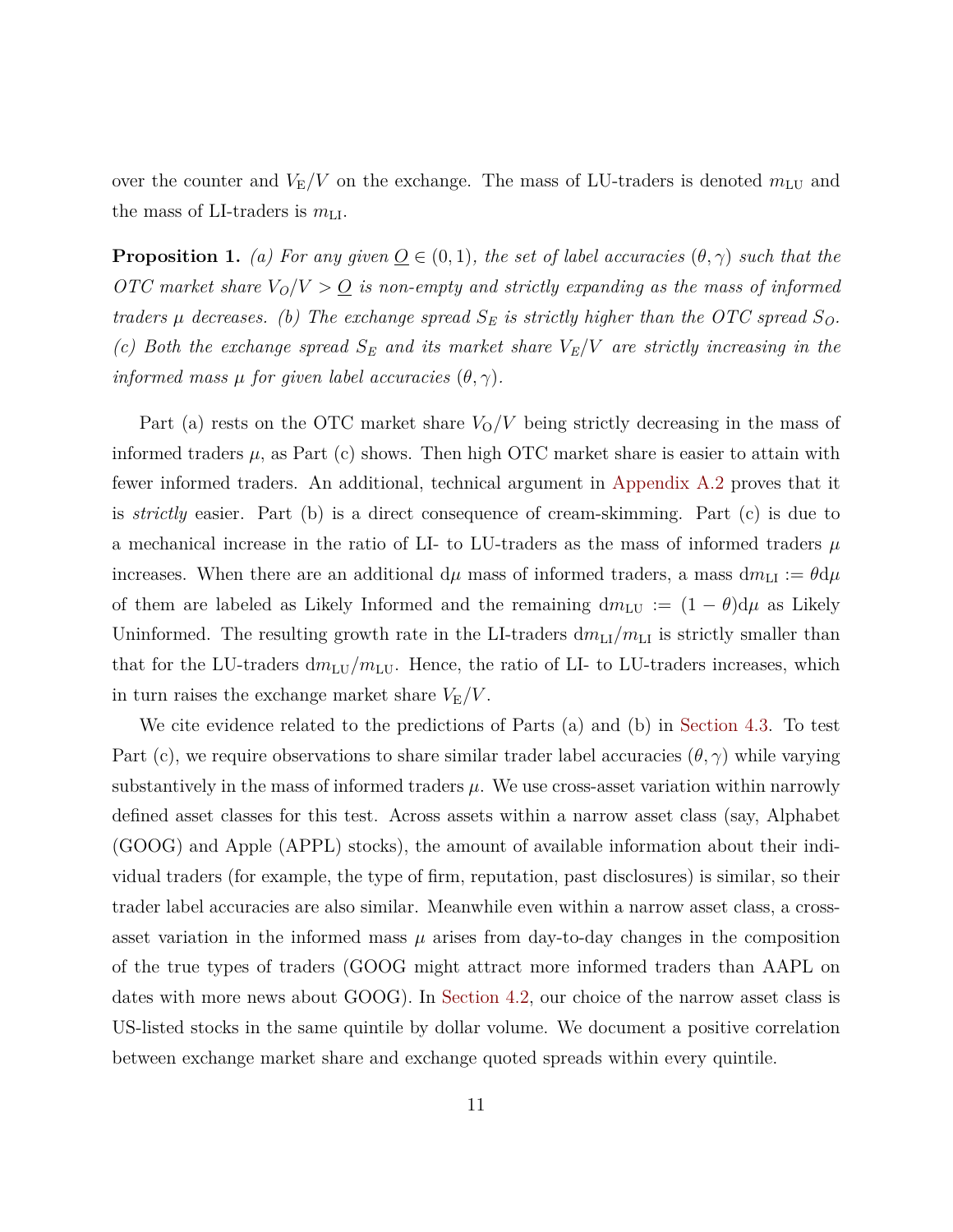## <span id="page-12-0"></span>**3 Welfare, Volume, and Spread**

This section analyzes utilitarian welfare, aggregate trade volume, and quoted spread as (1) the OTC market is closed or (2) traders' labels become less accurate.

#### **3.1 Cheap Substitution**

Our main result is that closing the OTC market would raise welfare where OTC market share  $V<sub>O</sub>/V$  is high and reduce welfare if the share  $V<sub>O</sub>/V$  is low. *Welfare W* is the sum of all agents' payoffs, which equals the total hedging benefit gained from trade.

<span id="page-12-1"></span>**Proposition 2.** *(a) Closing the OTC market strictly raises welfare if the OTC market share*  $V_O/V$  *is above a single cutoff, and strictly reduces welfare if the share*  $V_O/V$  *is below the single cutoff.* (b) For any  $\theta_0, \theta_1 \in (1 - \gamma, 1), \theta_1 > \theta_0$ , lowering label accuracy  $\theta$  *from*  $\theta_1$  *to*  $\theta_0$  *strictly raises welfare if the OTC market share VO/V is above a single cutoff, and strictly reduces welfare if the share*  $V_O/V$  *is below the single cutoff.* 

[Proposition 2](#page-12-1) provides a simple guide to policy. First, closing the OTC market would raise welfare if OTC market share is high—in our model, high OTC market share is a sign of inefficiency. Second, making labels more accurate, perhaps by requiring greater disclosures, would reduce welfare if OTC share is high and raise welfare if OTC share is low. These predictions are the products of two results: *(i)* OTC market share is increasing in the mass of informed traders  $\mu$  [\(Proposition 1\)](#page-11-0) and *(ii)* closing the OTC market raises welfare if the informed mass  $\mu$  is low and reduces welfare if the mass  $\mu$  is high [\(Proposition 3](#page-13-0) below). This welfare result stands in stark contrast to our predictions on conventional measures of liquidity: closing the OTC market always reduces aggregate volume *V* and widens the (OTC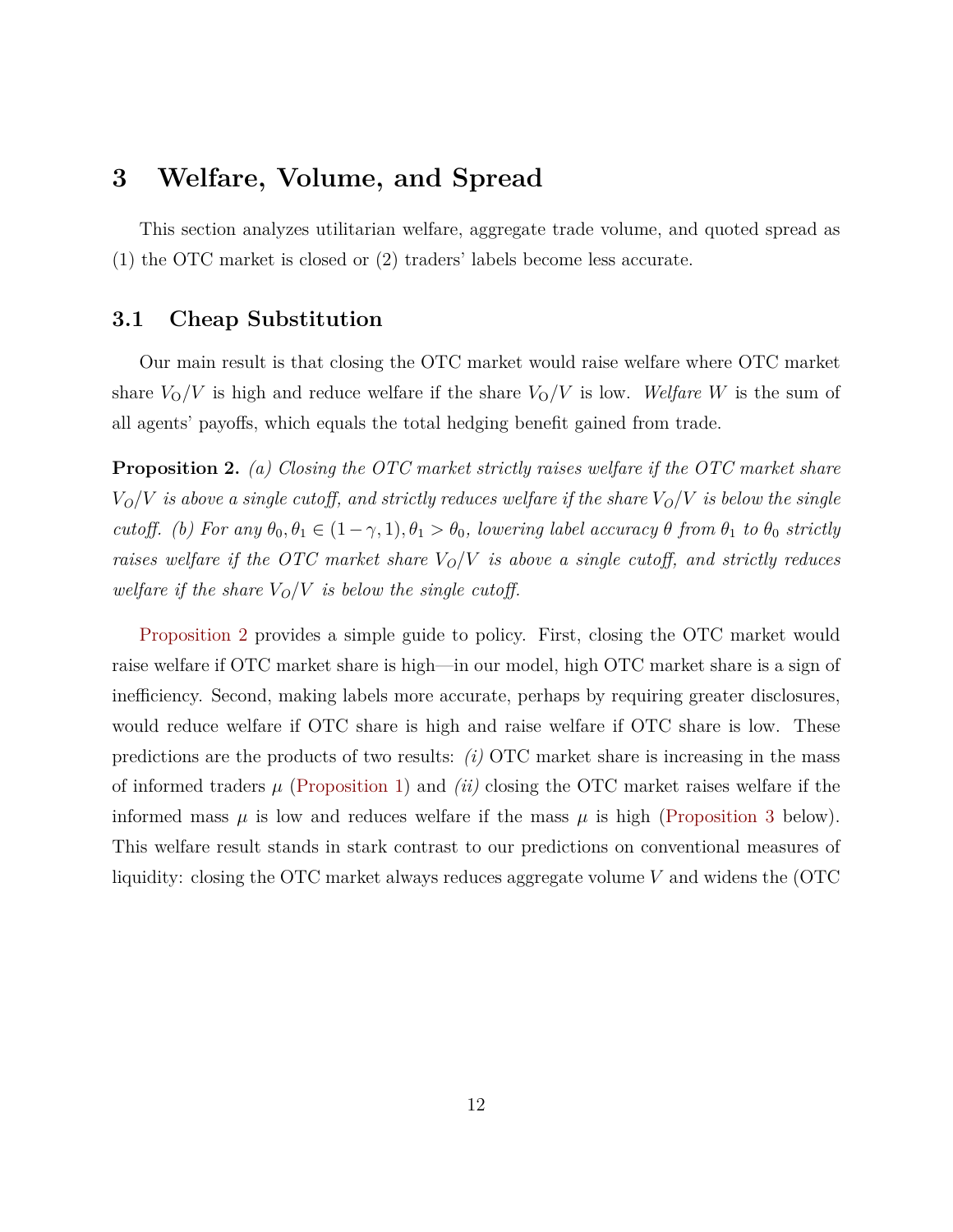and exchange) volume-weighted *average quoted spread*<sup>[11](#page-13-1)</sup>

$$
\bar{S} := \frac{V_{\rm E}}{V} S_{\rm E} + \frac{V_{\rm O}}{V} S_{\rm O}.
$$

<span id="page-13-0"></span>**Proposition 3.** *(a) There exists a cutoff*  $\mu^* > 0$  *such that closing the OTC market strictly raises welfare across all mass of informed traders µ < µ*<sup>∗</sup> *and strictly reduces welfare across all informed mass*  $\mu > \mu^*$ . (b) Closing the OTC market strictly reduces aggregate trade *volume V* and widens average quoted spread  $\overline{S}$  across all informed mass  $\mu > 0$ .

[Proposition 3](#page-13-0) says closing the OTC market would raise welfare for the assets with low informed mass  $\mu$ , in which most trades are motivated by risk sharing rather than informational advantage. Aggregate trade volume *V* may yet move in the opposite direction. Aggregate volume *V* falls and average quoted spread  $\overline{S}$  widens upon closing the OTC market, whether doing so raises or reduces welfare. Hence, neither trade volumes nor observed spreads are good indicators of the effects of closing the OTC market on welfare.

*Cheap substitution* drives the mismatch between volume and welfare, as we illustrate in [Figure 2.](#page-14-0) The 45-degree line marks the hedging benefit of a marginal uninformed trader for a given spread. With the OTC market, the spread on the exchange is  $S<sub>E</sub>$  and the spread over the counter is  $S<sub>O</sub>$ . Upon closing the OTC market, some uninformed LU-traders exit since their spread rises from the OTC spread  $S<sub>O</sub>$  to the No-OTC spread  $S<sub>N</sub>$ . Those exiters' hedging benefits are in the range  $[S_0, S_N]$ . Meanwhile, the LI-traders' spread falls from the exchange spread  $S<sub>E</sub>$  to the No-OTC spread  $S<sub>N</sub>$ , inducing some uninformed LI-traders to enter. These entrants' hedging benefits are in the strictly higher range  $[S_N, S_E]$  than the exiters. In welfare terms, the exiters are "cheap" relative to their substitutes. Cheap substitution imposes a natural upward pressure on welfare upon closing the OTC market: welfare declines only if the reduction in volume is large enough to overcome the positive effect of cheap substitution on welfare.

$$
\underbrace{V\cdot \bar{S}}_{\text{Revenue}}\, =\, \underbrace{(2\alpha-1)\cdot \mu}_{\text{Gross loss}}.
$$

<span id="page-13-1"></span><sup>&</sup>lt;sup>11</sup>"Higher aggregate trade volume  $V$ " and "lower average quoted spread  $\bar{S}$ " are interchangeable in our model as competitive prices imply that the aggregate volume V is the inverse of average spread *S*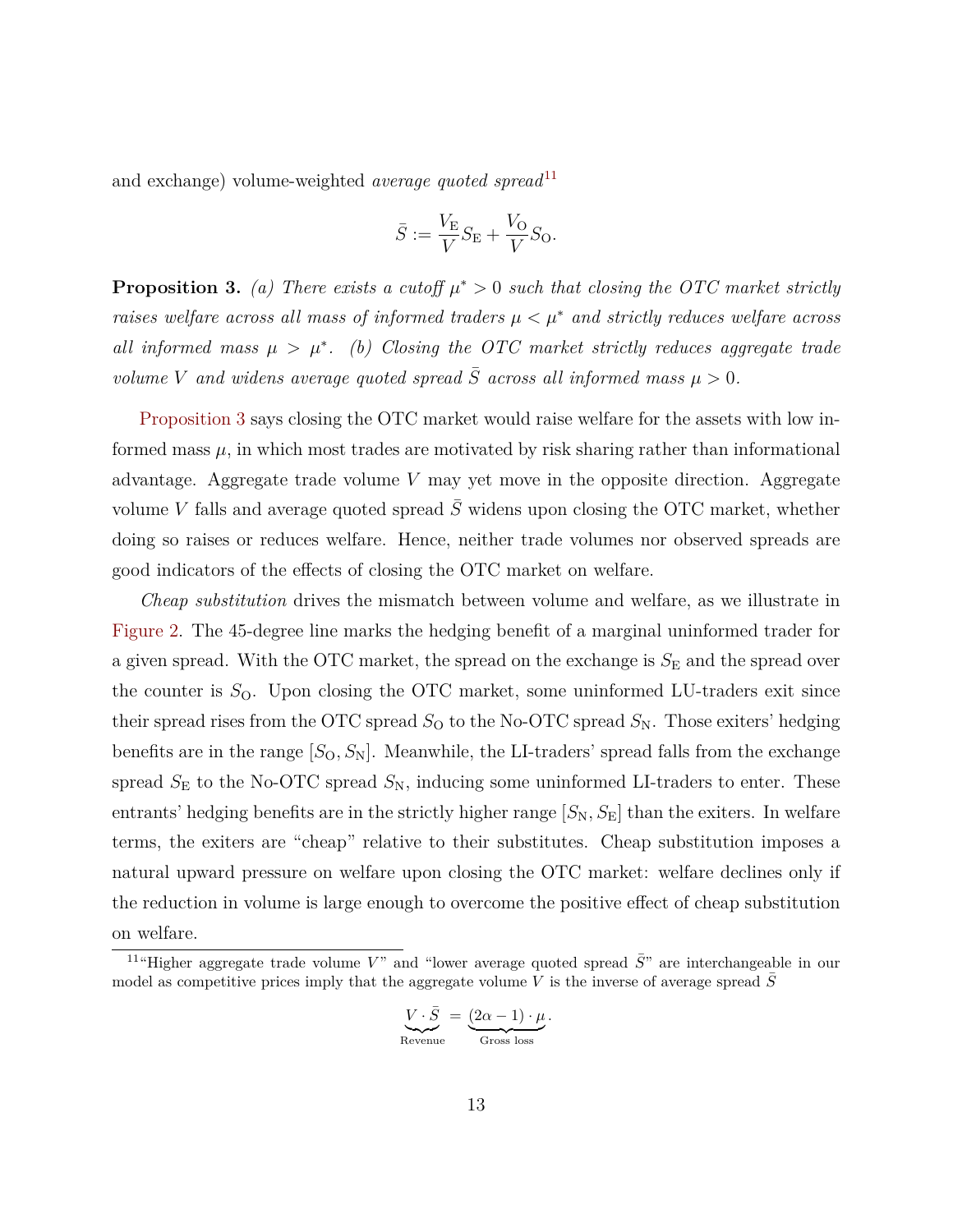<span id="page-14-0"></span>

Figure 2: Cheap Substitution

The exiters have lower hedging benefits than the entrants. In welfare terms, the exiters are "cheap" relative to their substitutes.

[Figure 3](#page-16-0) provides the intuition for why closing the OTC market raises welfare if and only if the mass of informed traders  $\mu$  is low. (Formal proofs are in in [Appendix A.](#page-36-0)) We know

Gross Welfare Loss = 
$$
\bar{b}
$$
(exists) × m(exiters)  
Gross Welfare Gain =  $\bar{b}$ (entrants) × m(entrants),

where  $\bar{b}$ (exiters) and  $\bar{b}$ (entrants) are the exiters' and the entrants' average hedging benefits, and *m*(exiters) and *m*(entrants) are their respective mass. Comparing the gross welfare loss against the gross welfare gain is equivalent to comparing the ratio of average hedging benefits  $\bar{b}$ (exiters)/ $\bar{b}$ (entrants) to the ratio of the masses *m*(entrants)/*m*(exiters). By cheap substitution,  $\bar{b}$ (exiters)  $\langle \bar{b} \rangle$  =  $\bar{b}$ (entrants) and so the benefit ratio  $\bar{b}$ (exiters)/ $\bar{b}$ (entrants) is less than 1. As the mass of informed traders  $\mu$  increases, both the entrants' average hedging benefit  $\bar{b}$ (entrants) and the exiters' average benefit  $\bar{b}$ (exiters) increase. However, the entrants' average benefit  $b$ (entrants) is the first to feel the pressure from its upper bound  $(2\alpha - 1)$  which allows the exiters' average  $\bar{b}$ (exiters) to "catch up". Thus, the benefit ratio  $\bar{b}$ (exiters)/ $\bar{b}$ (entrants) approaches 1 as the informed mass  $\mu$  increases. That is, cheap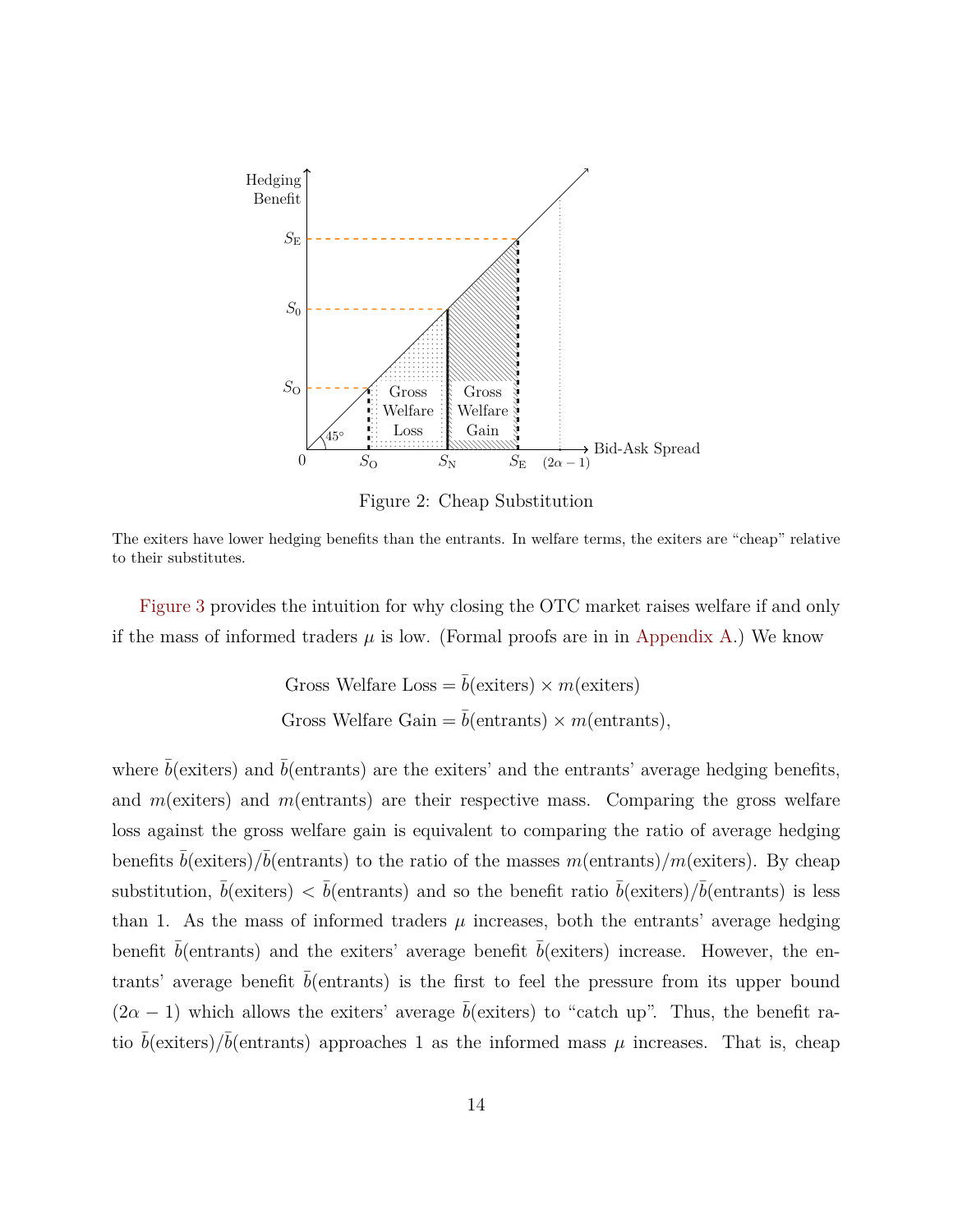substitution is most pronounced with a small informed mass  $\mu$  and vanishes as the mass  $\mu$ becomes large. The upper bound  $2\alpha - 1$  is the spread that the market maker would quote if all traders were informed.

The reverse is true for the other ratio *m*(entrants)*/m*(exiters). The right panel of [Figure 3](#page-16-0) shows a high informed mass  $\mu$ , where both the No-OTC spread  $S_N$  and the exchange spread  $S_{\rm E}$  are near the upper bound  $2\alpha - 1$ . Here the entrants' hedging benefits are constrained into the narrow range  $[S_N, S_E]$ , tightly limiting the scope for entry. The exiters hence greatly outnumber the entrants  $m$ (entrants)  $\ll m$  (exiters), which reduces aggregate volume. On the left with a low informed mass  $\mu$ , the ratio  $m(\text{entrants})/m(\text{exists})$  approaches 1, because both informed ratios  $\beta_{\text{O}}$  ( $\lt \mu$ ) and  $\beta_{\text{E}}$  ( $>\mu$ ) are close to the informed mass  $\mu$ , in which case

$$
\frac{S_{\rm N} - S_{\rm O}}{S_{\rm E} - S_{\rm N}} \approx \frac{\beta_{\rm N} - \beta_{\rm O}}{\beta_{\rm E} - \beta_{\rm N}} = \frac{1 - \gamma}{\gamma},
$$

and both spreads  $S_{\text{O}}$  and  $S_{\text{E}}$  are close to the No-OTC spread  $S_{\text{N}}$ , which implies

$$
\frac{m(\text{entrants})}{m(\text{exters})} \approx \frac{\gamma f(S_{\text{N}}) (S_{\text{N}} - S_{\text{O}})}{(1 - \gamma) f(S_{\text{N}}) (S_{\text{E}} - S_{\text{N}})} \approx 1.
$$

Altogether, the volume effect is weak with small mass of informed traders  $\mu$  and strengthens as the mass  $\mu$  increases. Therefore if the mass  $\mu$  is small, cheap substitution dominates the volume effect, and causes welfare to rise upon closing the OTC market. The opposite is true if the mass  $\mu$  is large. This trade-off between cheap substitution and the volume effect is robust to generalizing the distribution of hedging benefits, which we turn to in [Section 3.2.](#page-17-0)

[Figure 4](#page-16-1) illustrates [Proposition 3](#page-13-0) with parameters  $\gamma = 0.6$ ,  $\theta = 0.9$ , and  $\alpha = 0.98$ . It plots the changes in welfare *W*, aggregate trade volume *V* , and average quoted spread *S*¯ upon closing the OTC market, for varying values of the mass of informed traders *µ*. The changes are positive above the red line. [Figure 4](#page-16-1) confirms that closing the OTC market always reduces trade volume and widens average spread, while the closure raises welfare if the mass  $\mu$  is low and reduces welfare if the mass  $\mu$  is high. The rise and the decline in welfare are on the same order of magnitude. Other OTC frictions not modeled here—such as search frictions or dealers' market power—would further contribute to the rise while reducing the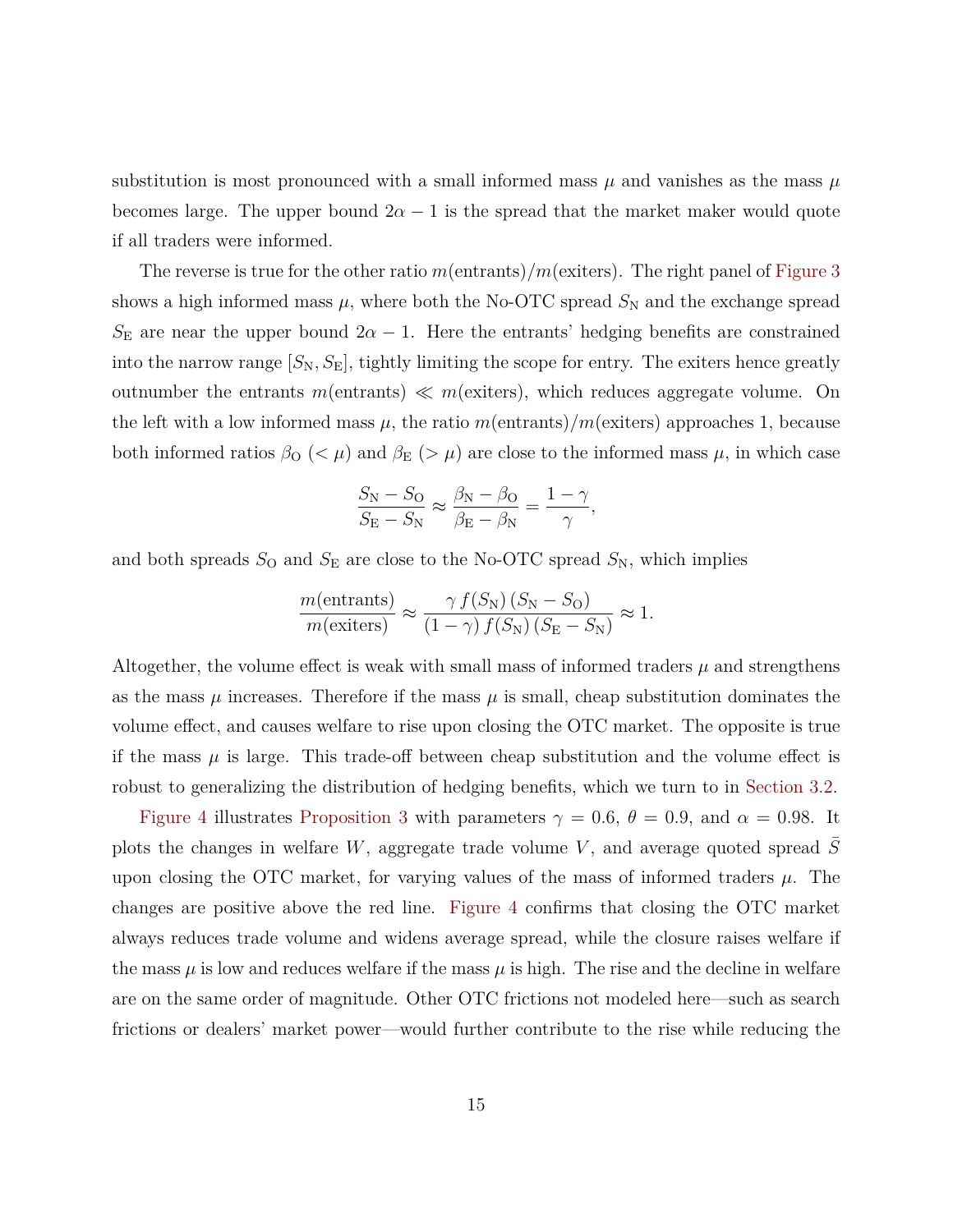<span id="page-16-0"></span>

Figure 3: Cheap Substitution is most pronounced at Low Informed Mass *µ*

<span id="page-16-1"></span>

Figure 4: Effects of Closing the OTC Market

decline. Therefore, introducing search frictions or relaxing competitive prices in the OTC market would only reinforce our result, by expanding the range of informed mass  $\mu$  for which closing the OTC market raises welfare.

We obtain identical results when, instead of closing the OTC market, the traders' labels become less accurate.

<span id="page-16-2"></span>**Proposition 4.** We suppose that label accuracy  $\theta$  decreases from  $\theta_1$  to  $\theta_0$ , where  $\theta_0 < \theta_1$ .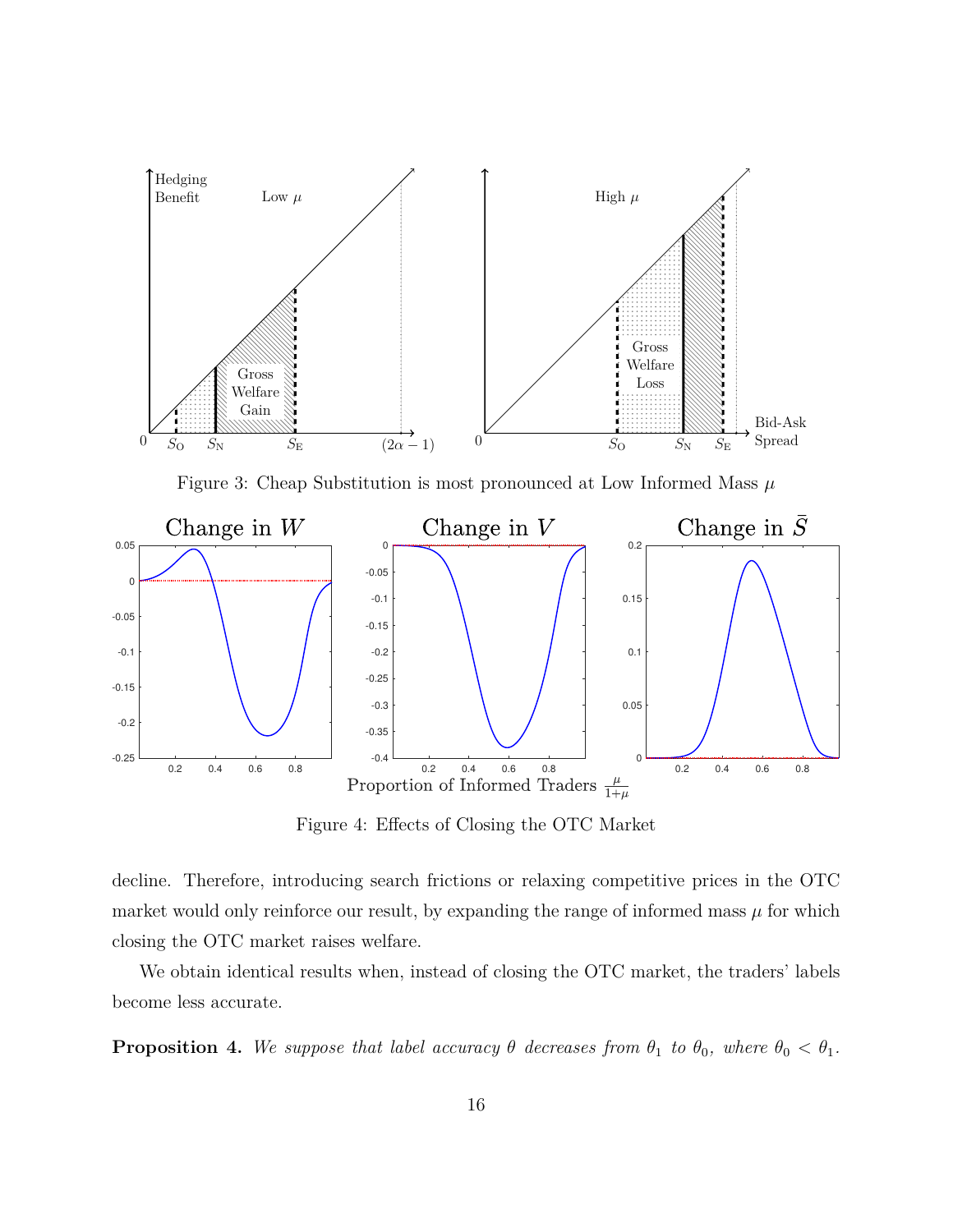*Then, (a) there exists a cutoff*  $\mu^*(\theta_0, \theta_1)$  *such that welfare is strictly higher across all mass of informed traders*  $\mu < \mu^*$  *and strictly lower across all informed mass*  $\mu > \mu^*$ , *and* (*b*) *aggregate trade volume*  $V$  *strictly decreases and average quoted spread*  $\overline{S}$  *strictly widens across all informed mass*  $\mu > 0$ *.* 

Making the traders' labels less accurate has the same effect on welfare, volume, and spread as closing the OTC market. Indeed, the latter is an extreme case of the former, as closing the OTC market is equivalent to reducing label accuracy  $\theta$  from the current level  $\theta_1 > 1 - \gamma$  to the uninformative level  $\theta_0 = 1 - \gamma$ . [Proposition 4](#page-16-2) applies to recent debates and policy changes on trader anonymity and trade reporting, which we discuss in [Section 5.](#page-29-0)

#### <span id="page-17-0"></span>**3.2 General Distributions**

Our welfare implications are remarkably sharp. Precisely, closing the OTC market always reduces aggregate volume whereas its effect on welfare hinges on a single cutoff on the mass of informed traders  $\mu^*$ . Crucial for the result is the behavior of endogenous entry versus exit, which plainly depends on the distribution of hedging benefits. In this section, we show that our welfare implications are robust to most economically relevant distributions.

To do so, we assume that the hedging benefits follow a generic distribution  $F$ ,  $b_i \stackrel{iid}{\sim} F$ , whose support is  $[0, 1]$  with a pdf  $f(s)$ . The pdf  $f(s)$  is "regular" in that it is differentiable in some neighborhoods of 0 and  $2\alpha - 1$  and that the limits  $\lim_{s\downarrow 0} f'(s)$  and  $\lim_{s\uparrow 2\alpha - 1} f'(s)$ exist.<sup>[12](#page-17-1)</sup> With a general distribution  $F$ , the zero-profit condition [\(1\)](#page-9-2) becomes

<span id="page-17-2"></span>
$$
\underbrace{s \cdot (1 - F(s))}_{\text{Profit from} \atop \text{uninformed trades}} = \underbrace{(2\alpha - 1 - s)^+ \cdot \beta}_{\text{Loss to informed trades}}.
$$
\n(2)

The left-hand side is changed from  $s \cdot (1 - s)$  to  $s \cdot (1 - F(s))$  while the right-hand side is unchanged. We define *marginal volume*  $\Delta_V$  as the decrease in the proportion of uninformed

<span id="page-17-1"></span><sup>12</sup>These limits can be, but need not be, infinite. Most economically relevant pdfs for *f* are regular. For example, any pdf *f* continuously differentiable in the support [0*,* 1] and any beta distribution are regular.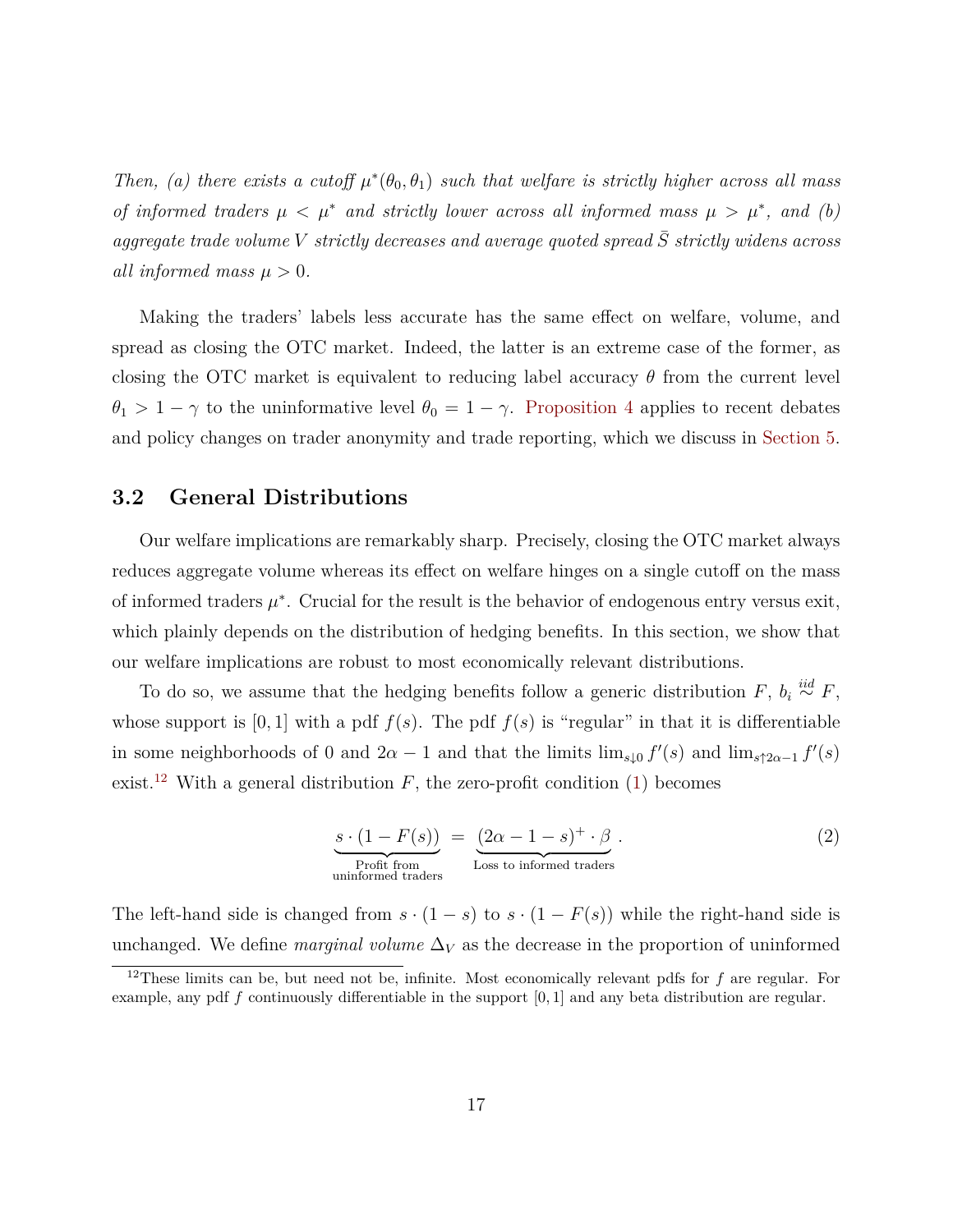traders who trade upon a marginal increase in the informed ratio *β*,

<span id="page-18-1"></span>
$$
\Delta_V(\beta) := \frac{S'(\beta)}{\text{Increase}} \cdot \underbrace{f(S(\beta))}_{\text{Decrease}}.
$$
\n(3)

*Marginal welfare*  $\Delta_W$  is the reduction in welfare per unit mass of uninformed traders upon a marginal increase in the ratio  $\beta$ . It is simply marginal volume  $\Delta_V$  weighted by the hedging benefit of a marginal uninformed trader  $b = S(\beta)$ ,

<span id="page-18-2"></span>
$$
\Delta_W(\beta) := \underbrace{S(\beta)}_{\text{Benefit}} \cdot \underbrace{S'(\beta) f(S(\beta))}_{\Delta_V}.
$$
\n(4)

We show that marginal volume  $\Delta_V$  and marginal welfare  $\Delta_W$  are well defined in [Ap](#page-38-0)[pendix A.2.](#page-38-0) We say marginal welfare  $\Delta_W$  is "n-shaped" if  $\Delta_W$  is strictly increasing below a cutoff in the ratio  $\beta$  and strictly decreasing beyond the cutoff. [Figure 5](#page-19-0) illustrates an n-shaped marginal welfare  $\Delta_W$ .

<span id="page-18-0"></span>**Proposition 5.** *(a) There are two constants*  $\bar{\mu} > \mu > 0$  *such that closing the OTC market strictly raises welfare across all mass of informed traders*  $\mu < \mu$  *and strictly reduces welfare across all informed mass*  $\mu > \bar{\mu}$ . (b) If marginal welfare  $\Delta_W$  is n-shaped, there is a single *cutoff on the informed mass*  $\hat{\mu}$  *such that closing the OTC market raises welfare across all informed mass*  $\mu < \hat{\mu}$  *and strictly reduces welfare across all informed mass*  $\mu > \hat{\mu}$ . (c) *If marginal volume*  $\Delta_V(\beta)$  *is decreasing, closing the OTC market reduces aggregate trade volume V* across all informed mass  $\mu > 0$ . (d) Results equivalent to (a)-(c) hold when label *accuracy*  $\theta$  *decreases from*  $\theta_1$  *to*  $\theta_0$ *, where*  $\theta_0 < \theta_1$ *.* 

[Proposition 5](#page-18-0) Part (a) says closing the OTC market raises welfare for low mass of informed traders  $\mu$  and reduces welfare for high informed mass  $\mu$  under *any* regular pdf f. Parts (b) and (d) sharpen our policy guidance to a single cutoff on the informed mass  $\mu$ , around which the effect of closing the OTC market (or less accurate labels) on welfare hinges. Precisely, whenever marginal welfare  $\Delta_W$  is n-shaped, closing the OTC market raises welfare if and only if the informed mass  $\mu < \hat{\mu}$ .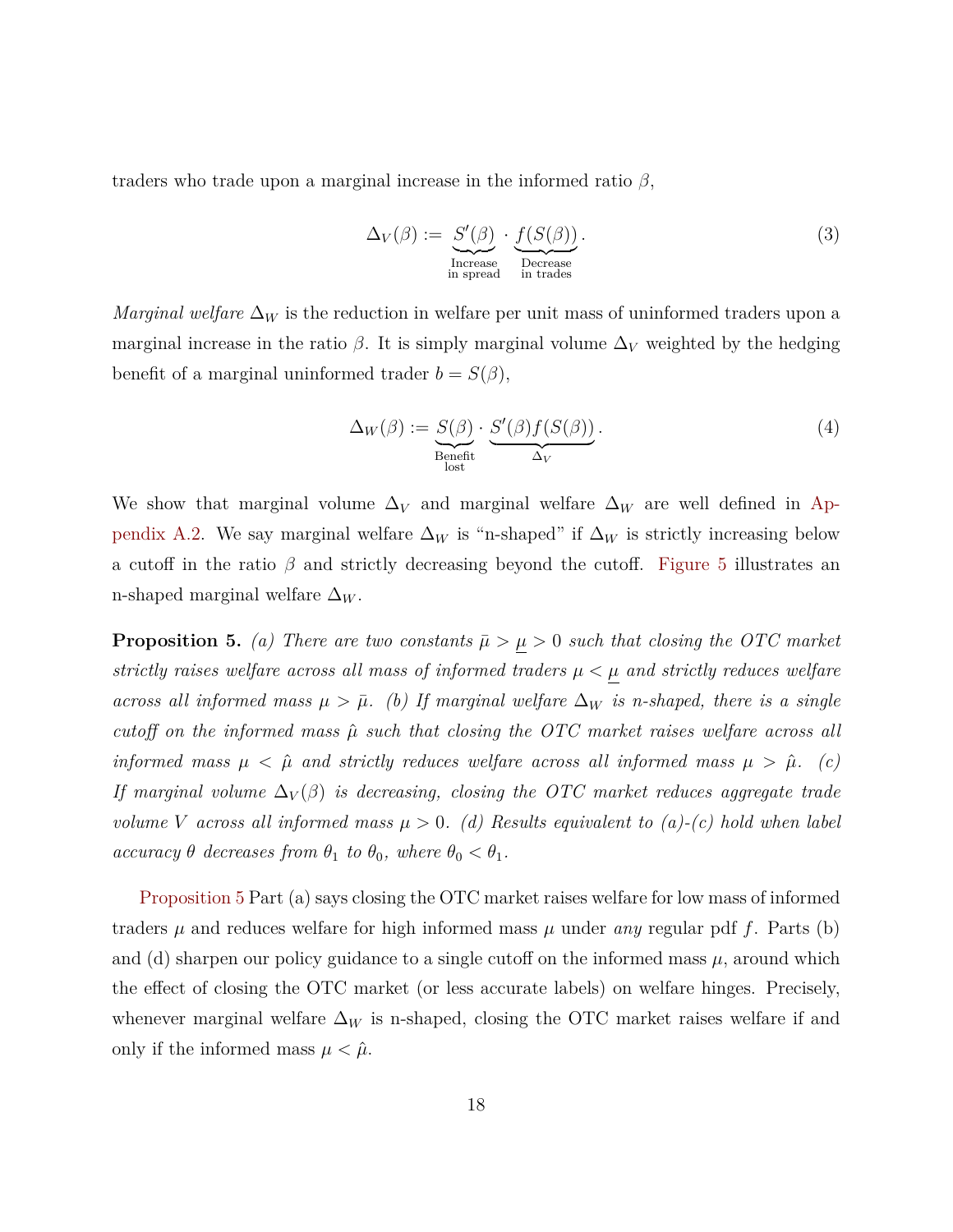<span id="page-19-0"></span>

Figure 5: The Effect of Closing the OTC Market on Welfare  $(\gamma = 1/2)$ 

We now outline the proof of [Proposition 5](#page-18-0) Parts (a)-(b), then argue that most relevant distributions for *F* would result in an n-shaped marginal welfare  $\Delta_W$ . We consider the simple example where the label accuracy  $\gamma = 1/2$  and marginal welfare  $\Delta_W$  is n-shaped. [Figure 5](#page-19-0) plots marginal welfare  $\Delta_W$  in this example for the informed mass  $\mu = \mu_L, \mu_R$ . We first focus on the left panel. Here the informed ratio *β* without the OTC market is some constant  $\mu_L$ . With the OTC market, the ratio is  $\beta_0^L = 2(1 - \theta)\mu_L < \mu_L$  over the counter and  $\beta_{\rm E}^L = 2\theta\mu_L > \mu_L$  on the exchange. As the informed ratio without the OTC market  $\mu_L$  is larger than the ratio  $\beta_{\rm O}^L$  over the counter, the LU-traders would pay a higher spread without the OTC market. The resulting exit by uninformed LU-traders creates a gross welfare loss marked by the red-dotted area between the points  $\beta = \mu_L$  and  $\beta = \beta_0^L$ . Symmetrically, the gross welfare gain from the entry of uninformed LI-traders is marked by the green-lined area between the points  $\beta = \mu_L$  and  $\beta = \beta_{\rm E}^L$ .

We use [Figure 5](#page-19-0) to summarize our three-step proof of [Proposition 5](#page-18-0) Parts (a)-(b). First, we show that under any regular pdf *f*, marginal welfare  $\Delta_W(\beta)$  is increasing over low informed ratio  $\beta$  and decreasing over high ratio  $\beta$ . Intuitively, marginal welfare  $\Delta_W$  is small if either the hedging benefit of a marginal uninformed trader is small or if few uninformed traders remain at the margin. When the informed ratio *β* is small enough, the quoted spread is near zero. Hence, the marginal uninformed trader's hedging benefit is small, which im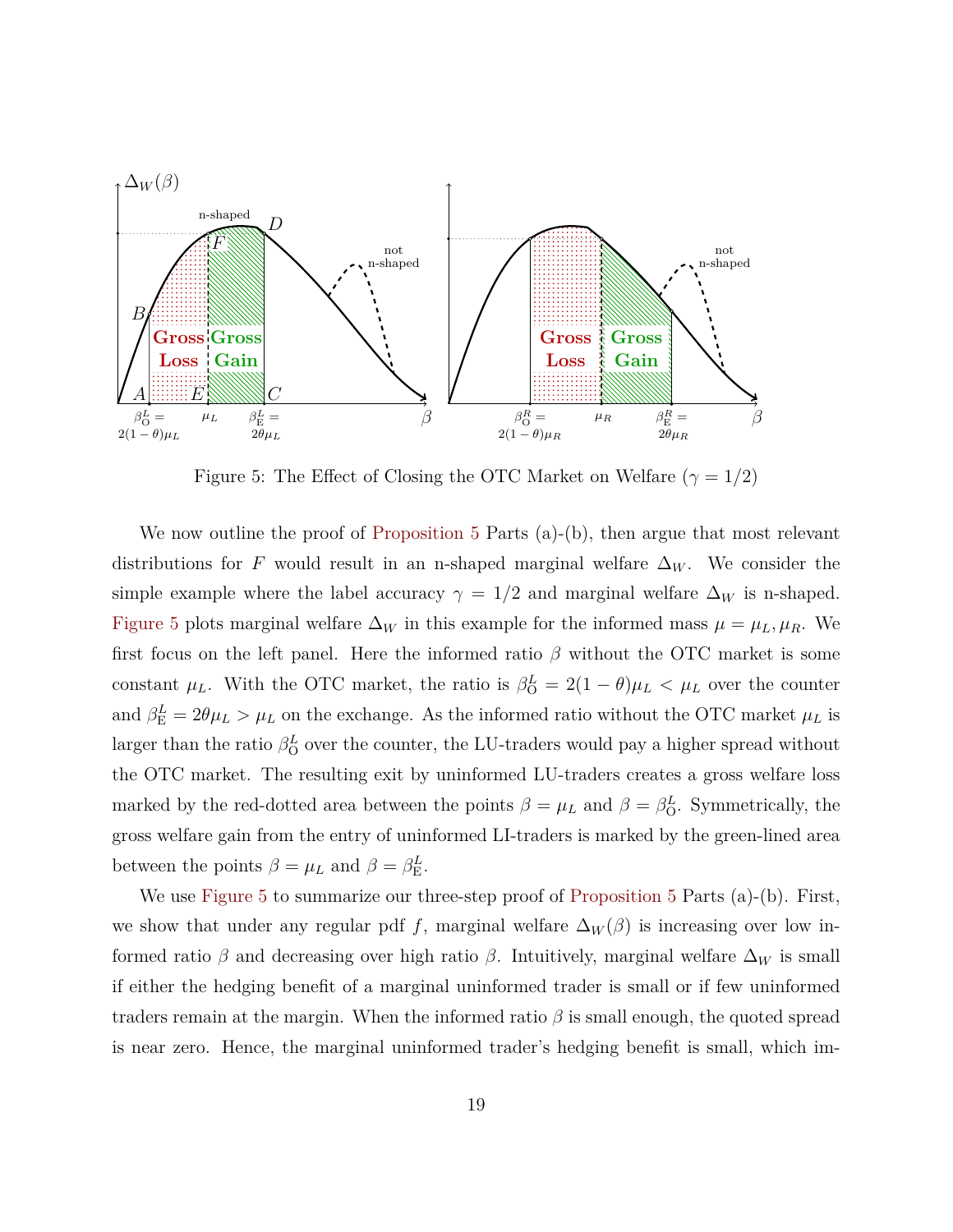plies marginal welfare  $\Delta_W$  is small. When the informed ratio  $\beta$  is large enough, the spread is wide and very few uninformed traders still trade, meaning marginal welfare ∆*<sup>W</sup>* is again small. Altogether, marginal welfare  $\Delta_W$  must be increasing from zero around the informed ratio  $\beta = 0$  and decreasing to zero over high enough ratio  $\beta$  (regardless of whether marginal welfare  $\Delta_W$  is n-shaped).

Second, we set the constants  $\mu_L, \mu_R$  such that marginal welfares  $\Delta_W(\mu_L) = \Delta_W(\beta_{\rm E}^L)$  and  $\Delta_W(\mu_R) = \Delta_W(\beta_0^R)$ , and show that closing the OTC market causes a net gain in welfare if the informed mass  $\mu \leq \mu_L$  and a net loss if the mass  $\mu \geq \mu_R$ . From the left panel of [Figure 5,](#page-19-0) because the gross welfare gain is uniformly "taller" than the gross welfare loss, the area of gross welfare gain is larger than the area of loss. (The base lengths of the gain and the loss are equal when the label accuracy  $\gamma = 1/2$ .) This remains to be true if we shift the constant  $\mu_L$  leftwards, and thus closing the OTC market generates a net welfare gain for all mass  $\mu \leq \mu_L$ . Similarly on the right panel, the gross welfare loss is uniformly "taller" than the gross welfare gain, which would remain so as we shift the constant  $\mu_R$  rightwards, thereby closing the OTC market would cause a net welfare loss for all mass  $\mu \geq \mu_R$ . We do not require marginal welfare  $\Delta_W$  be n-shaped in this argument to establish Part (a).

Third, the net welfare gain is increasing in the mass of informed traders *µ* between the constants  $\mu_L$  and  $\mu_R$  if marginal welfare  $\Delta_W$  is n-shaped. From both panels of [Figure A.10,](#page-42-0) when the informed mass  $\mu$  moves from the lower constant  $\mu_L$  towards the higher one  $\mu_R$ , the derivative of the net welfare change with respect to  $\mu$  is, written geometrically,

$$
\underbrace{\left(\theta\cdot||\overline{CD}||-\frac{1}{2}\cdot||\overline{EF}||\right)}_{\text{Derivative of the gross welfare gain}}-\underbrace{\left(\frac{1}{2}\cdot||\overline{EF}||-(1-\theta)\cdot||\overline{AB}||\right)}_{\text{Derivative of the gross welfare loss}}.
$$

The derivative is negative for any informed mass  $\mu$  between  $\mu$ <sub>*L*</sub> and  $\mu$ <sub>*R*</sub>, as both segments  $\overline{AB}$  and  $\overline{CD}$  are shorter than  $\overline{EF}$ . Thus, increasing the informed mass  $\mu$  from  $\mu$ *L* to  $\mu$ *R* monotonically reduces the net change in welfare, which ensures a unique cutoff  $\hat{\mu} \in (\mu_L, \mu_R)$ , establishing Part (b).

In the complete proof in [Appendix A.2,](#page-38-0) we let the label accuracy *γ* be any value, not 1/2. For any accuracy  $\gamma \neq 1/2$ , the base lengths of the losses and the gains in [Figure 5](#page-19-0) differ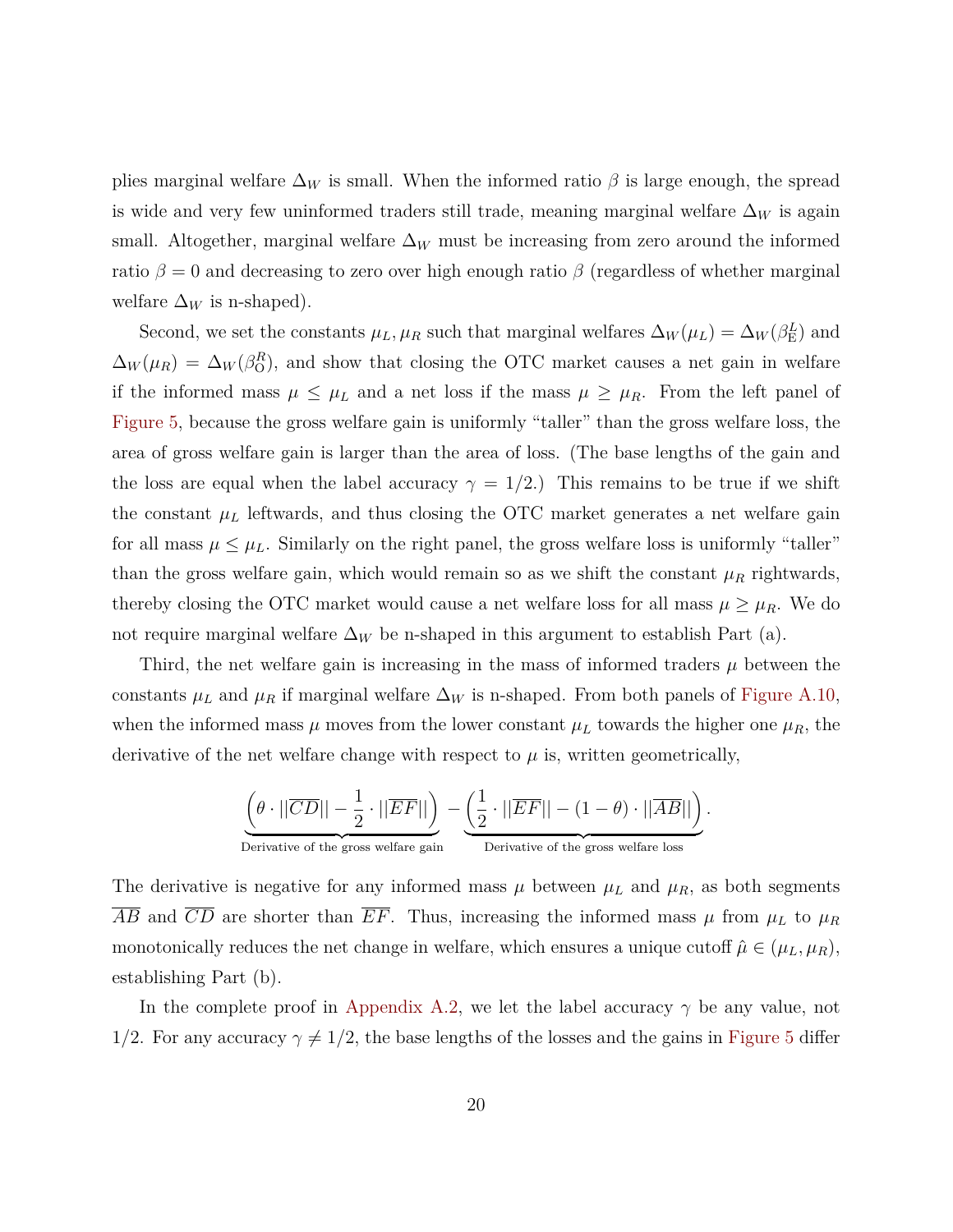from one another. It happens that, in calculating welfare, the relative weights on the gross loss and the gain change inversely to keep their base-times-weight equal. Therefore, our comparison of the lengths  $\{||\overline{AB}||, ||\overline{CD}||, ||\overline{EF}||\}$  continues to work in establishing Parts (a)-(b) for all values of accuracy  $\gamma$ .

How general are the conditions in [Proposition 5?](#page-18-0) Most economically relevant distributions would result in an n-shaped marginal welfare  $\Delta_W$ . [Proposition 6](#page-21-0) states the necessary and sufficient conditions on the distribution *F* for the resulting marginal welfare  $\Delta_W$  to be nshaped and marginal volume  $\Delta_V$  to be decreasing.

<span id="page-21-0"></span>**Proposition 6.** *(i) Marginal welfare*  $\Delta_W$  *is n-shaped if and only if* 

<span id="page-21-1"></span>
$$
\frac{(2\alpha - 1)(1 - F(s))}{sf(s)(2\alpha - 1 - s)^2} - \frac{1}{2\alpha - 1 - s}
$$
 is *U*-shaped in  $s \in (0, 2\alpha - 1)$ . (5)

*In particular, any beta distribution Beta*(*a, b*) *satisfies condition* [\(5\)](#page-21-1)*.*

*(ii)* Marginal volume  $\Delta_V$  *is decreasing if and only if* 

<span id="page-21-2"></span>
$$
\frac{(2\alpha - 1)(1 - F(s))}{f(s)(2\alpha - 1 - s)^2} - \frac{s}{2\alpha - 1 - s}
$$
 is increasing in  $s \in (0, 2\alpha - 1)$ . (6)

*Any beta distribution Beta*(*a, b*) *with parameters*  $a \leq 1, b \leq 1$  *satisfies condition* [\(6\)](#page-21-2).

Using Taylor expansion around  $2\alpha - 1$ , one can verify that the uniform distribution  $\mathbb{U}([0,1])$  and beta distributions—for all parameters—satisfy condition [\(5\)](#page-21-1) and thus have nshaped marginal welfare  $\Delta_W$ <sup>[13](#page-21-3)</sup> To interpret condition [\(5\)](#page-21-1), we note that it holds at the extremes under *any* distribution *F*: the equation goes to infinity as *s* approaches 0 or  $2\alpha - 1$ . Condition [\(5\)](#page-21-1) only rules out the distributions for *F* whose marginal welfare  $\Delta_W$  oscillates over moderate values of the informed ratio  $\beta$ : any distribution *F* whose pdf *f* does not oscillate too much admits an n-shaped marginal welfare ∆*<sup>W</sup>* .

We can verify that [\(6\)](#page-21-2) is satisfied for any uniform distribution and for beta distributions Beta $(a, b)$  with parameters  $a \leq 1, b \leq 1$ . Such distributions starkly demonstrate the effect

<span id="page-21-3"></span><sup>&</sup>lt;sup>13</sup>The beta distribution Beta $(a, b)$  (pdf  $f(s) = \frac{s^{a-1}(1-s)^{b-1}}{B(a,b)}$  $\frac{1-8}{B(a,b)}$  is a highly general class of bounded distributions that embeds the uniform distribution when  $a = b = 1$ . One can also numerically verify that common unbounded distributions—Normal, Chi-squared, and Gamma—satisfy condition [\(5\)](#page-21-1) when truncated on [0*,* 1].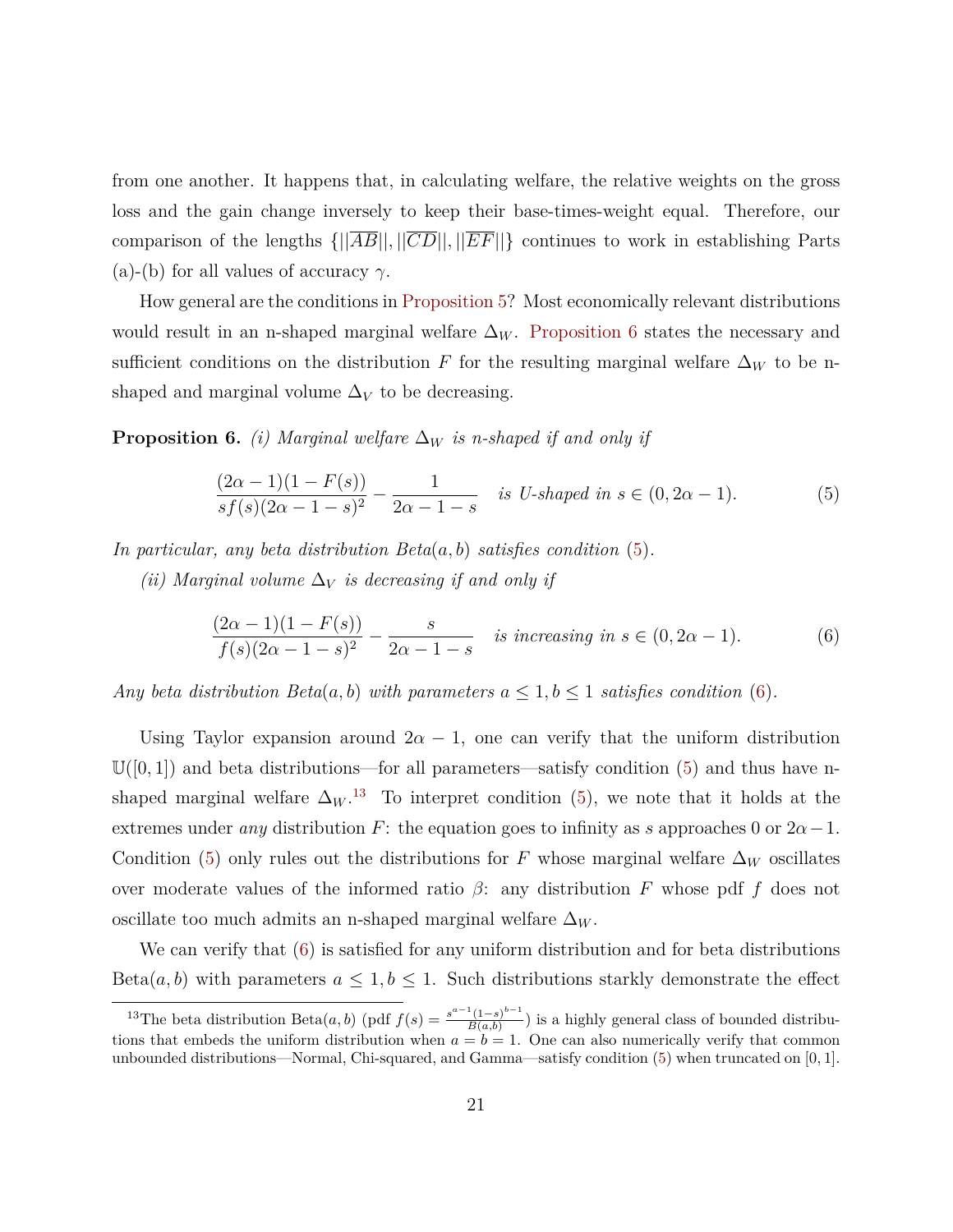<span id="page-22-2"></span>

Figure 6: Exchange Market Share of Dollar Value of Trades in US-listed Equities

of cheap substitution. Because the entrants' hedging benefits are uniformly larger than the exiters' benefits, closing the OTC market can raise welfare—even as it reduces aggregate volume—for the assets that attract relatively few informed traders.

## <span id="page-22-1"></span>**4 Empirical Evidence**

We use US equities data to document (1) substantial OTC market share even in US-listed equites and (2) a positive correlation between the exchange market share and the exchange quoted spread predicted by [Proposition 1.](#page-11-0) We then summarize the evidence related to our mechanism. The evidence is broadly consistent with our theory.

#### <span id="page-22-0"></span>**4.1 Exchange Market Share for US-listed Equities**

Does OTC trading dominate only for historically OTC traded assets such as bonds? [Figure 6](#page-22-2) plots the average weekly exchange market share of US-listed equities from January 2, 2017 to March 5, 2021. It shows that even among US-listed equities, many are OTC dominated while much of the remainder exhibit large OTC market shares. We compute each ticker's weekly share of volume traded on exchanges ("exchange market share") by subtracting the (weekly) OTC trade volume reported by the Financial Industry Regulatory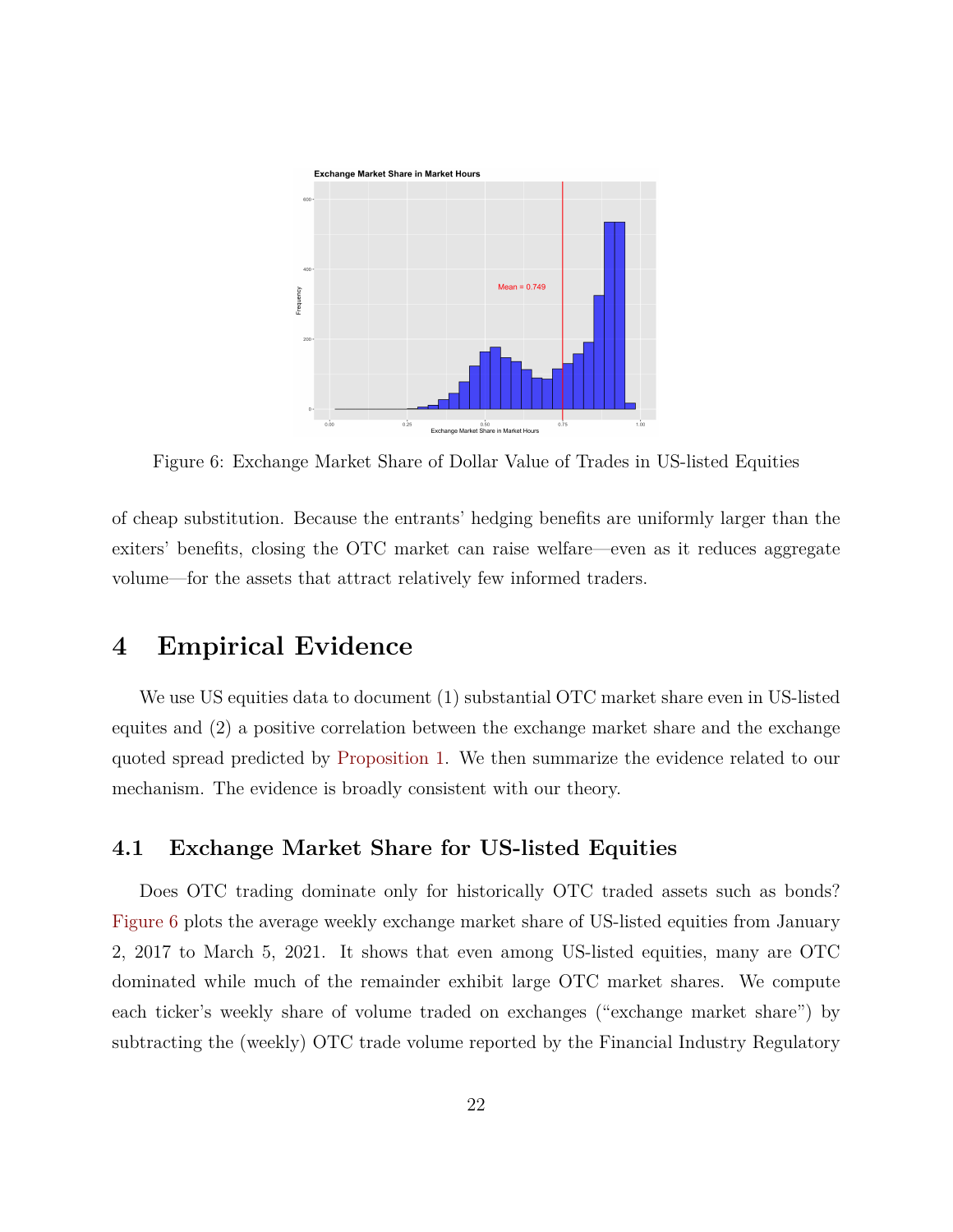Agency (FINRA) from the aggregate trade volume by Trade-and-Quote (TAQ). We exclude exchange-traded funds and tickers that do not exist in both the first and the last weeks of the sample period. Only the trades during market hours are included to avoid an upward bias for OTC market share. (Results are nearly identical if all trades are included). The final data consists of 3,210 tickers observed over 218 weeks. [Appendix B](#page-44-0) details the data and our variables, and presents the summary statistics.

#### <span id="page-23-0"></span>**4.2 Correlation between Exchange Market Share and Spread**

[Proposition 1](#page-11-0) Part (c) predicts a positive correlation between exchange market share and the exchange quoted spread *if* the observations vary substantively in the mass of informed traders  $\mu$  but not in label precision  $(\theta, \gamma)$ . We estimate the correlation within a narrow asset class, controlling for time fixed effects. Precisely, we partition US exchange-listed equities into quintiles by weekly average dollar volume and estimate the correlation within each quintile. Our empirical assumption is that across stocks within each dollar volume quintile in a given week, (i) the amount of available information about their individual traders (for example, the type of firm, reputation, past disclosures) is similar, so their label accuracies are also similar, and (ii) there is idiosyncratic variation in adverse selection risk (from, say, ticker-specific news).

We compute the percent quoted spread on exchanges ("quoted spread" or "percent quoted spread") as the time-weighted best bid-ask spread normalized by the contemporaneous midprice for each ticker *i* in each week *w* from millisecond TAQ quotes. [Table 1](#page-24-0) presents the regression estimates for log exchange market share on log quoted spreads.[14](#page-23-1) All regressions control for week fixed effects, thus our estimates capture cross-sectional variation. Standard

<span id="page-23-1"></span><sup>14</sup>In work that (SSRN-)postdates ours, [Bogousslavsky and Collin-Dufresne](#page-46-3) [\(2021\)](#page-46-3) report a positive correlation between aggregate turnover and the bid-ask spread. Our empirical findings differ from theirs in two ways. First, the results are qualitatively distinct. We examine the intensive margin of *where* trades occur and necessarily distinguish between the trades on exchanges versus over-the-counter. They examine the extensive margin of *how much* trading occurs in the aggregate. Second, our finding is independent of theirs because we control for dollar volume—we find a positive correlation between exchange market share and the quoted spread *conditional on* aggregate volume. Third, our finding holds in the entire sample of all stocks. Their positive correlation finding only seems to hold for a subsample of the top 20% market cap stocks.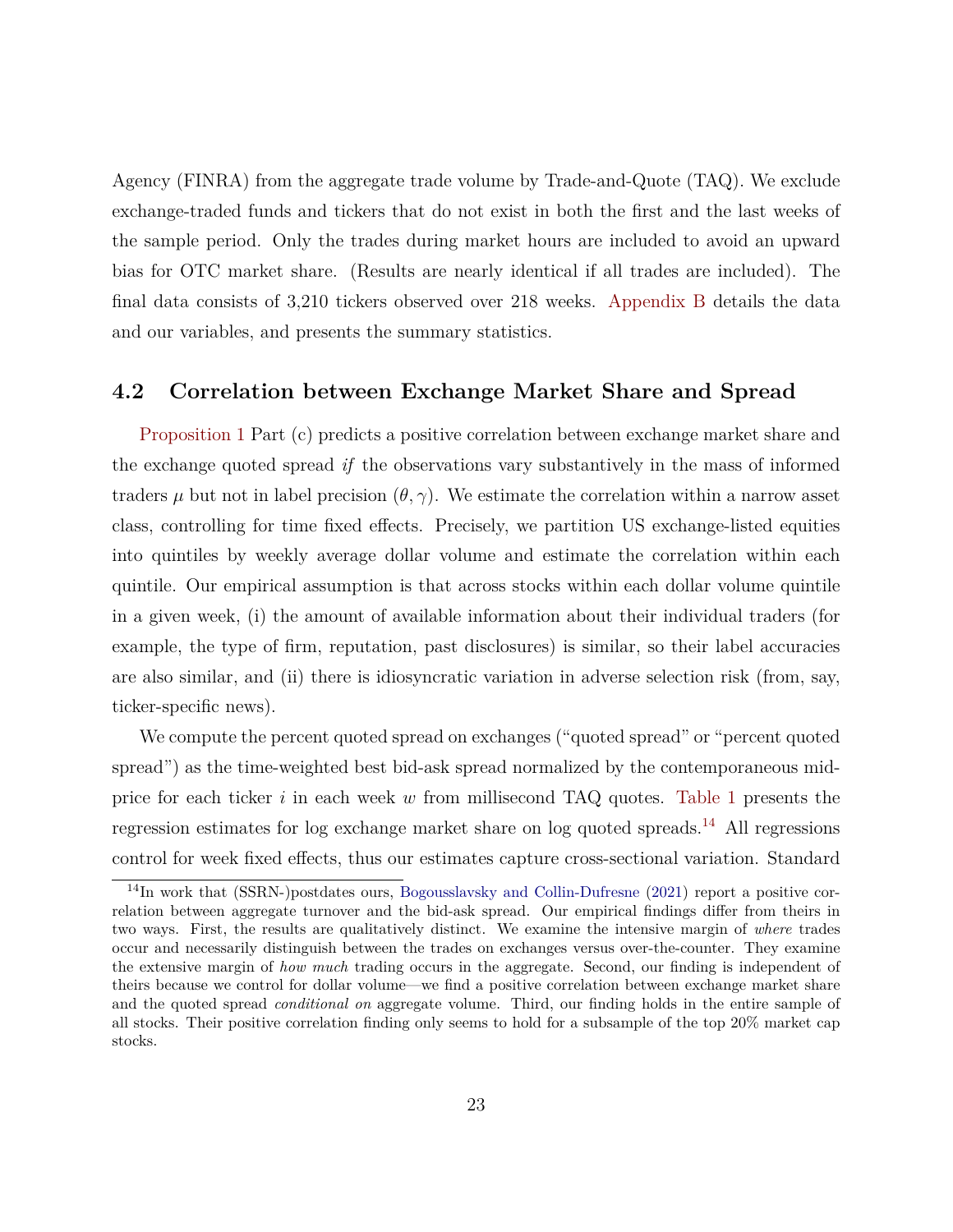#### Table 1: Dependent Variable: log(Exchange Market Share)

<span id="page-24-0"></span>Observations are weekly and include 3,210 non-ETF US-listed tickers that exist in both the first and the last weeks of the 218 weeks in the sample, from January 2, 2017 to March 5, 2021. Trades outside of market hours are excluded. Standard errors are clustered at the ticker level. Corresponding t-statistics are shown in parentheses. \*, \*\*, and \*\*\* denote significance at the 10%, 5%, and 1% level.

| $\overline{\smile}$<br>Independent Variables | Quintile 1 |                      |            |            | Quintile 2            |            | Quintile 3 |                       |            |
|----------------------------------------------|------------|----------------------|------------|------------|-----------------------|------------|------------|-----------------------|------------|
|                                              | (1)        | (2)                  | (3)        | (4)        | (5)                   | (6)        | (7)        | (8)                   | (9)        |
| log(percent quoted spread)                   | $0.074***$ | $0.076***$           | $0.072***$ | $0.046***$ | $0.144***$            | $0.069***$ | $0.061***$ | $0.143***$            | $0.077***$ |
|                                              | (11.61)    | (11.05)              | (11.66)    | (4.32)     | (15.57)               | (7.52)     | (3.62)     | (10.10)               | (5.71)     |
| log(dollar volume)                           |            | 0.005<br>(0.89)      |            |            | $0.129***$<br>(24.39) |            |            | $0.125***$<br>(18.90) |            |
| log(number of trades)                        |            |                      | $0.029***$ |            |                       | $0.123***$ |            |                       | $0.150***$ |
|                                              |            |                      | (5.74)     |            |                       | (19.27)    |            |                       | (14.49)    |
| Week FE                                      |            |                      |            |            | Yes                   |            |            |                       |            |
| $\mathbb{R}^2$                               | 0.059      | 0.059                | 0.068      | 0.027      | 0.168                 | 0.182      | 0.029      | 0.140                 | 0.208      |
| $\boldsymbol{N}$                             |            | 137,453              |            |            | 139,184               |            |            | 139,010               |            |
| Independent Variables                        |            | Quintile 4           |            |            | Quintile 5            |            |            |                       |            |
|                                              | (10)       | (11)                 | (12)       | (13)       | (14)                  | (15)       |            |                       |            |
| $log(p$ percent quoted spread)               | $0.087***$ | $0.131***$           | $0.095***$ | $0.028***$ | $0.038***$            | $0.044***$ |            |                       |            |
| log(dollar volume)                           | (5.74)     | (9.65)<br>$0.095***$ | (8.16)     | (2.61)     | (2.98)<br>0.014       | (3.20)     |            |                       |            |
|                                              |            | (10.30)              |            |            | (1.57)                |            |            |                       |            |
| log(number of trades)                        |            |                      | $0.146***$ |            |                       | $0.034***$ |            |                       |            |
|                                              |            |                      | (13.08)    |            |                       | (2.83)     |            |                       |            |
| Week FE                                      | Yes        |                      |            |            |                       |            |            |                       |            |
| $\mathbb{R}^2$                               |            | 0.146                | 0.273      | 0.051      | 0.056                 | 0.078      |            |                       |            |
|                                              | 0.074      |                      |            |            |                       |            |            |                       |            |

errors are clustered at the ticker level. Under each quintile, the left-most regression has no controls. Consistent with [Proposition 1](#page-11-0) (c), for every quintile, the correlation between log exchange market share and log quoted spread is positive. Our results do not depend on covid or other time-varying shocks common across tickers, due to the week fixed effects.

We examine if our results are genuinely separate from the illiquidity explanation described in the introduction and, if so, whether the effect of our mechanism on exchange market share is in the same magnitude as the liquidity effect. To this end, the other regressions in [Table 1](#page-24-0) each controls for one of two proxies for liquidity, namely, log weekly total dollar volume ("dollar volume") or log weekly total number of trades. It shows that the quoted spread is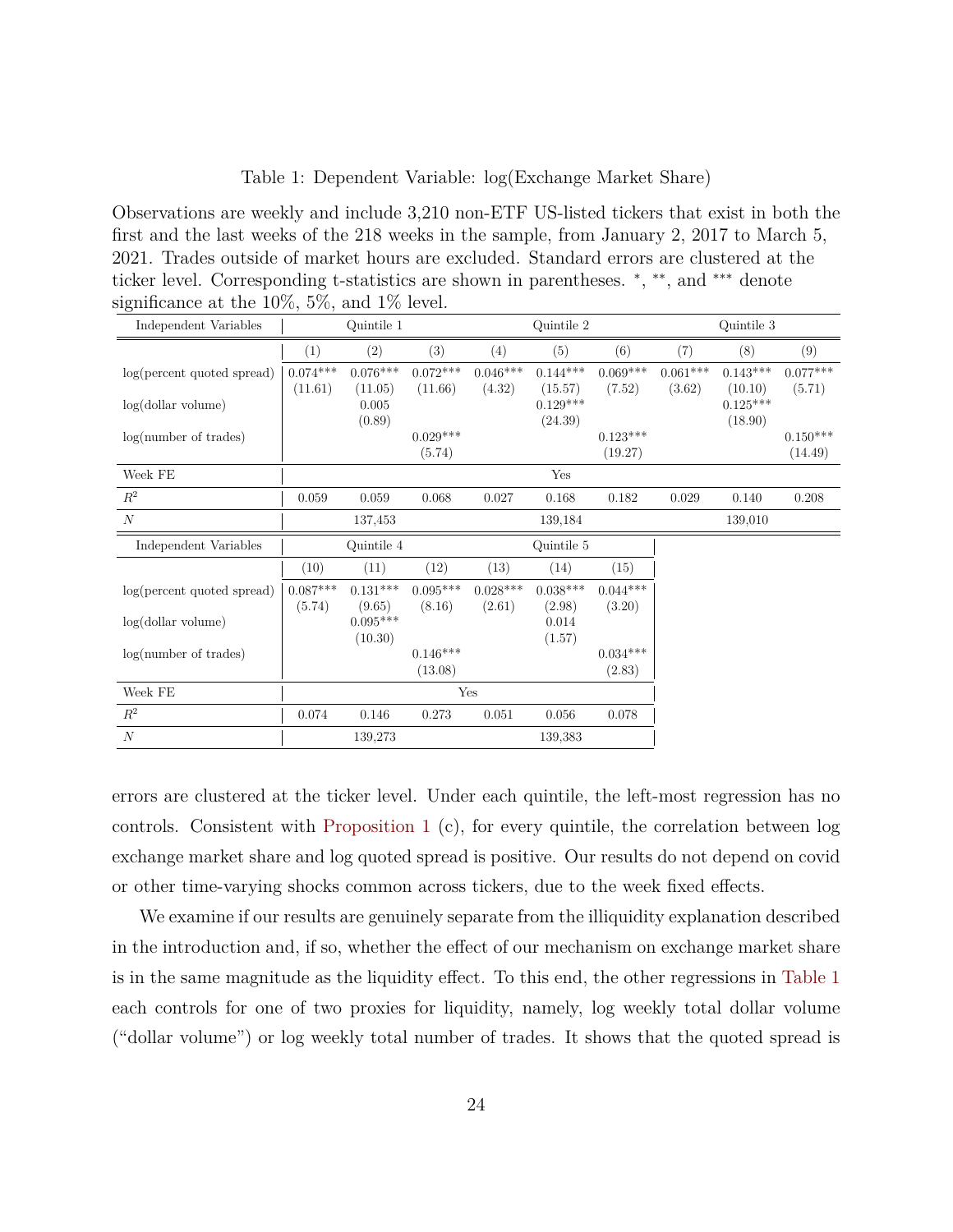positively correlated with the exchange market share independently of liquidity—if anything, the coefficient estimates for quoted spread become larger once we control for liquidity. That is, our findings are not explained by more liquid tickers being easier to trade on exchanges. Furthermore, the coefficient estimates for the quoted spread and the liquidity proxies are in the same magnitude. These findings suggest that our mechanism (of venue choice driven by adverse selection risk) is not second order to the typical illiquidity explanation.

#### <span id="page-25-1"></span><span id="page-25-0"></span>**4.3 Further Evidence**

| <b>Primarily OTC Traded</b>          | <b>Primarily Exchange Traded</b> |
|--------------------------------------|----------------------------------|
| Corporate bonds                      | Listed equities (Tuttle, 2014)   |
| Municipal bonds                      | Equity options                   |
| Government bonds                     | (Nybo, Sears and Wade, 2014)     |
| Credit default swaps                 | Government bond futures          |
| (Riggs, Onur, Reiffen and Zhu, 2018) | Exchange-traded funds            |
| Interest rate swaps (Nagel, 2016)    | (Stafford, 2016)                 |
| Repos (Han and Nikolaou, 2016)       |                                  |
| Foreign exchange                     |                                  |

Table 2: Asset Types by Primary Trading Venue

Asset types are categorized as in [Duffie](#page-47-4) [\(2012,](#page-47-4) Chp. 1) unless followed by a citation. The latter are categorized as in the cited paper.

#### **Informed trading and OTC dominance**

The key intuition behind [Proposition 1](#page-11-0) is that a higher share of volume is traded over the counter if a lower fraction of traders pose adverse selection risk. We present here three bits of anecdotal evidence that broadly support our mechanism. First, a pattern emerges in which the more OTC-traded assets have less informative prices. [Table 2](#page-25-1) lists mostly OTC-traded assets on the left and mostly exchange-traded assets on the right. Evidence points to the right-side assets having more informative prices than the left-side assets. Trades are rarely informative in corporate bonds [\(Oehmke and Zawadowski,](#page-50-9) [2017\)](#page-50-9) and repurchase agreements [\(Han and Nikolaou,](#page-48-4) [2016\)](#page-48-4). Stock prices predict corporate bond prices more often than vice versa [\(Gebhardt, Hvidkjaer and Swaminathan,](#page-48-5) [2005,](#page-48-5) [Downing, Underwood and Xing,](#page-47-5) [2009,](#page-47-5) [Hong, Lin and Wu,](#page-49-3) [2012\)](#page-49-3), and the bulk of price discovery in government bonds occur in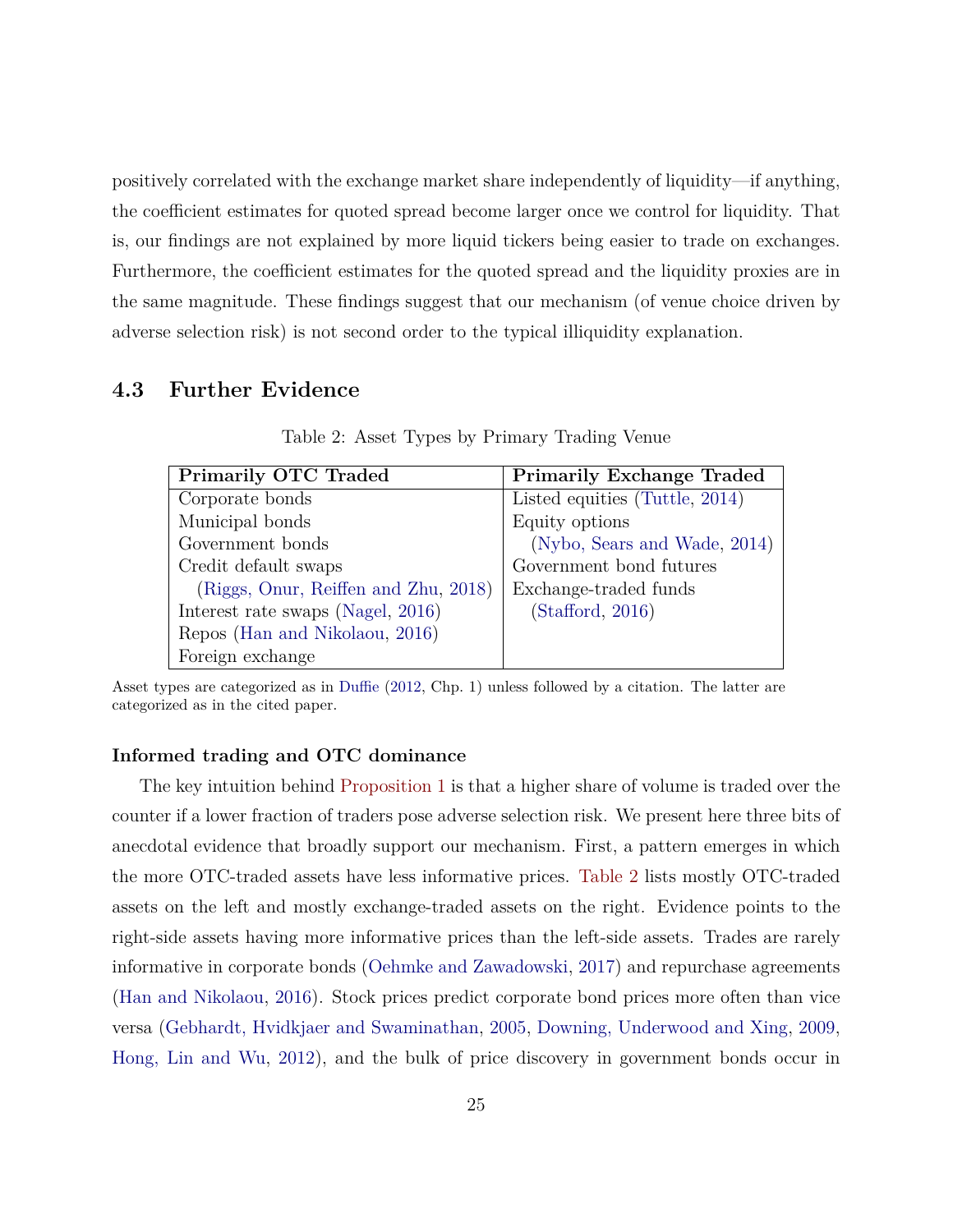<span id="page-26-0"></span>

Figure 7: Ratio of Dollar Volume of given Type to Dollar Volume of Hedge Funds

the futures rather than the spot market [\(Upper and Werner,](#page-51-4) [2002,](#page-51-4) [Campbell and Hendry,](#page-47-6) [2007,](#page-47-6) [Mizrach and Neely,](#page-50-10) [2008\)](#page-50-10). Further, equity options are more OTC-traded than equities (42% vs 17%; [Tuttle,](#page-51-2) [2014,](#page-51-2) [Nybo et al.,](#page-50-7) [2014\)](#page-50-7); and indeed, equity prices predict option prices and not the reverse, despite the larger trade volume of options [\(Chakravarty, Gulen](#page-47-7) [and Mayhew,](#page-47-7) [2004,](#page-47-7) [Muravyev, Pearson and Broussard,](#page-50-11) [2013\)](#page-50-11). A caveat is that not all price discovery occurs through informed trading [\(Brogaard, Hendershott and Riordan,](#page-46-4) [2018\)](#page-46-4). We complement the indirect evidence from price discovery with cross-asset observations on the amount of informed trading.

[Figure 7](#page-26-0) contains suggestive evidence that informed traders are less active in the more OTC-dominated assets. The US National Income Accounts report quarterly dollar value of trades by various types of institutions for US equities, corporate and municipal bonds, Treasuries, and repos. In [Figure 7,](#page-26-0) each bar represents the ratio of the dollar volume by a given type of institution to the dollar volume by hedge funds in an asset class during the year from 2020Q4 to 2021Q3, the latest available quarter at the time of this analysis. We show all institutions ("All nonhousehold sectors") and the four largest institution types, and exclude households, who typically cannot access any asset beyond equities. Solid bars mark the institution types whose ratio to hedge funds is lower in equities than in each of the four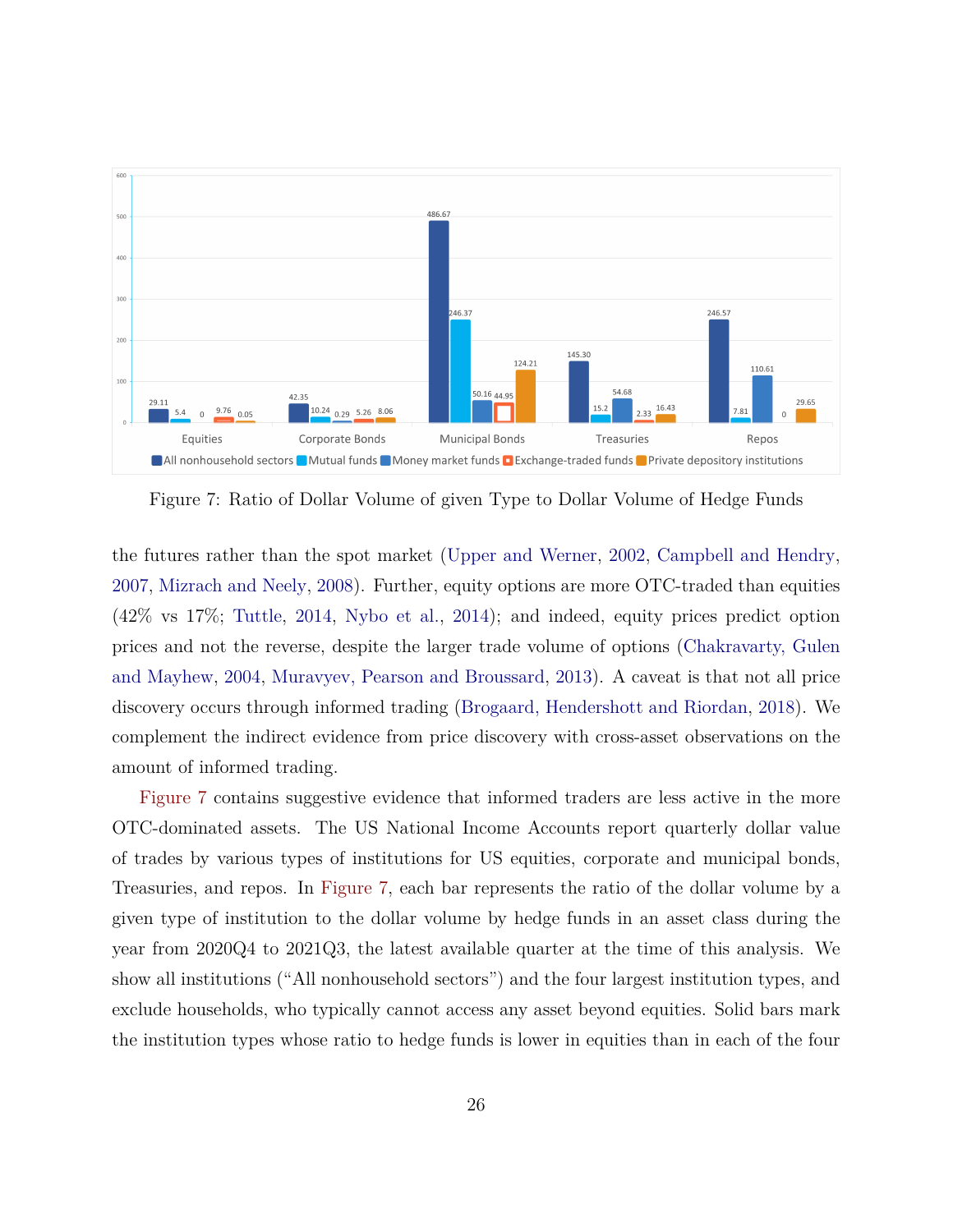OTC-dominated assets; the outlined bar marks otherwise.

Using hedge funds as a proxy for informed traders, taller bars indicate less informed trading. The dark blue bars (All nonhousehold sectors in [Figure 7\)](#page-26-0) suggest informed traders are proportionally far less active in OTC-dominated assets than in equities.<sup>[15](#page-27-0)</sup> The other bars show mutual funds, money market funds, and deposit-taking banks driving this aggregate pattern. The latter two consist of uninformed traders, because money market funds and deposit-taking banks are tightly restricted from speculative trading by fiduciary duty and the Volcker Rule. The mutual funds' ratios to hedge funds in equities is not-so-decisively lower than the ratios in the OTC-dominated assets, especially for Treasuries and repos, perhaps since mutual funds include (likely informed) active funds and (likely uninformed) passive funds. Exchange-traded funds similarly include active and passive funds, and its ratio to hedge funds has a mixed pattern, where its ratio is lower in equities than in municipal bonds but higher than in other OTC-dominated assets. These patterns are broadly consistent with the OTC-dominated assets attracting relatively fewer informed traders than equities.

Third, the migration of most corporate bond trades from exchanges to the OTC market coincides with a sudden, exogenous halt to speculative trading. [Biais and Green](#page-46-5) [\(2007\)](#page-46-5) show that the proportion of corporate bond trading on NYSE falls sharply in the 1930s and 40s. Meanwhile, the proportion of corporate bonds held by institutions greatly increased, especially by insurance companies and pension funds. [Homer](#page-49-4) [\(1975\)](#page-49-4), a brokerage president in the 1930s, delivers a first-hand account of this transition. Pre-1930s, the corporate bond traders were primarily, "small, country investors or big-city investors," [\(Homer,](#page-49-4) [1975,](#page-49-4) p. 379) trading on the NYSE. Particularly active were sophisticated traders who often "grabbed up" new issues that, "if well priced they sold at quick premiums" [\(Homer,](#page-49-4) [1975,](#page-49-4) p. 379). The Great Depression pushed out such traders from the corporate bond market en-masse. It became instead, "almost wholly an institutional business," in which dealers bought at firesale prices from distressed investors then resold them to life insurance companies [\(Homer,](#page-49-4) [1975,](#page-49-4) p. 381). Unlike the previously dominant types of traders, these insurers preferred

<span id="page-27-0"></span><sup>15</sup>Caution is in order: for each type of institution, within quarter and asset class, the National Income Accounts net out buys and sells. One concern is that the hedge funds' volume is especially underestimated, as they often keep little inventory. But this underestimation would merely scale down the bars in [Figure 7](#page-26-0) and leave our analysis intact. We believe it is unlikely that the netting introduces major systematic bias.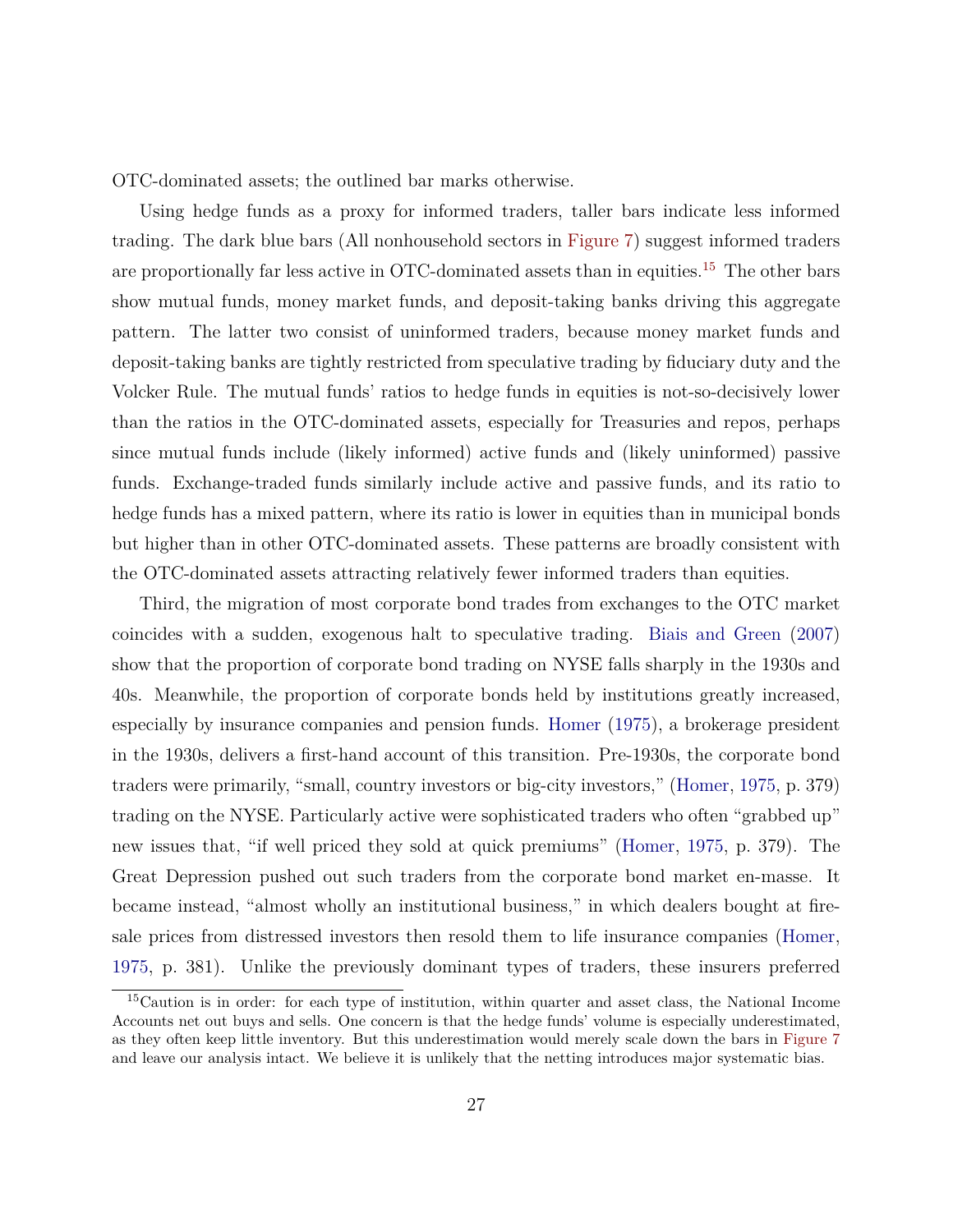to trade over the counter although, "[t]he exchange tried hard to retain its bond business" [\(Homer,](#page-49-4) [1975,](#page-49-4) p. 381). On the whole, this history of corporate bond trading mirrors our mechanism that more uninformed trading (lower  $\mu$ ) leads to higher OTC market share.

#### **Price discrimination by dealers**

The driving mechanism in our model is that the dealer price discriminates in favor of those less likely to be informed. A testable implication is that OTC trades are less informative and less costly. Are they true? We find support in the large "upstairs" trading literature. (Upstairs trades are the OTC trades of stocks.) [Rose](#page-50-12) [\(2014\)](#page-50-12) compares limit order book (LOB) and upstairs trades on the Australian Stock Exchange, and finds that the LOB trades earn a profit on average while the upstairs trades make a loss. Moreover, loss-making traders are more likely than others to trade upstairs and pay a lower trading cost upstairs than on the LOB. The opposite holds for profitable traders. Others in the literature also find that upstairs trades are less informative and less costly [\(Madhavan and Cheng,](#page-49-5) [1997,](#page-49-5) [Booth, Lin,](#page-46-6) [Martikainen and Tse,](#page-46-6) [2002,](#page-46-6) [Bessembinder and Venkataraman,](#page-46-7) [2004,](#page-46-7) [Bernhardt, Dvoracek,](#page-46-8) [Hughson and Werner,](#page-46-8) [2005\)](#page-46-8), and more often come from uninformed traders [\(Smith, Turnbull](#page-51-5) [and White,](#page-51-5) [2001,](#page-51-5) [Westerholm,](#page-51-6) [2009\)](#page-51-6). These results are not driven by larger traders, who may obtain better prices, concentrating in the upstairs market. In fact, the upstairs discount is decreasing in trade size [\(Westerholm,](#page-51-6) [2009\)](#page-51-6) or is smaller for large orders than medium-sized ones [\(Bernhardt et al.,](#page-46-8) [2005\)](#page-46-8). As a direct evidence for our mechanism, [Collin-Dufresne,](#page-47-8) [Junge and Trolle](#page-47-8) [\(2020\)](#page-47-8) finds substantial variation in dealers' index credit default swap pricing which is explained by the dealers charging higher spreads to traders who seem to be informed. The findings echo our mechanism that dealers price discriminate according to a trader's likelihood of being informed.

#### **Liquid and standardized swaps**

[Collin-Dufresne et al.](#page-47-8) [\(2020\)](#page-47-8) also documents the existence of informed trading in index CDS, an OTC-dominated asset class. This finding is consistent with our assumption of imperfectly informative labels. Without a comparison to another asset class, they cannot establish whether the level of informed trading is high or low in index CDS. Few studies do compare the information content of index CDS to other assets, and are divided on if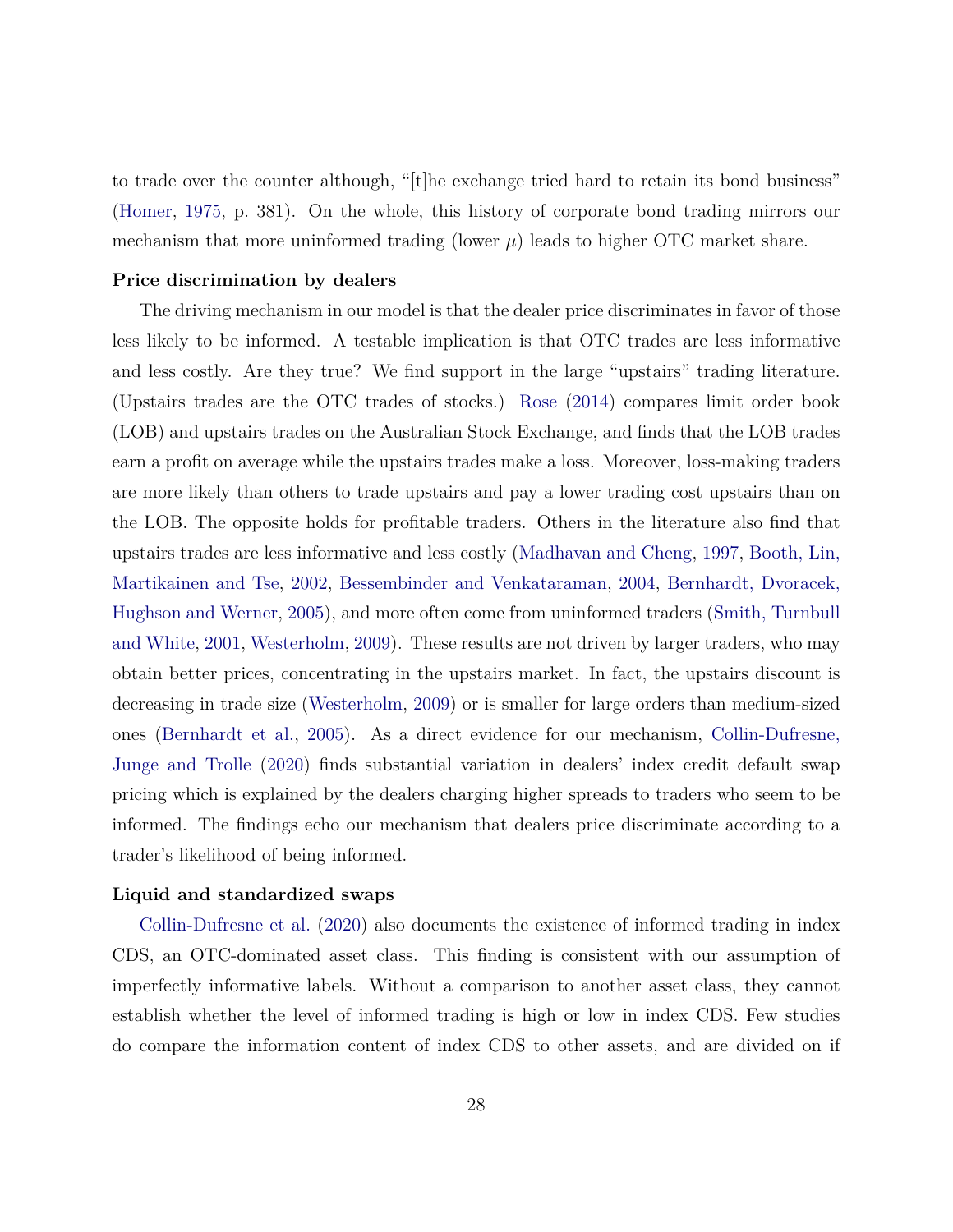index CDS prices lag behind (underlying) equity indices [\(Byström,](#page-47-9) [2006,](#page-47-9) [Fung, Sierra, Yau](#page-48-6) [and Zhang,](#page-48-6) [2008\)](#page-48-6) or if the relationship is mixed [\(Procasky,](#page-50-13) [2020\)](#page-50-13). Likewise, the evidence is split on whether interest rate swap (IRS) spreads lag interest rate future prices [\(Poskitt,](#page-50-14) [2007\)](#page-50-14) or can lead during overnight trading [\(Frino and Garcia,](#page-48-7) [2018\)](#page-48-7). Looking at (generally illiquid) single-name CDS, a large empirical literature remains divided on if CDS spreads lag equity prices [\(Hilscher, Pollet and Wilson,](#page-49-6) [2015,](#page-49-6) [Zimmermann,](#page-51-7) [2021\)](#page-51-7) or lead [\(Marsh](#page-49-7) [and Wagner,](#page-49-7) [2016,](#page-49-7) [Lee, Naranjo and Velioglu,](#page-49-8) [2018\)](#page-49-8). Theory predicts index CDS trades to contain substantially less information than single-name CDS trades, due to the "information destruction effect" of pooling [\(DeMarzo,](#page-47-0) [2005\)](#page-47-0). Broadly, it is an open question whether liquid, standardized, and OTC-dominated swaps (say, index CDS and IRS) attract mostly hedging-motivated traders as our theory predicts.

## <span id="page-29-0"></span>**5 Policy Implications**

This section applies our results to recent policy debates.

#### **5.1 Regulatory efforts to close OTC markets**

Recent regulations in the US, EU, and Japan seek to push OTC trades onto exchanges. One might be tempted to exempt mostly OTC-traded assets, as the large OTC market share reflects preference for OTC trading. However, for precisely those OTC-dominated assets, we find that private preference leads to exactly the *opposite* of the socially efficient outcome. Closing the OTC markets of OTC-dominated assets would actually improve utilitarian welfare [\(Propositions 2](#page-12-1) and [3\)](#page-13-0).

The US Dodd-Frank Act seeks to encourage the exchange trading of swaps by ensuring *access* to swaps exchanges. Under Dodd-Frank, most swaps trades must be initiated on Swap Execution Facilities (SEFs), platforms which are required to offer a limit order book. To prevent bias against order book trading, OTC dealers cannot own more than 40% of any SEF. In addition, Dodd-Frank mandates "fair access" to the order book, which restricts the conditions or fees that the SEFs can impose on order book trading. Typically, the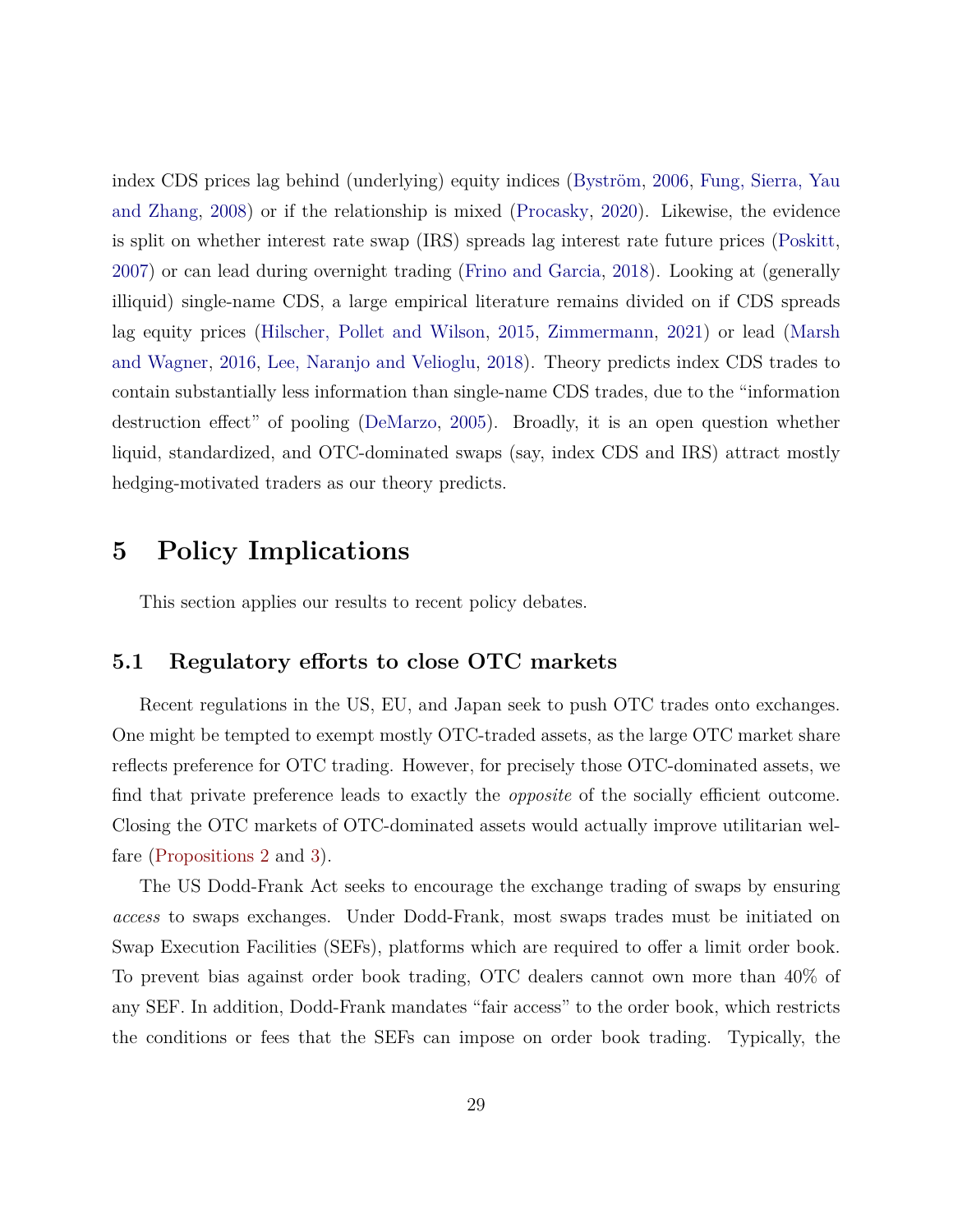SEFs impose more restrictive requirements to trade over the counter than on the order book. For example, MarketAxess charges a fee only on (OTC) request-for-quote trades [\(MarketAxess,](#page-49-9) [2015\)](#page-49-9), and Refinitiv charges the same fee on all trades but subjects the access to certain OTC trades to a  $$5,000$  monthly fee [\(Refinitiv,](#page-50-15) [2019\)](#page-50-15).<sup>[16](#page-30-0)</sup> The Security and Exchange Commission has further proposed, in 2022, to extend the fair access rule to trading platforms for Treasuries. Japan has adopted rules similar to Dodd-Frank [\(Duffie,](#page-47-10) [2017\)](#page-47-10).

Our model suggests that merely ensuring access to exchanges is likely insufficient to undermine OTC markets. With access to exchanges, it is nonetheless privately optimal for the traders who pose low adverse selection risk to trade over the counter. Thus, the accessbased approach does not mitigate the externality of OTC trading, namely that the adverse selection risk on the exchange intensifies as the low-risk traders are cream-skimmed. If the low-risk traders were forced to trade on exchanges, the adverse selection risk there would be diluted which lowers the costs of other traders—exchange trading is a public good. In contrast, the dealers offer trader-specific prices, and so prevent cross subsidization among traders. Hence with mere access to exchanges, there may be inefficiently little exchange trading. Indeed, 95% of swaps trades are over the counter several years after Dodd-Frank [\(Nagel,](#page-50-0) [2016\)](#page-50-0).

Unlike Dodd-Frank, the EU's Markets in Financial Instruments Directive II (MiFID II) aims to *force* nearly all trades onto exchanges. It for instance requires every dealer to maintain a public and binding quote for all assets that pass certain minimum liquidity requirement, such as corporate bonds that trade at least twice a day. Moreover, the dealers cannot trade at other (not publicly quoted) prices if the trade size is below certain thresholds [\(Surowiecki,](#page-51-8) [2018\)](#page-51-8). Among bonds, the thresholds are  $\epsilon$ 1.5M for corporate bonds and  $\epsilon$ 5.5M for government bonds [\(European Securities and Markets Authority,](#page-48-8) [2021\)](#page-48-8). Such thresholds effectively ban price discrimination by the dealers on smaller trades.

The mandate-based approach of MiFID II is more likely to succeed in undermining the OTC market and undo the harm it may do to welfare. The US regulators took such a mandate-based approach when they banned "name give-up" in 2020, as we now discuss.

<span id="page-30-0"></span><sup>&</sup>lt;sup>16</sup>The biggest SEFs are operated by Bloomberg and TradeWeb, whose fee schedules are not publicly available.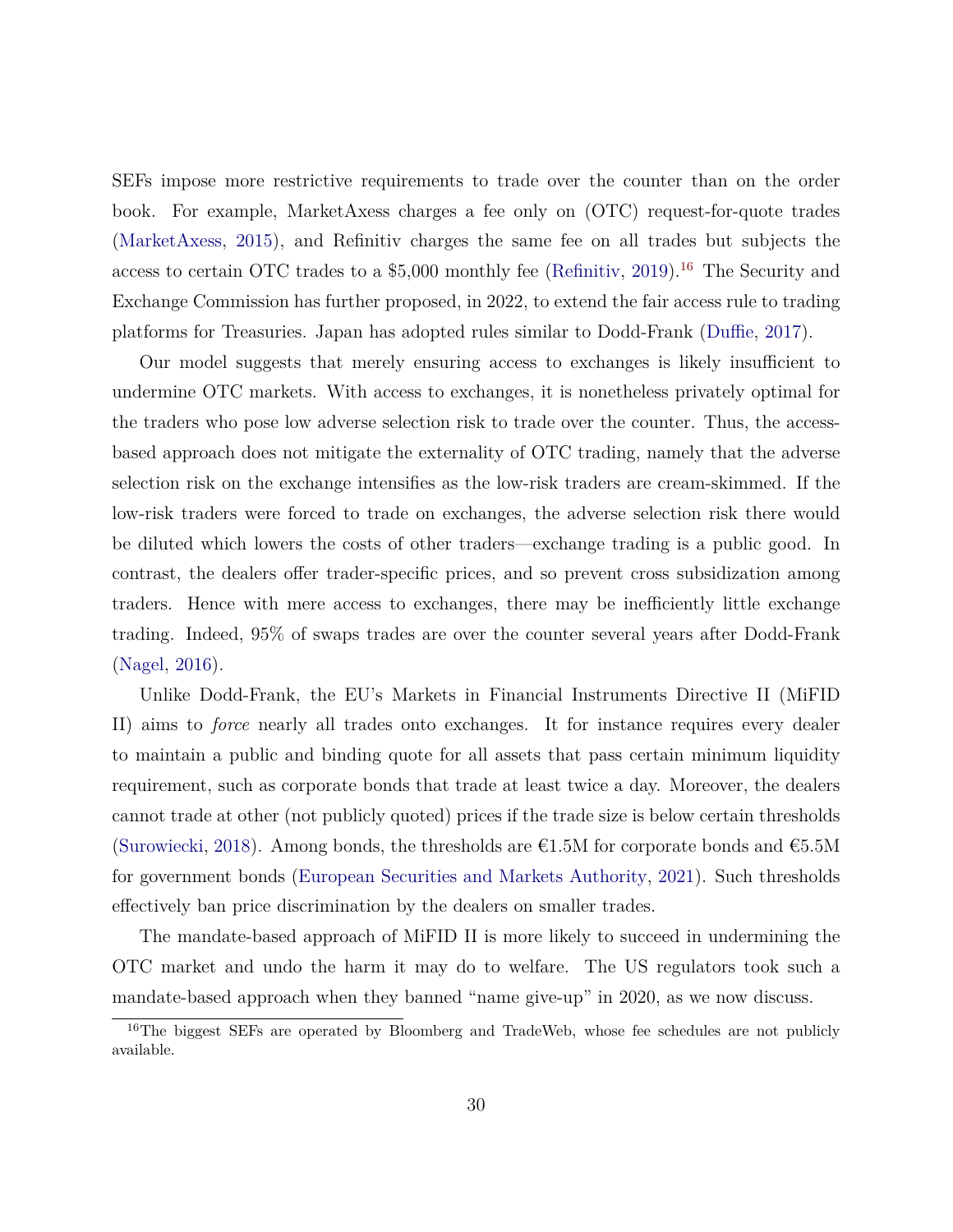#### <span id="page-31-0"></span>**5.2 Post-trade Name Give-Up**

The recent ban on "post-trade name give-up" demonstrates how venue choice crucially affects the impact of policy. Most swaps trades—from over 80% for index credit default swaps to 45% for single-name CDS [\(Nagel,](#page-50-0) [2016\)](#page-50-0) are executed on SEFs, which offer two ways to trade: request-for-quote (RFQ) or all-to-all (A2A). The RFQ replaces bilateral OTC trading with a form of first-price auction in which a trader submits a (non-anonymous) trade request for a stated amount to multiple dealers simultaneously. Because of its non-anonymity pretrade, an RFQ trade is thereby an OTC trade in our model. The A2A trading instead involves either trading on a limit order book or via open auctions, both of which are pretrade anonymous and thus represent exchange trading in our model.

Most SEFs traditionally practice post-trade name give-up (NGU) wherein parties to an A2A trade or auction learn each other's identities after the trade. Many traders, especially buyside firms, intensely oppose NGU, which was the target of at least two class-action lawsuits [\(Managed Funds Association,](#page-49-10) [2015\)](#page-49-10). The buyside firms oppose NGU since, "information leakage associated with sharing its trading activity" undermines A2A trading [\(Citadel LLC,](#page-47-11) [2020\)](#page-47-11). The dealers support NGU because it helps them "tailor their pricing on requests-for-quote" and increase the liquidity they provide [\(JPMorgan Chase & Co.,](#page-49-11) [2018\)](#page-49-11). Such comments are consistent with NGU leading to more accurate labels (higher *θ*), aiding the dealers cream-skim the uninformed traders from the A2A market. Moreover, the dealers argue that traders are "free to choose for themselves" whether to trade on a SEF with NGU [\(Securities Industry and Financial Markets Association,](#page-51-9) [2018\)](#page-51-9). They even cite research that RFQs provide lower spreads and generate more volume than A2A (for example, [Riggs et al.,](#page-50-8) [2018\)](#page-50-8). The Commodity Futures Trading Commission (CFTC) initially supported the dealers' position, with a previous commissioner asserting, "SEFs should be free to operate either on a name give-up or anonymous basis," so that traders may "individually elect whether or not to permit limited identifying information to be provided to trade counterparties" [\(Giancarlo,](#page-48-9) [2015,](#page-48-9) p. 67). In 2020, the CFTC approved a rule banning NGU (fully in force since July 2021).

Did the CFTC make the right call by banning NGU? The ban on NGU is akin to re-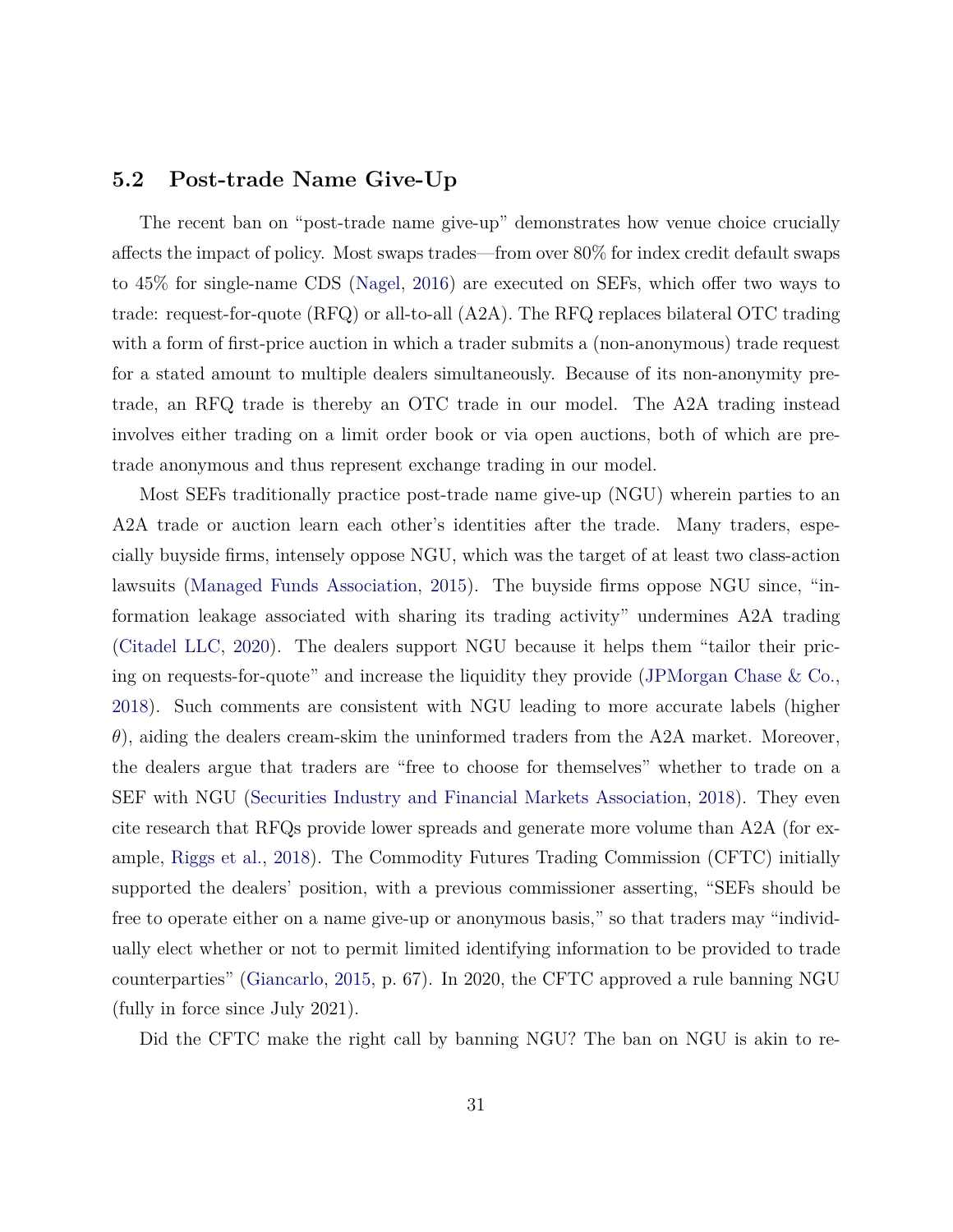ducing the label accuracy *θ*. As swaps trades are OTC dominated [\(Nagel,](#page-50-0) [2016,](#page-50-0) [Augustin,](#page-46-9) [Subrahmanyam, Tang and Wang,](#page-46-9) [2016\)](#page-46-9), [Proposition 2](#page-12-1) Part (b) predicts the ban on NGU to improve welfare. (Our theory has no predictions for illiquid swaps, including single-name CDS, which may be impractical to trade all to all.) More importantly, it is having the *choice* of name give-up SEFs that impose an externality on the traders on the SEFs without NGU, and those pushed out by this externality have larger gains from trade than those who would only trade under NGU. Therefore, neither the claim that offering more choices is always better nor that higher volume indicates a superior outcome are well-founded.

Our model views the NGU ban as a step in the right direction. However, the migration of trading from RFQ to A2A after the NGU ban is predicted to be limited, because the RFQ would still be preferred by buyside firms that are more likely to trade for liquidity, such as insurers and passive funds. A more resolute approach may be necessary to fundamentally transform swaps trading.

Name give-up highlights our connection to the studies of how dealers compete for orders (for example, [Lester, Rocheteau and Weill,](#page-49-12) [2015\)](#page-49-12).[17](#page-32-0) A recent literature [\(Hendershott and](#page-48-10) [Madhavan,](#page-48-10) [2015,](#page-48-10) [Lester et al.,](#page-49-12) [2015,](#page-49-12) [Riggs et al.,](#page-50-8) [2018,](#page-50-8) [Liu, Vogel and Zhang,](#page-49-13) [2018\)](#page-49-13) examines fast-growing multi-dealer platforms for OTC trading and how these platforms affect competition among dealers. We abstract away from the microstructure of OTC trading and assume competitive dealers. We show that closing the OTC market can still raise welfare under this ideal setting.

#### **5.3 Permissioned Blockchain**

We predict that the current plans to apply blockchain to financial markets would undermine exchanges in favor of OTC markets. Blockchain is an electronic recordkeeping procedure that broadcasts every transaction throughout a network. Each member of the network, called a "node", maintains a ledger of all transactions. These ledgers are period-

<span id="page-32-0"></span><sup>&</sup>lt;sup>17</sup>We are related to the literature that study the cream-skimming effect of payment-for-order flow. Neither theoretical [\(Lin, Sanger and Booth,](#page-49-14) [1995,](#page-49-14) [Chordia and Subrahmanyam,](#page-47-12) [1995,](#page-47-12) [Battalio and Holden,](#page-46-10) [2001\)](#page-46-10) nor empirical work considers the implication on welfare, and the empirical evidence [\(Easley, Kiefer and O'Hara,](#page-48-11) [1996,](#page-48-11) [Battalio,](#page-46-11) [1997\)](#page-46-11) is mixed on whether payment-for-order flow causes cream-skimming in practice.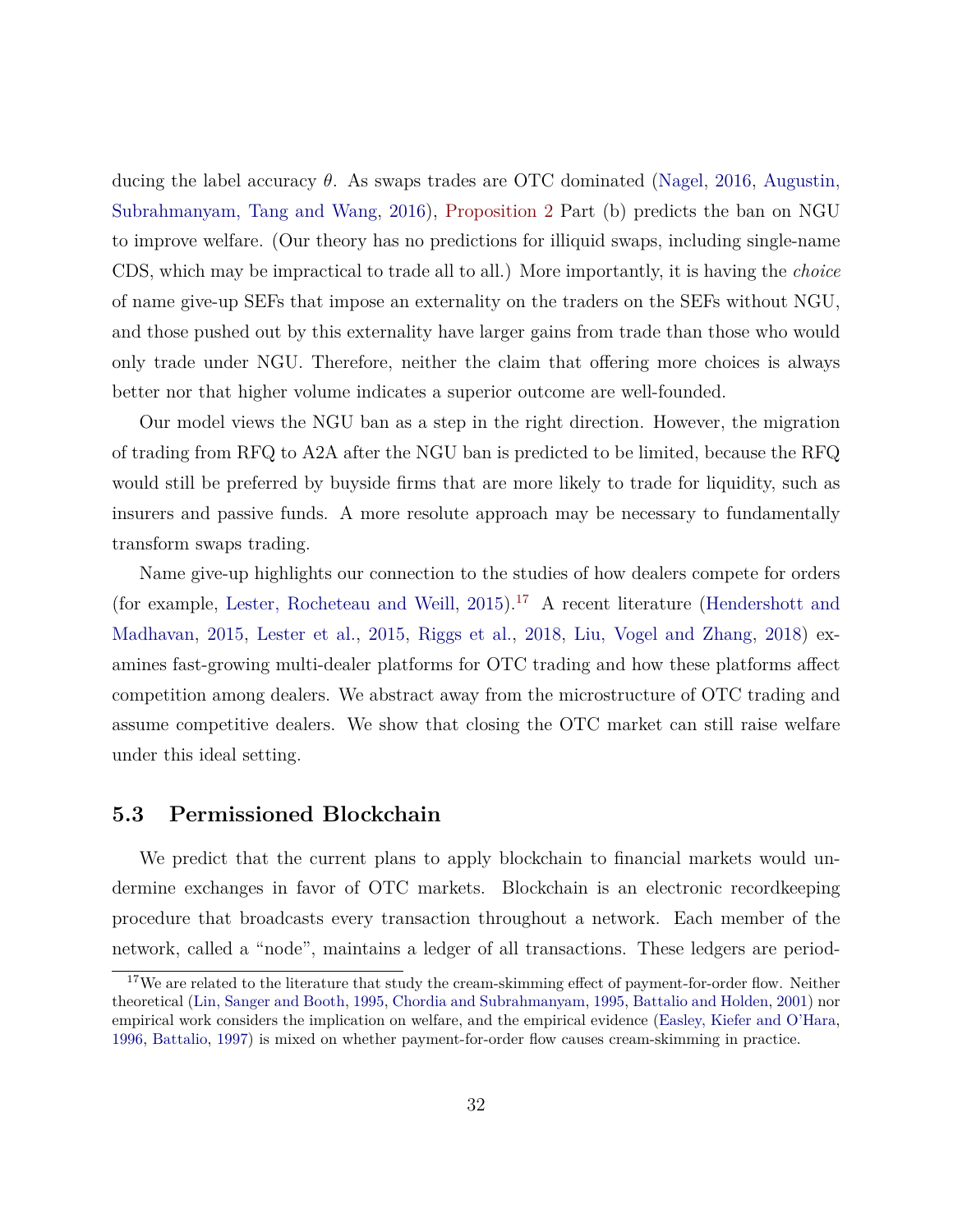ically reconciled with one another by an algorithm. Non-anonymity is crucial to generate trust in the reconciled record. As all trades are broadcast non-anonymously, a node can deduce what another trader owns from her trade history. This way, the nodes can detect and exclude fraudulent trades. On Bitcoin and Ethereum, users split trades across many pseudonymous accounts to maintain some privacy. However, pseudonymity and the ability to create accounts at will violate anti-money-laundering rules [\(Elwell, Murphy and Seitzinger,](#page-48-12) [2013\)](#page-48-12); most proposals for the blockchain in financial markets do not have them.

The Depository Trust & Clearing Corporation (DTCC) plans to move the ownership records of most of its 11-trillion-dollar credit derivatives onto a blockchain [\(Irrera,](#page-49-15) [2017\)](#page-49-15).[18](#page-33-1) To that end, the DTCC began a pilot of a "permissioned" blockchain in which 15 major dealers are the nodes—and no one else [\(DTCC,](#page-47-13) [2018\)](#page-47-13). ICAP, the dominant interdealer broker, initiated a similar project in foreign exchange markets around the same time. In 2020, the DTCC proposed a permissioned blockchain for equities records [\(DTCC,](#page-47-14) [2020\)](#page-47-14).

All the proposals by DTCC or ICAP would reveal all trading histories to a selected number of dealers, allowing the dealers to better separate traders by their trading motives. In our model, this represents an increase in the label accuracy (higher *θ*). More accurate labels let the dealer better identify the uninformed traders and cream-skim them. Thus, [Proposition 0](#page-10-0) predicts the permissioned blockchains to worsen adverse selection on the exchanges and raise their bid-ask spreads. [Proposition 2](#page-12-1) Part (b) in turn implies that the DTCC's permissioned blockchain for credit derivatives is likely to harm welfare, because credit derivatives are mostly traded over the counter.

## <span id="page-33-0"></span>**6 Conclusion**

We show that closing the OTC market can improve utilitarian welfare, under the conservative setup of competitive pricing in the OTC market. In practice, search frictions and the dealers' market power hamper price competition in OTC markets. As OTC trading moves onto electronic platforms, such frictions are dissipating [\(Hendershott and Madhavan,](#page-48-10) [2015,](#page-48-10) [O'Hara and Zhou,](#page-50-16) [2021,](#page-50-16) [Hau, Hoffmann, Langfield and Timmer,](#page-48-13) [2021\)](#page-48-13). Price discrimination

<span id="page-33-1"></span><sup>18</sup>DTCC is the dominant clearhouse for most securities.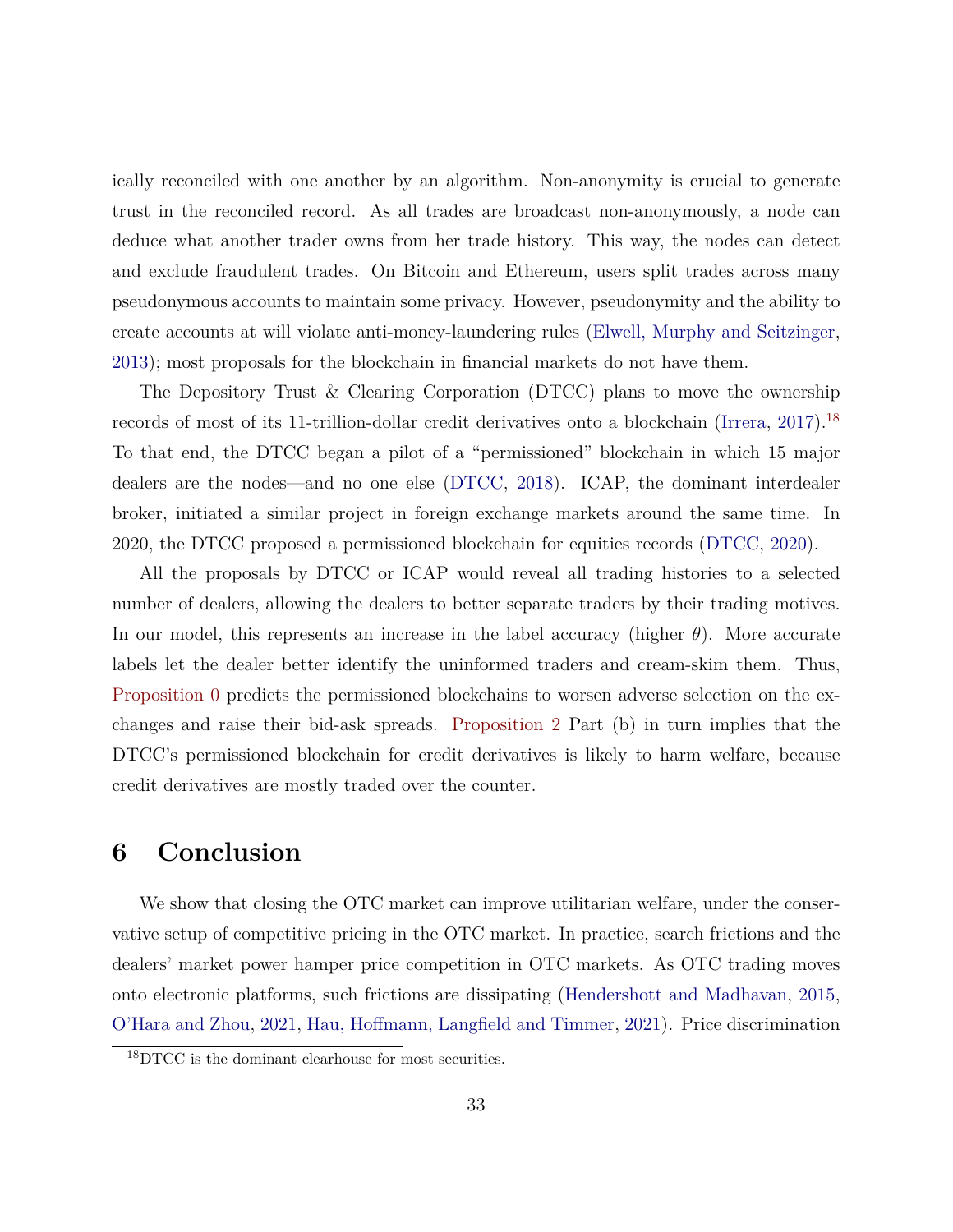by the dealers remains a fundamental feature of OTC trading. We show this price discrimination leads to the OTC dominance of liquid and standardized assets that largely attract traders who pose a low adverse selection risk. However, for precisely those assets, closing the OTC markets would *raise* welfare due to cheap substitution.

While the competitive pricing assumption in the OTC market underlines the strength of our results, that our price on the exchange is competitive takes away from it. Our model misses out on some important sources of inefficiency on exchanges. For example, we do not consider how price impact [\(Vives,](#page-51-10) [2011\)](#page-51-10) or sniping by fast traders [\(Budish, Cramton](#page-46-12) [and Shim,](#page-46-12) [2015\)](#page-46-12) might interact with the choice between trading over the counter or on the exchange. We view fixing the inefficiencies of exchanges as a separate question from whether the OTC market should be closed. Those inefficiencies can be addressed by improving the design of exchanges as several studies propose.<sup>[19](#page-34-0)</sup> Moreover, these inefficiencies of exchanges dissipate when more low-(adverse selection)-risk traders participate. Our theory predicts most traders of OTC-dominated assets to be low-risk, and hence suggests that the exchanges for these assets would face minimal inefficiencies once their OTC markets are closed.

Previous work show that price discovery in secondary markets affect corporate investment decisions (for example, [Goldstein and Guembel,](#page-48-14) [2008\)](#page-48-14). We leave for future research the analysis of price discovery in the presence of an exchange and an OTC market for two reasons. In our model, a focus on price discovery *within* each market is an uninteresting one—higher the informed ratio *β* in the market, better is its price discovery. On the other hand, analyzing *aggregate* price discovery would require a stance on exactly how the quotes and transaction prices in the two markets are incorporated into the aggregate price discovery measure. For instance, specific price disclosure rules would determine the relative availability and importance of the trade prices over the counter versus those on the exchange.

<span id="page-34-0"></span>Lastly, cheap substitution is adjacent to the "misallocation effect" found in the third-

<sup>19</sup>[Malamud and Rostek](#page-49-16) [\(2017\)](#page-49-16), [Chen and Duffie](#page-47-15) [\(forthcoming\)](#page-47-15) show that optimal market fragmentation can address price impact, and [Budish et al.](#page-46-12) [\(2015\)](#page-46-12) proposes frequent batch auctions to resolve sniping by fast traders.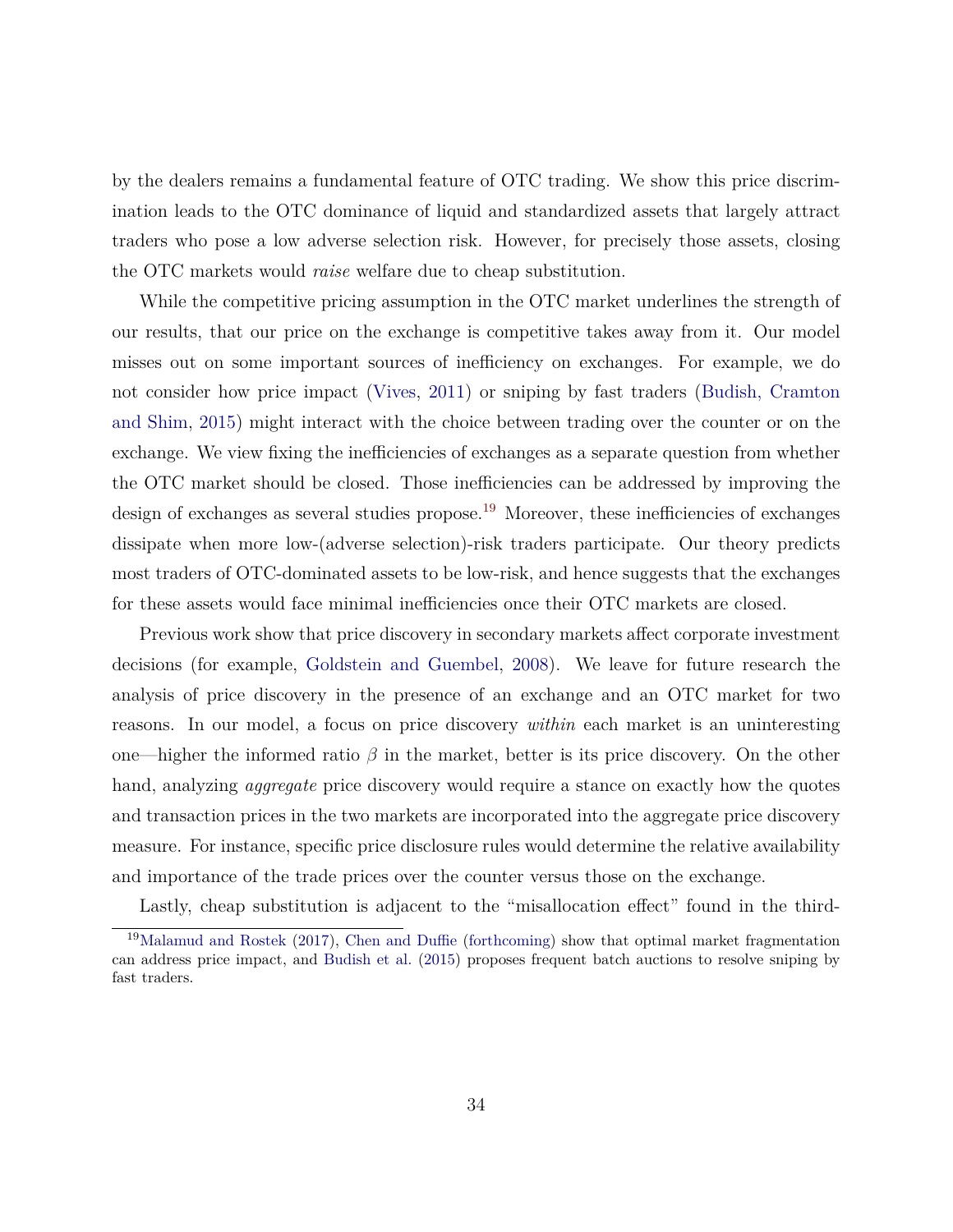degree price discrimination literature.<sup>[20](#page-35-0)</sup> Starting from [Pigou](#page-50-17) [\(1920\)](#page-50-17), many papers study monopolistic pricing under private value uncertainty. Their key insight is that price discrimination can benefit or harm welfare depending on the curvature of the customers' demand [\(Aguirre, Cowan and Vickers,](#page-46-13) [2010,](#page-46-13) [Cowan,](#page-47-16) [2016\)](#page-47-16). By changing this curvature, any individually rational combination of consumer and producer surplus can be achieved [\(Bergemann,](#page-46-14) [Brooks and Morris,](#page-46-14) [2015\)](#page-46-14). Whereas adverse selection is absent in this literature, it is the driving friction in ours. Our focus on adverse selection allows us to provide a simple and practical guidance on welfare: price discrimination reduces welfare if aggregate adverse selection risk is low and it raises welfare if the risk is high. This guidance is particularly applicable to financial markets, where adverse selection risk is a first order concern.

<span id="page-35-0"></span><sup>20</sup>Certain search models can generate endogenous random prices [\(Burdett and Judd,](#page-46-15) [1983,](#page-46-15) [Stahl,](#page-51-11) [1989\)](#page-51-11). These models do not feature heterogenous private valuations, so cannot have cheap substitution. If one were to combine search friction and heterogenous private valuations and endogenize random prices, we anticipate an effect similar to cheap substitution. This effect is likely to amplify the social cost of search friction.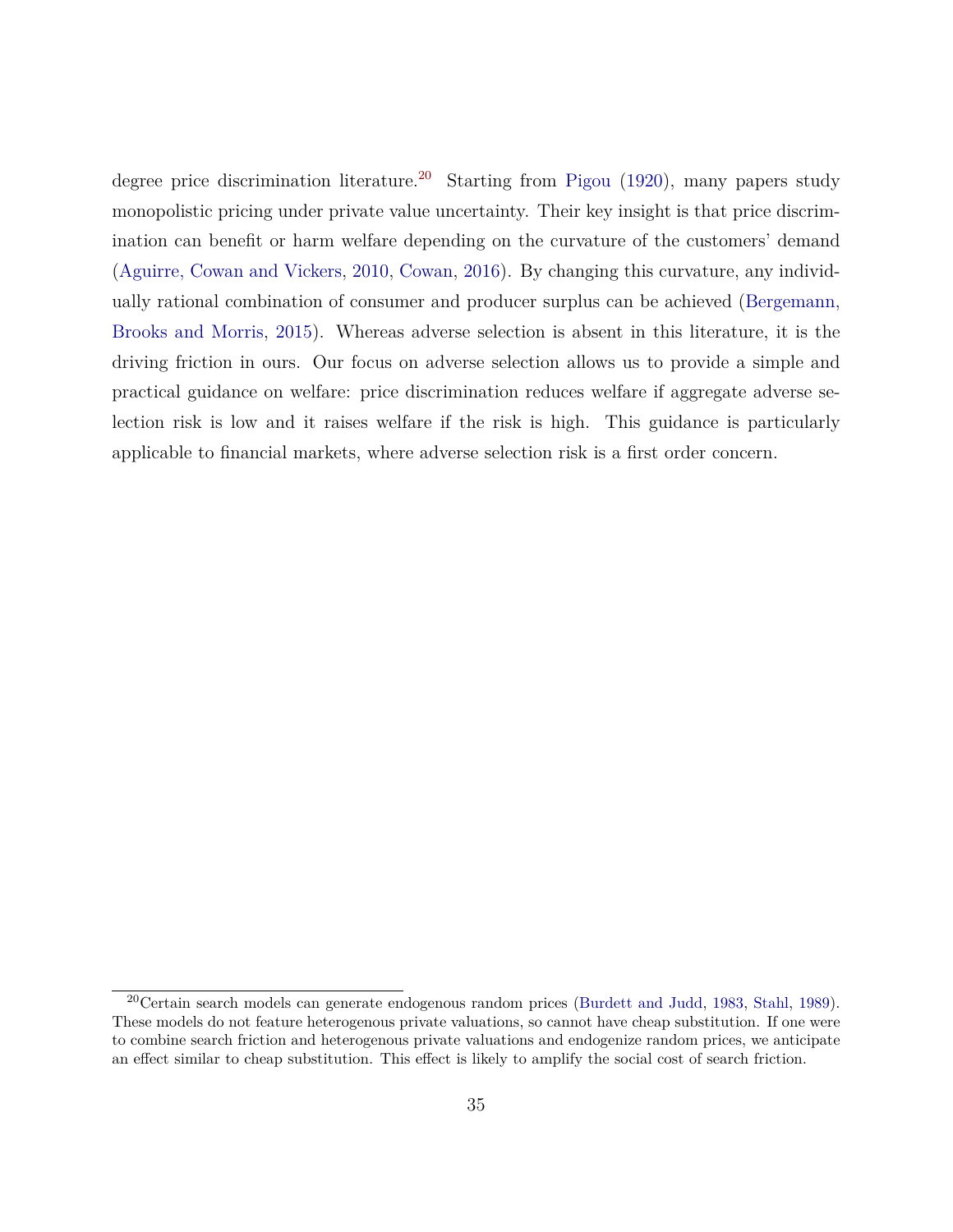# **Appendix**

## <span id="page-36-0"></span>**A Proofs**

#### **A.1 Proofs for [Section 2.3](#page-9-0)**

*Proof of [Proposition 0.](#page-10-0) Part (a)*: It suffices to show that there exists at least one solution to the zero profit condition [\(2\)](#page-17-2) so that  $S(\beta)$  is well defined. We use [Figure A.8,](#page-36-1) which plots the market maker's payoff  $s[1-F(s)]-(2\alpha-1-s)^+\beta$  over the spread *s*. The payoff curve is continuous. Her payoff is negative at  $s = 0$ , as she is adversely selected yet has no revenue. It is positive at  $s = 2\alpha - 1$ , as she breaks-even on the trades against the informed and profits on the uninformed. The Intermediate Value Theorem implies that there exists at least one solution to the zero profit condition. The smallest solution  $S(\beta)$  is thus well defined.

<span id="page-36-1"></span>

Figure A.8: Finding the equilibrium spread

*Part (b)*: We proceed in three steps. First, we show that the spread function  $S(\beta)$  is increasing in the informed ratio  $\beta \in [0, \infty)$ . We see this easily in [Figure A.8:](#page-36-1) increasing  $\beta$ (to  $\beta'$ ) shifts the entire payoff curve downwards and the crossing point  $S(\beta)$  to the right. Intuitively, as the informed traders impose losses on the market maker,more informed traders requires a higher spread for the market maker to break-even.

Second, we solve for the spreads in the OTC market. All traders with the same label share the same OTC spread, because they are indistinguishable to the dealer. For an LU-trader,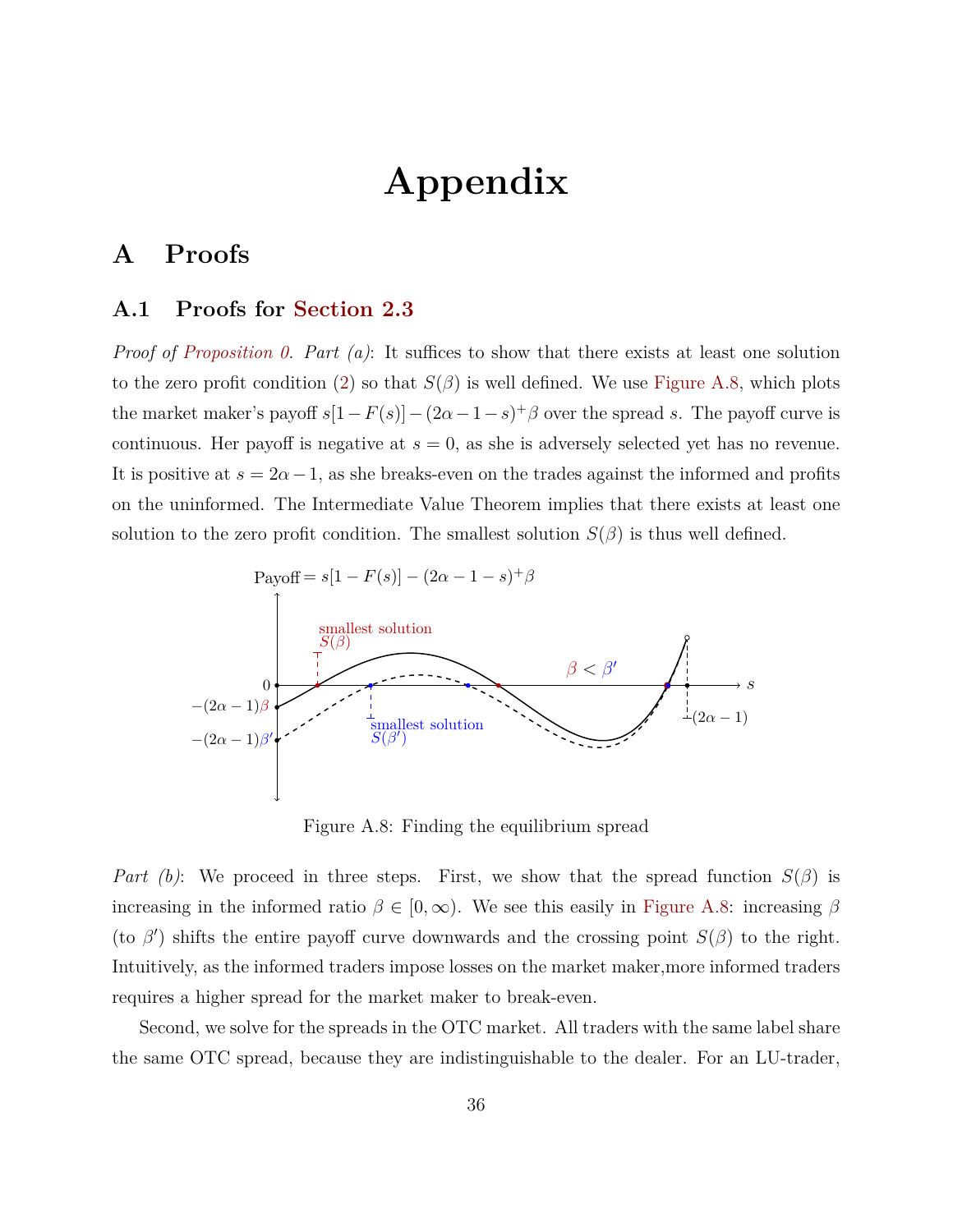the equilibrium OTC spread is  $S(\beta_{\text{LU}})$ , where  $\beta_{\text{LU}}$  is the informed ratio of the LU-traders. As LU-traders consist of  $(1 - \theta)\mu$  informed and  $\gamma$  uninformed traders, their OTC spread is  $S\left(\frac{1-\theta}{\alpha}\right)$  $\frac{-\theta}{\gamma}$   $\mu$ ). Similarly, the LI-traders' OTC spread is  $S\left(\frac{\theta}{1-\epsilon}\right)$  $\frac{\theta}{1-\gamma}\mu$ ).

Third, we turn to the exchange spread  $S_{\rm E}$ . If the market maker sets  $S_{\rm E} \in (S(\beta_{\rm LU}), S(\beta_{\rm LI})]$ , all LU-traders choose the OTC market, whereas all LI-traders choose the exchange. Then the informed ratio on the exchange  $\beta_{\rm E} = \beta_{\rm LI}$ . The market maker thus earns zero profit if and only if she sets  $S_{\rm E} = S(\beta_{\rm LI})$  in this case. If the market maker sets  $S_{\rm E} \leq S(\beta_{\rm LU})$ , then every trader chooses the exchange, implying  $\beta_{\rm E} = \mu > \beta_{\rm LU}$ , and thus the market maker earns a non-zero profit. Therefore in equilibrium, *(i)* the exchange spread is  $S_{\text{E}} = S(\beta_{\text{LI}}) = S(\frac{\theta}{1-\theta_{\text{LI}}})$  $\frac{\theta}{1-\gamma}\mu$ ), the lowest spread that earns the market maker a zero profit, and *(ii)* all LU-traders choose the  $\Box$ OTC market, whereas all LI-traders choose the exchange.

*Proof of [Proposition 1.](#page-11-0)* We prove Parts (b) and (c), and use Part (c) to prove Part (a). *Part (b)*: The proof of [Proposition 0](#page-10-0) Part (b) showed that the spread function  $S(\beta)$  is strictly increasing in the informed ratio  $\beta$ . Since  $\beta_{\rm O} < \beta_{\rm E}$ , then  $S_{\rm O} < S_{\rm E}$ . *Part (c)*: The ratio  $V_{\rm E}/V_{\rm O}$  equals

$$
\frac{V_{\rm E}}{V_{\rm O}} := \frac{(1 - \gamma)(1 - S_{\rm E}) + \theta \mu}{\gamma (1 - S_{\rm O}) + (1 - \theta)\mu}
$$

The derivative of  $V_{\rm E}/V_{\rm O}$  with respect to  $\mu$  is positive if and only if

$$
\frac{-\frac{\gamma}{1-\theta}\frac{\partial S_{\mathcal{O}}}{\partial \mu} + 1}{\frac{\gamma}{1-\theta}(1-S_{\mathcal{O}}) + \mu} < \frac{-\frac{1-\gamma}{\theta}\frac{\partial S_{\mathcal{E}}}{\partial \mu} + 1}{\frac{1-\gamma}{\theta}(1-S_{\mathcal{E}}) + \mu}.\tag{A.1}
$$

It suffices to show that

<span id="page-37-1"></span><span id="page-37-0"></span>
$$
\frac{\gamma}{1-\theta}(1-S_{\rm O}) > \frac{1-\gamma}{\theta}(1-S_{\rm E}) > 0,\tag{A.2}
$$

and 
$$
\frac{1-\gamma}{\theta} \frac{\partial S_{\rm E}}{\partial \mu} < \frac{\gamma}{1-\theta} \frac{\partial S_{\rm O}}{\partial \mu} < 1. \tag{A.3}
$$

Inequality [\(A.2\)](#page-37-0) follows from  $\gamma/(1 - \theta) > (1 - \gamma)/\theta > 0$  and  $S_{\text{O}} < S_{\text{E}} < 2\alpha - 1 < 1$ . One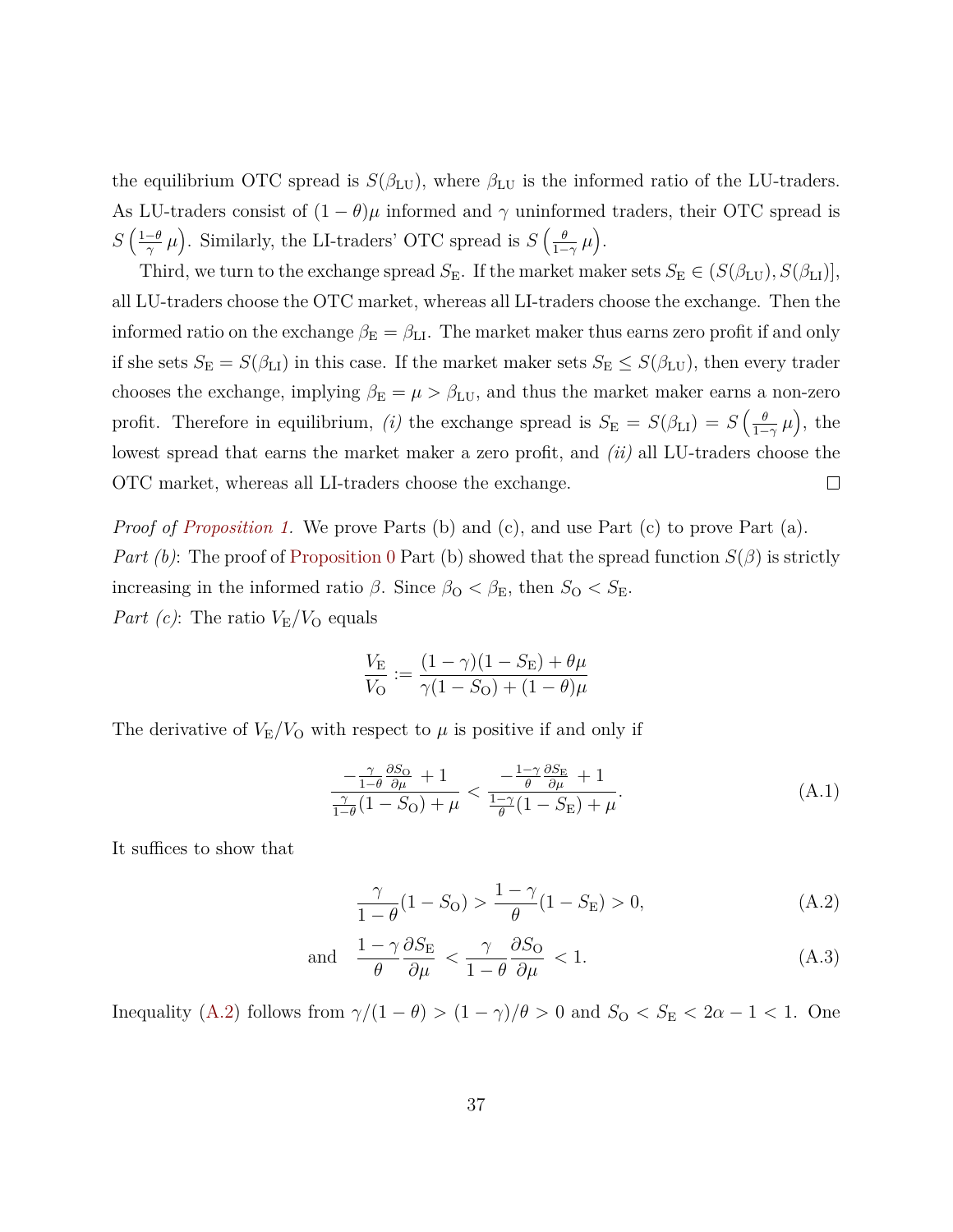can show that  $S(\beta)$  is strictly concave. Then  $(A.3)$  follows as

$$
\frac{1-\gamma}{\theta} \frac{\partial S_{\rm E}}{\partial \mu} = S' \left( \frac{\theta}{1-\gamma} \mu \right) < S' \left( \frac{1-\theta}{\gamma} \mu \right) = \frac{\gamma}{1-\theta} \frac{\partial S_{\rm O}}{\partial \mu} \\
&< S'(0) = 2\alpha - 1 < 1.
$$

*Part (a)*: We fix some  $Q \in (0,1)$  and for any  $\mu > 0$ , we let

$$
A(\mu) = \{(\theta, \gamma) : V_0/V > \underline{O}\}.
$$

There exists some  $(\theta, \gamma)$  such that  $\theta + \gamma > 1$ ,  $\theta > 0$ ,  $\gamma > 0$ , and  $V_0/V$  is arbitrarily close to 0 or 1. For example, one can let  $(\theta, \gamma) \approx (1, 0)$ , which results in  $V_0/V \approx 0$ . Similarly, letting  $(\theta, \gamma) \approx (0, 1)$  would lead to  $V_0/V \approx 1$ . By the Intermediate Value Theorem, there exists  $(\theta, \gamma)$  such that the OTC market share  $V_0/V$  is equal to any arbitrary value in  $(0, 1)$ . Thus, the set  $A(\mu) \neq \emptyset$ . Since the OTC market share  $V_0/V$  is strictly increasing as  $\mu$  decreases for given  $(\theta, \gamma)$ , then the set  $A(\mu)$  is strictly expanding as  $\mu$  decreases.  $\Box$ 

## <span id="page-38-0"></span>**A.2 Proofs for [Section 3](#page-12-0)**

We proceed with the proofs in reverse order. We prove [Propositions 5](#page-18-0) and [6,](#page-21-0) then applying [Proposition 6](#page-21-0) to  $F = \mathbb{U}[0,1]$  proves [Propositions 2](#page-12-1) to [4.](#page-16-2)

The proof of [Proposition 0](#page-10-0) showed that the spread function  $S(\beta)$  is increasing. As  $S(\beta)$  is also left-continuous in  $\beta$ , then  $S(\beta)$  is left differentiable. We let  $S'(\beta)$  be the left derivative. Marginal volume  $\Delta_V$  and marginal welfare  $\Delta_W$  as in [\(3\)](#page-18-1) and [\(4\)](#page-18-2) are thus well defined.

*Proof of [Proposition 5.](#page-18-0)* To prove [Proposition 5](#page-18-0) Parts (a) to (c), we first prove Part (d) which varies the label accuracy  $\theta$  while the OTC market is open. Then we show that [Proposition 5](#page-18-0) (a)-(c) are a special case of Part (d).

*Part (d):* The change in aggregate trade volume *V* as the label accuracy  $\theta$  falls from  $\theta_1$  to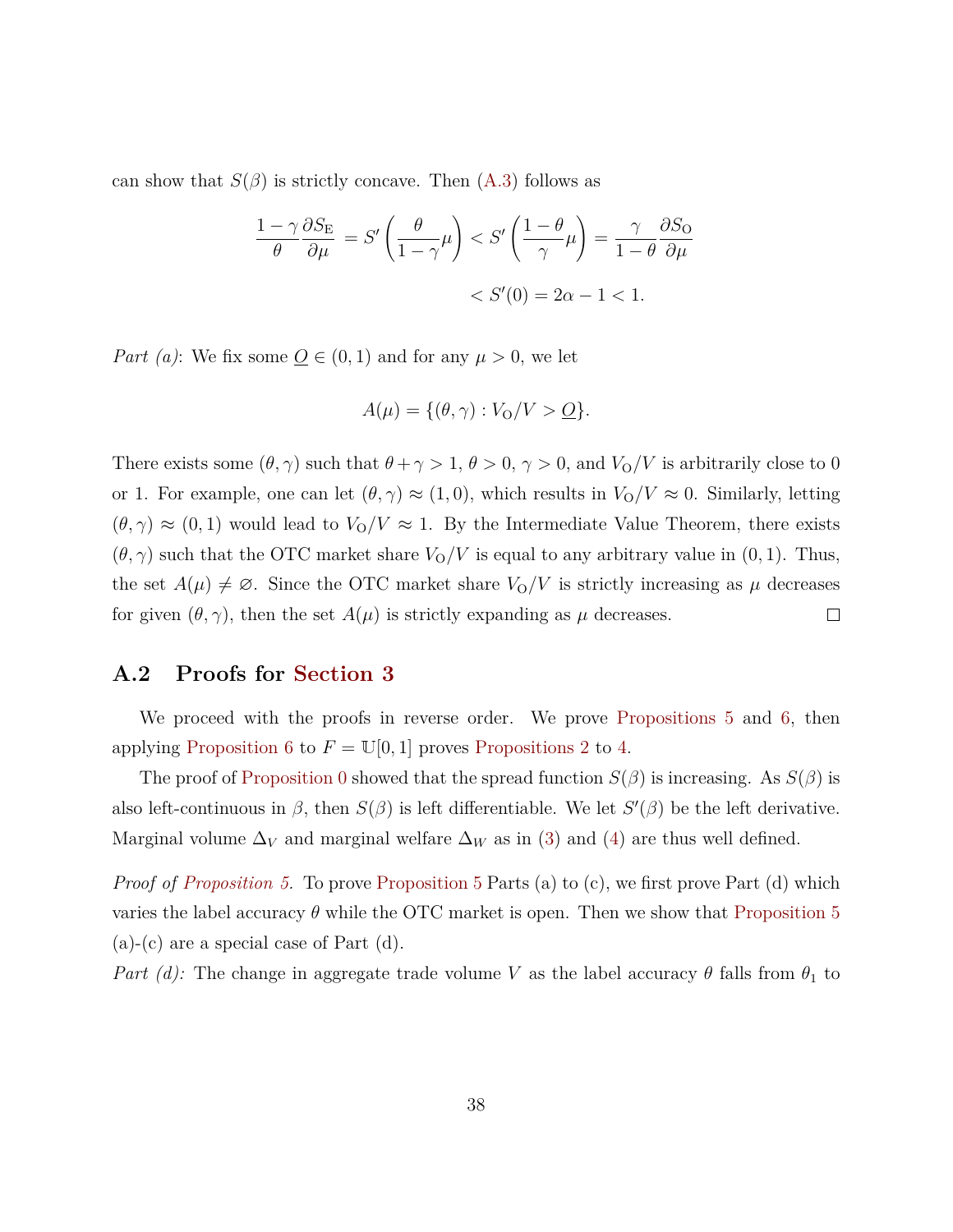$\theta_0$  is

$$
\underbrace{(1-\gamma)\int_{S\left(\frac{\theta_{0}}{1-\gamma}\mu\right)}^{S\left(\frac{\theta_{1}}{1-\gamma}\mu\right)}f(s)\,\mathrm{d}s}_{\substack{\text{Entry by uninformed} \\ \text{L1-traders}}}\underbrace{\gamma\int_{S\left(\frac{1-\theta_{1}}{\gamma}\mu\right)}^{S\left(\frac{1-\theta_{0}}{\gamma}\mu\right)}f(s)\,\mathrm{d}s}_{\substack{\text{Erit by uninformed} \\ \text{LU-traders}}}
$$

equal to

<span id="page-39-0"></span>
$$
(1 - \gamma) \int_{\frac{\theta_0}{1 - \gamma}\mu}^{\frac{\theta_1}{1 - \gamma}\mu} \Delta_V(\beta) d\beta - \gamma \int_{\frac{1 - \theta_1}{\gamma}\mu}^{\frac{1 - \theta_0}{\gamma}\mu} \Delta_V(\beta) d\beta.
$$
 (A.4)

Weighting [\(A.4\)](#page-39-0) by the hedging benefit, we find the change in welfare

<span id="page-39-1"></span>
$$
(1 - \gamma) \int_{\frac{\theta_0}{1 - \gamma} \mu}^{\frac{\theta_1}{1 - \gamma} \mu} \Delta_W(\beta) d\beta - \gamma \int_{\frac{1 - \theta_1}{\gamma} \mu}^{\frac{1 - \theta_0}{\gamma} \mu} \Delta_W(\beta) d\beta.
$$
 (A.5)

The proofs are intuitive with the aid of graphs. [Figure A.9](#page-40-0) plots a generic  $\Delta_W$ . We first show that  $\Delta_W$  begins at  $\Delta_W(0) = 0$  from which  $\Delta_W$  strictly increases before eventually strictly decreasing to zero. When  $\beta = 0$ ,  $S(0) = 0$  and so  $\Delta_W(0) = 0$ . As  $\beta$  becomes large, *S*( $\beta$ ) approaches 2*α* − 1, then

$$
S'(\beta) = \frac{1}{\beta'(S(\beta))} = \frac{2\alpha - 1 - S(\beta)}{\frac{(2\alpha - 1)[1 - F(S(\beta))]}{2\alpha - 1 - S(\beta)} - S(\beta)f(S(\beta))} \xrightarrow{\beta \to \infty} 0
$$

and thus  $\Delta_W(\beta) \to 0$  as  $\beta \to \infty$ . One can verify that ln( $\Delta_W$ ) is differentiable in a neighborhood of  $\beta = 0$  and

$$
(\ln \Delta_W)'(\beta) = (\ln(S'))'(\beta) + S'(\beta) \left(\frac{1}{S(\beta)} + \frac{f'(S(\beta))}{f(S(\beta))}\right) \xrightarrow{\beta \downarrow 0} \infty.
$$

Thus,  $\ln(\Delta_W)$  is strictly increasing in a neighborhood of  $\beta = 0$ . That is, there exists some  $\beta > 0$  below which  $\Delta_W$  is strictly increasing. By a similar argument, there exists some  $\bar{\beta} > \underline{\beta}$ , above which  $\Delta_W(\beta)$  is strictly decreasing. Altogether,  $\Delta_W$  begins at  $\Delta_W(0) = 0$  from which  $\Delta_W$  strictly increases before eventually strictly decreasing towards the lower limit of zero.

We define  $\underline{\mu}$  such that  $\frac{\theta_1 \underline{\mu}}{1-\gamma} = \underline{\beta}$  (see [Figure A.9\)](#page-40-0). If  $\mu = \underline{\mu}$ , the second term in [\(A.5\)](#page-39-1)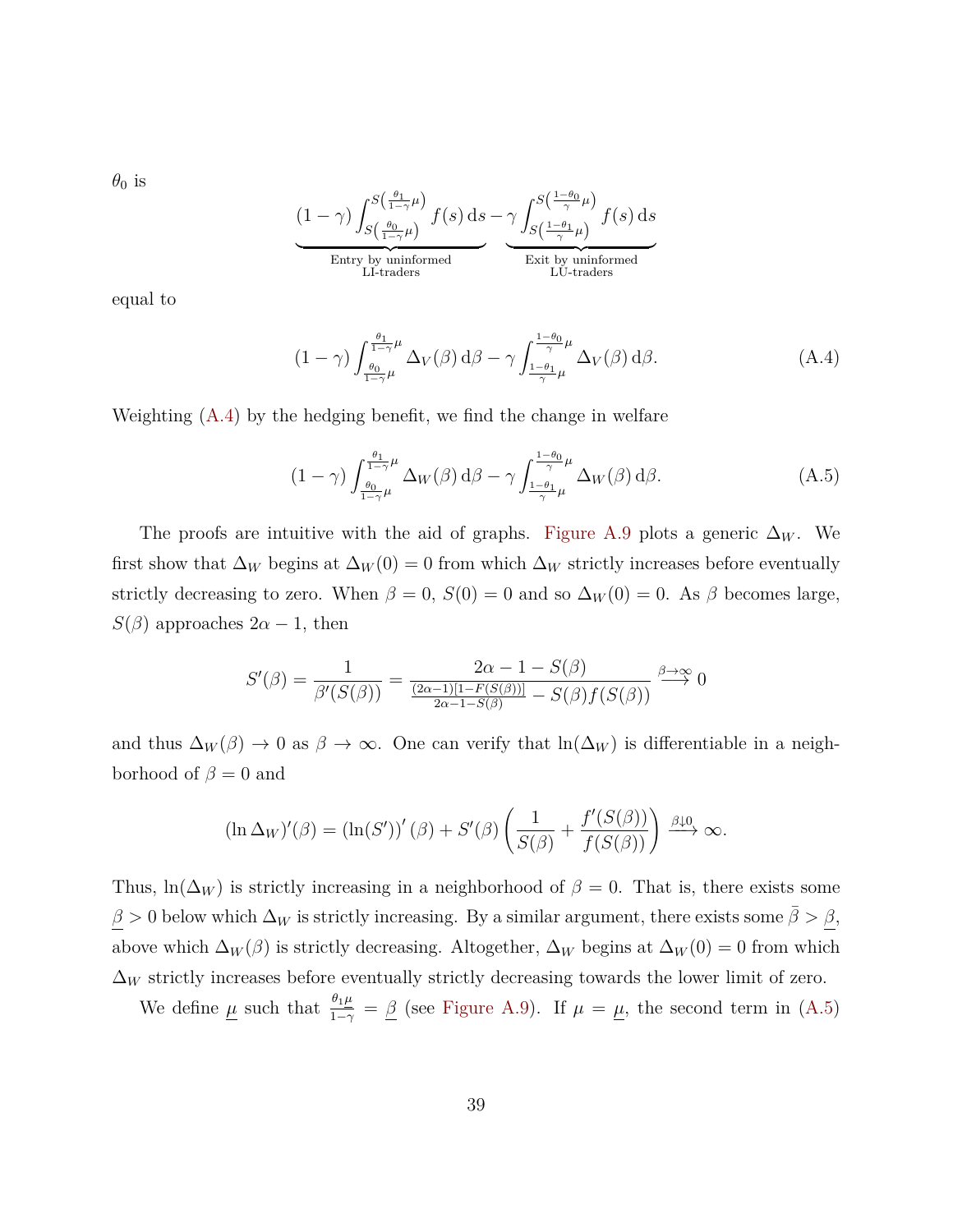<span id="page-40-0"></span>

Figure A.9: Generic ∆*<sup>W</sup>*

(marked "Gross Loss" in red) has a strict upper bound

$$
\gamma \cdot \left(\frac{1-\theta_0}{\gamma}\underline{\mu} - \frac{1-\theta_1}{\gamma}\underline{\mu}\right) \cdot \Delta_W\left(\frac{1-\theta_0}{\gamma}\right) = (\theta_1 - \theta_0) \cdot \underline{\mu} \cdot ||\overline{BE}|| > 0,
$$

which corresponds to the area *ABE* in [Figure A.9](#page-40-0) scaled by the mass  $\gamma$  of uninformed LU-traders. The first term in [\(A.5\)](#page-39-1) (marked "Gross Gain" in red) has a strict lower bound

$$
(\theta_1-\theta_0)\cdot \underline{\mu}\cdot ||\overline{CF}||
$$

marked by the area *CDF*. Since the segment  $\overline{CF}$  is longer than  $\overline{BE}$  (because  $\Delta_W$  is strictly increasing in  $\beta \in [0, \beta]$ , the Gross Gain in welfare is strictly larger than the Gross Loss. The same argument applies to any  $\mu < \mu$ , so that closing the OTC market raises welfare if the informed mass  $\mu$  is small. Likewise, we choose  $\bar{\mu}$  such that  $\frac{(1-\theta_1)\bar{\mu}}{\gamma} = \bar{\beta}$  and follow analogous steps to show that the Gross Loss in welfare (in blue) is larger than the Gross Gain if the informed mass  $\mu$  is large  $\mu \geq \bar{\mu}$ .

We next show that if  $\Delta_W$  is n-shaped, there is a single cutoff on  $\mu$  denoted  $\mu^*$  above which a decrease in  $\theta$  strictly reduces welfare and below which it strictly raises welfare. To prove this, we choose two constants  $\mu_R > \mu_L > 0$  as shown in [Figure A.10.](#page-42-0) We set  $\mu_L$  to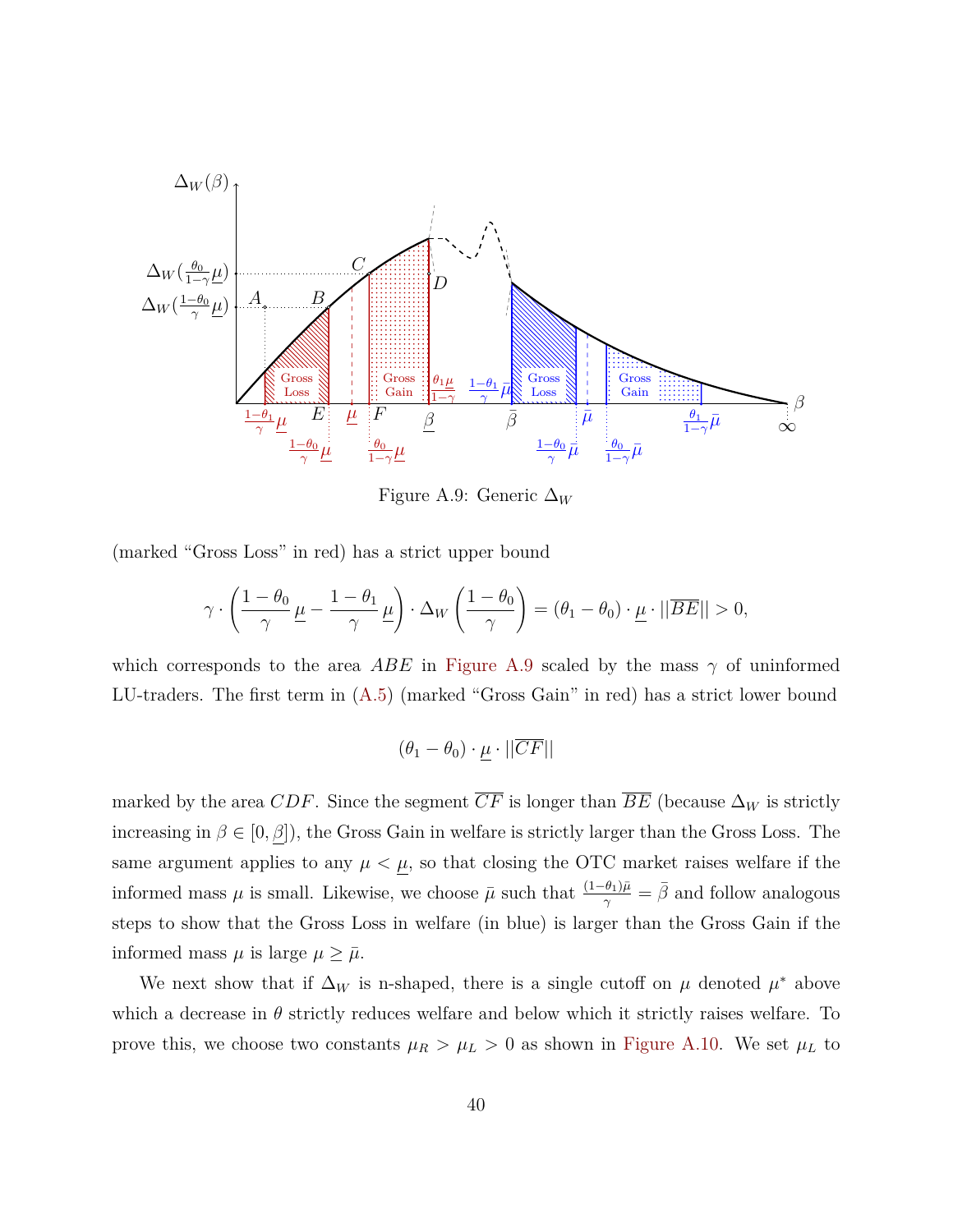be the highest  $\mu$  such that  $\Delta_W \left( \frac{(1-\theta_0)\mu}{\gamma} \right)$ *γ*  $\binom{1}{1}$   $\leq \Delta_W \left( \frac{\theta_1 \mu}{1 - \gamma} \right)$ 1−*γ*  $\binom{m}{k}$  and  $\mu_R$  to be the highest  $\mu$ such that  $\Delta_W \left( \left( \frac{(1-\theta_1)\mu}{\gamma} \right)$ *γ*  $\binom{1}{0}$   $\leq \Delta_W \left( \frac{\theta_0 \mu}{1-\gamma} \right)$ 1−*γ*  $\binom{m}{k}$ , where  $\Delta_W(\beta^-)$  is the left limit of  $\Delta_W$  at  $\beta$ . For the ease of exposition only, [Figure A.10](#page-42-0) illustrates the case where  $\Delta_W$  is continuous in which case  $\Delta_W \left( \frac{1-\theta_0}{\gamma} \right)$  $\frac{\partial \theta_0}{\partial \gamma} \mu_L \Big) = \Delta_W \left( \frac{\theta_1}{1 - \theta_1} \right)$  $\frac{\theta_1}{1-\gamma}$   $\mu_L$ ) (line  $\overline{BD}$ ) and  $\Delta_W$   $\left(\frac{1-\theta_1}{\gamma}\right)$  $\left(\frac{\theta_0}{\gamma} \mu_R \right) = \Delta_W \left(\frac{\theta_0}{1-\theta} \right)$  $\frac{\theta_0}{1-\gamma}$   $\mu_R$ ) (not shown). The same proof works if  $\Delta_W$  is not continuous. As  $\Delta_W$  is n-shaped, we know that such  $\mu_L$  and  $\mu_R$  exist, and that  $\mu_L < \mu_R$ . We proceed in two steps: *(i)* we show that the change in welfare [\(A.5\)](#page-39-1) is strictly positive for all  $\mu < \mu_L$  and strictly negative for all  $\mu > \mu_R$ ; and *(ii)* that  $(A.5)$  is strictly decreasing between  $\mu_L$  and  $\mu_R$ . Together, *(i)* and *(ii)* establish the existence of the single cutoff  $\mu^*$ . For *(i)*, we only show the case where  $\mu \leq \mu_L$  since the argument is symmetric in the case where  $\mu \geq \mu_R$ . Setting  $\mu = \mu_L$ , an upper bound of the second term in  $(A.5)$  ("Gross Loss" in [Figure A.10\)](#page-42-0) is

$$
(\theta_1 - \theta_0) \cdot \mu_L \cdot \Delta_W \left( \left( \frac{(1 - \theta_0)\mu_L}{\gamma} \right)^{-} \right) = (\theta_1 - \theta_0) \cdot \mu_L \cdot ||\overline{BE}||
$$

marked *ABEJ* in [Figure A.10.](#page-42-0) This upper bound is equal to the strict lower bound—marked  $CDFH$ —on the first term of  $(A.5)$  ("Gross Gain"). Hence  $(A.5)$  is strictly positive. To prove *(ii)* that [\(A.5\)](#page-39-1) is strictly decreasing over  $\mu \in (\mu_L, \mu_R)$ , the derivative of (A.5) with respect to  $\mu$  is, written geometrically,

<span id="page-41-0"></span>
$$
\underbrace{ \left( \theta_1 \cdot ||\overline{DF}|| - \theta_0 \cdot ||\overline{GH}|| \right)}_{\text{Derivate of the gross welfare gain}} - \underbrace{ \left( (1 - \theta_0) \cdot ||\overline{BE}|| - (1 - \theta_1) \cdot ||\overline{IJ}|| \right)}_{\text{Derivate of the gross welfare loss}}. \tag{A.6}
$$

Due to  $\Delta_W$  being n-shaped and how  $\mu_L$  and  $\mu_R$  are chosen, both  $\|\overline{BE}\|$  and  $\|\overline{GH}\|$  are strictly greater than  $||\overline{DF}||$  and  $||\overline{IJ}||$ . Then  $(A.6)$  is strictly negative. In sum, as  $\theta$  decreases from *θ*<sub>1</sub> to *θ*<sub>0</sub>, the change in welfare is strictly positive if  $\mu \leq \mu_L$ , strictly negative if  $\mu \geq \mu_R$ , and strictly decreasing across  $\mu \in (\mu_L, \mu_R)$ , which together imply that a single cutoff  $\mu^*$  exists.

Lastly, we show that if  $\Delta_V$  is strictly decreasing, the change in volume [\(A.4\)](#page-39-0) is strictly negative. [Figure A.11](#page-43-0) plots a decreasing  $\Delta_V$ . The second term of  $(A.4)$  ("Exiters" in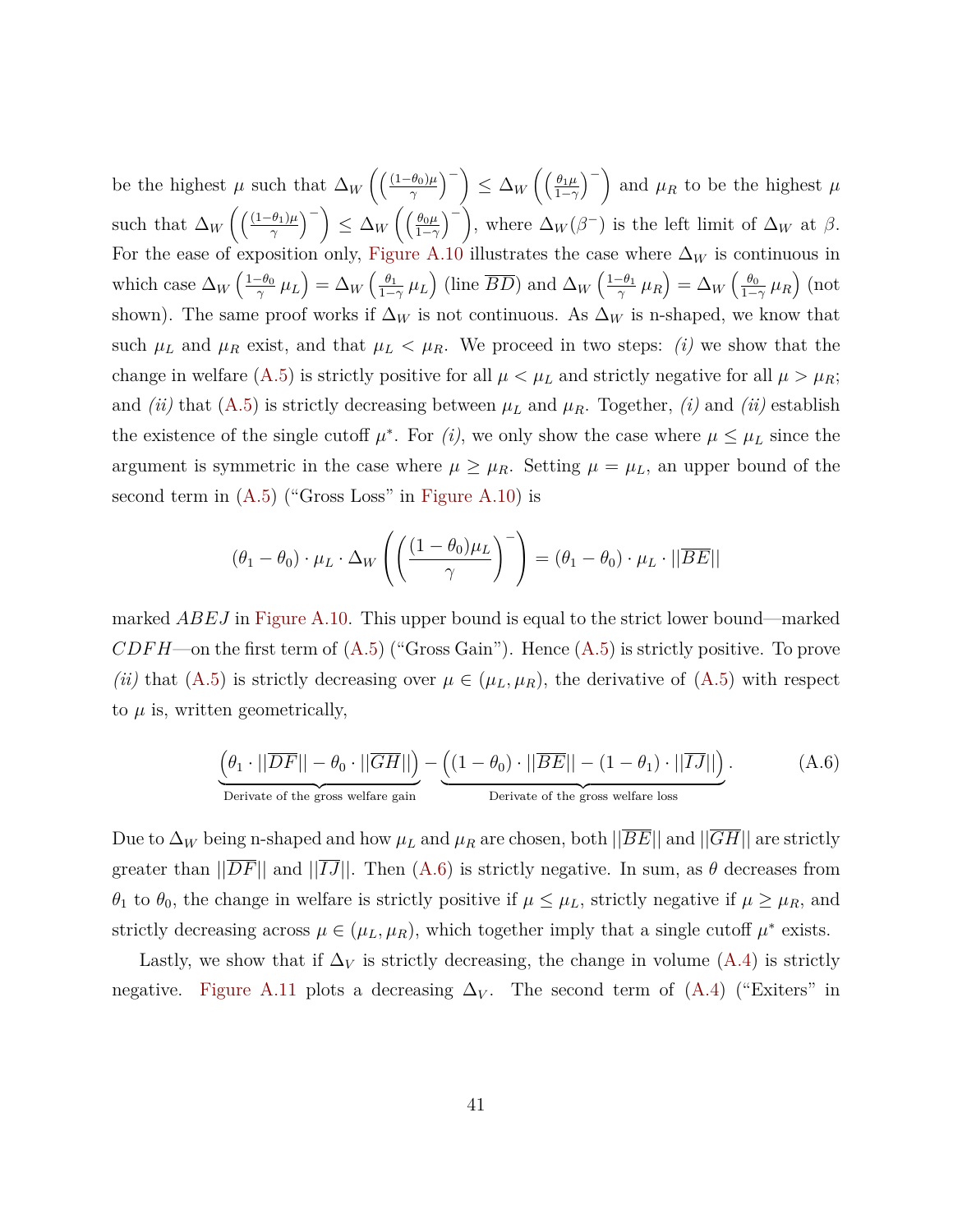<span id="page-42-0"></span>

Figure A.10: "n-shaped"  $\Delta_W$ 

[Figure A.11\)](#page-43-0) has a strict lower bound

$$
(\theta_1 - \theta_0)\,\mu \cdot ||\overline{BE}||
$$

marked *ABE*, which is larger than the first term's strict upper bound ("Entrants")

$$
(\theta_1 - \theta_0)\,\mu \cdot ||\overline{DF}||
$$

marked *CDF*, and thus [\(A.4\)](#page-39-0) is strictly negative.

*Parts (a)-(c)*: We show that Parts (a)-(c) are a special case of Part (d). This is because Parts (a)-(c) compare the effects on welfare and on volume of closing the OTC market, which is equivalent to reducing the label accuracy  $\theta$  from some level  $\theta_1 > 1 - \gamma$  to the uninformative level  $\theta_0 = 1 - \gamma$ .  $\Box$ 

*Proof of [Proposition 6.](#page-21-0)* The marginal welfare  $\Delta_W$  can be written as

$$
\Delta_W(\beta) = S'(\beta)S(\beta)f(S(\beta)) = \frac{S(\beta)f(S(\beta))}{\beta'(S(\beta))}.
$$

Since the spread function  $S(\beta)$  is strictly increasing in  $\beta$ , then  $\Delta_W(\beta)$  is n-shaped if and only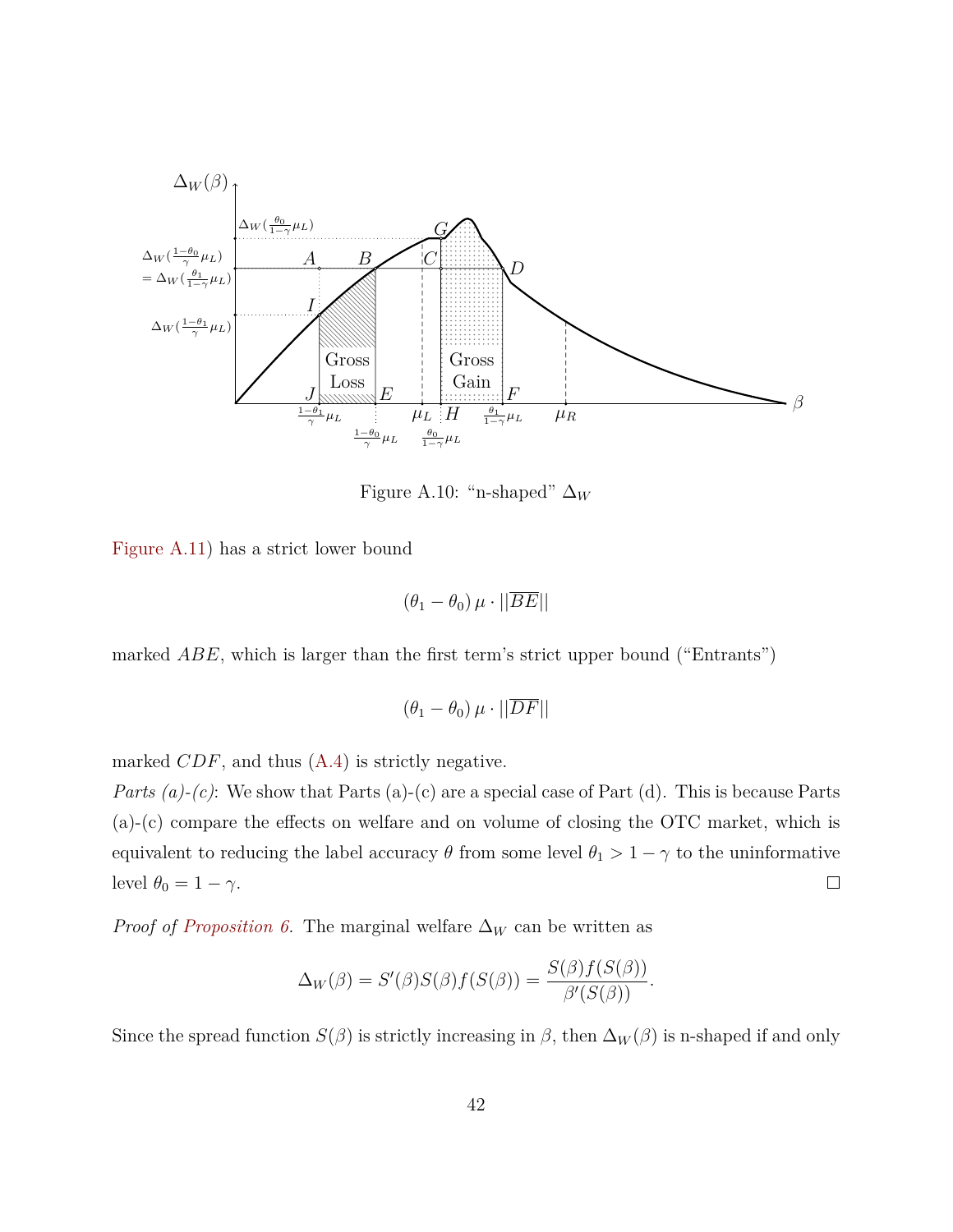<span id="page-43-0"></span>

Figure A.11: Decreasing ∆*<sup>V</sup>*

if  $\beta'(s)/(sf(s))$  is U-shaped in  $s \in (0, 2\alpha - 1)$ . Differentiating [\(2\)](#page-17-2) with respect to *s* yields

$$
1 - F(s) + \beta - sf(s) = (2\alpha - 1 - s)\beta'(s),
$$

which can be rearranged to

$$
\beta'(s) = \frac{1 - F(s) + \beta - sf(s)}{2\alpha - 1 - s}.
$$

From [\(2\)](#page-17-2), we can express  $\beta(s)$  as function of *s*:

$$
\beta(s) = \frac{(1 - F(s))s}{2\alpha - 1 - s}.
$$

Then marginal welfare  $\Delta_W(\beta)$  is n-shaped if and only if condition [\(5\)](#page-21-1) holds. Likewise, marginal volume  $\Delta_V(\beta)$  is decreasing if and only if [\(6\)](#page-21-2) is true.  $\Box$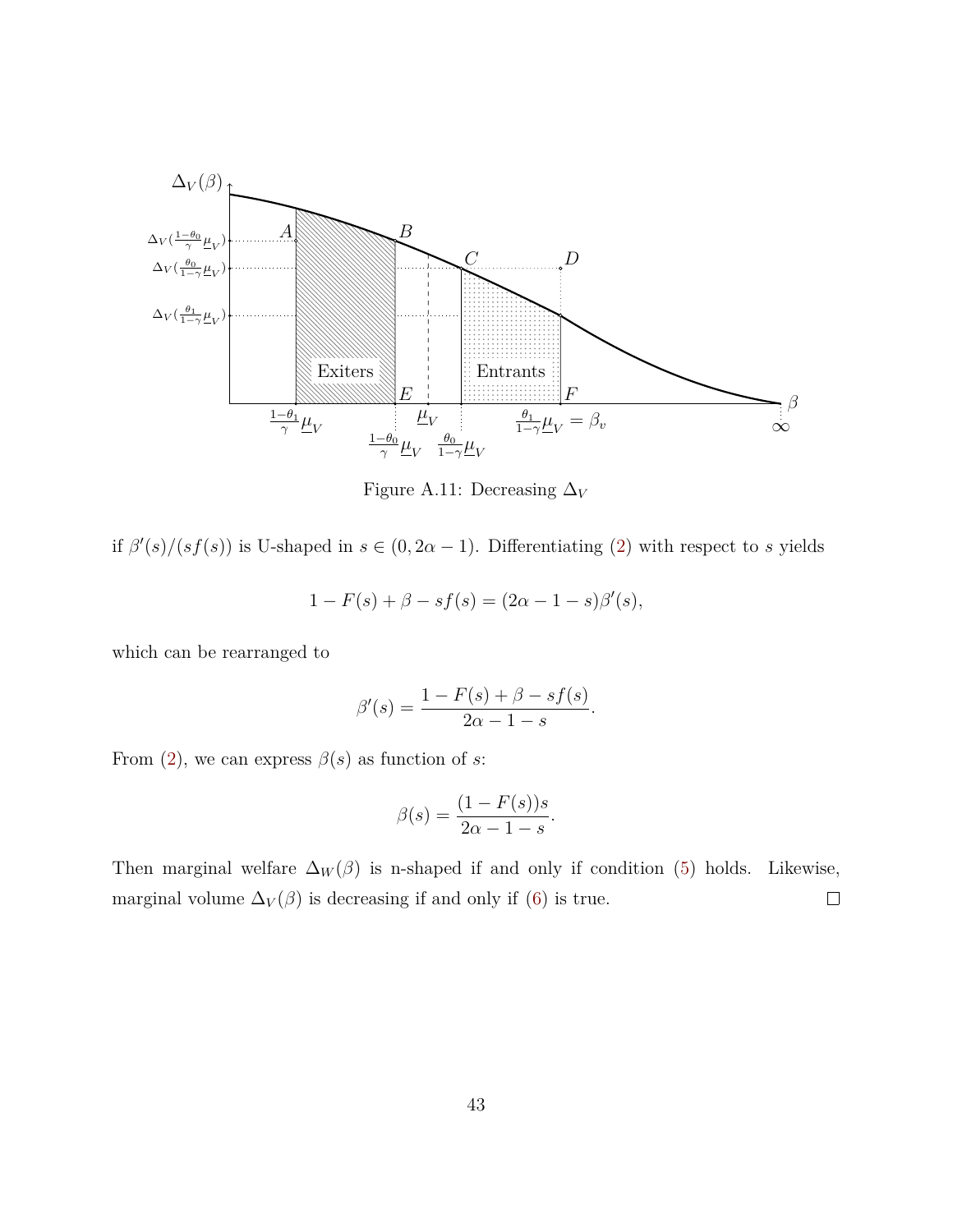## <span id="page-44-0"></span>**B Data, Variables, and Summary Statistics**

We combine milisecond Trade-and-Quote (TAQ) quote and trade data sets with weekly OTC trade volumes from the Financial Industry Regulatory Agency (FINRA).<sup>[21](#page-44-1)</sup> In the FINRA data, OTC volumes are separated into Alternative Trading Systems (ATS) versus Non-ATS OTC volumes. The ATS consists of dark pools, batch auctions, and limit order books that are not designated as "national securities exchanges" by the US Securities and Exchange Commissions. Since trading on the ATS is anonymous, and thus do not allow trader-specific price discrimination, the ATS correspond to the exchange in our model. The Non-ATS OTC refers to traditional bilateral and request-for-quote trades. Therefore, only the Non-ATS trades are counted as over the counter in our analysis.

The sample period is January 2, 2017–March 5, 2021, the available range of FINRA OTC data at the time of this analysis. We exclude all trades outside of market hours. Our sample consists of 3,210 US-listed non-ETF tickers that exist in both TAQ and FINRA data on both the first and the last weeks of the 218 weeks in the sample period.

*Exchange market share* for ticker *i* and week *w* is 1 minus the ratio of week *w* OTC dollar volume of trades from FINRA to the week *w* aggregate dollar volume from TAQ. To compute *percent quoted spread* for ticker *i* and week *w*, we use the millisecond TAQ quotes to calculate the time-weighted percent best quoted spread, *(best offer - best bid) /midpoint*, for each day then we take the simple average across the number of days observed for ticker *i* in week *w*. The total *number of trades* and total *dollar volume* of trades are computed for each ticker *i* and week *w* from millisecond TAQ trade data. [Table B.1](#page-45-0) provides the summary statistics.

<span id="page-44-1"></span><sup>&</sup>lt;sup>21</sup>FINRA data used here is available publicly at [http://www.finra.org/industry/otc-transparency.](http://www.finra.org/industry/otc-transparency)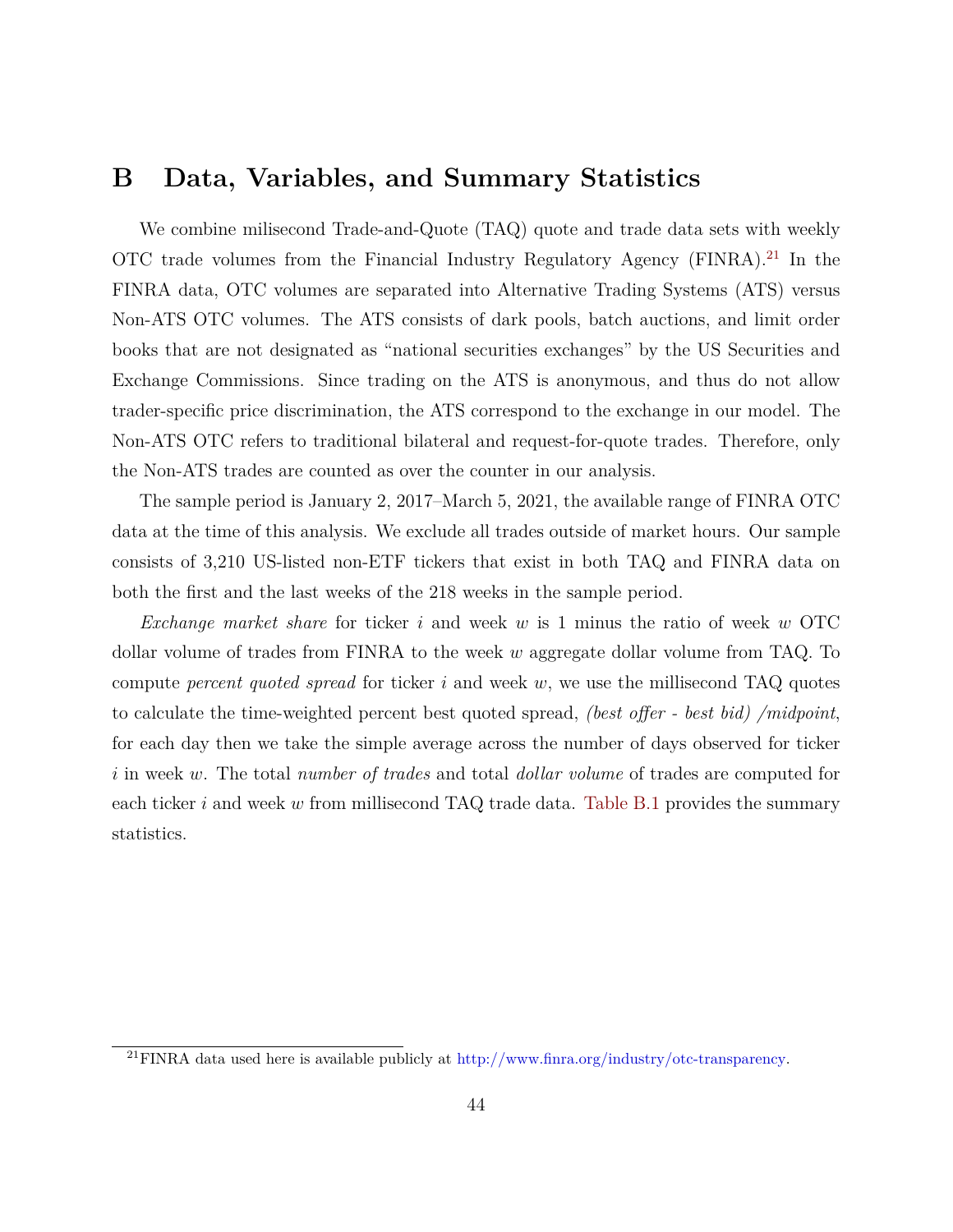## Table B.1: Summary Statistics

<span id="page-45-0"></span>Each observation is one ticker for one week.

| All Observations        |                                                                     |                         |            |                 |                   |              |               |                   |
|-------------------------|---------------------------------------------------------------------|-------------------------|------------|-----------------|-------------------|--------------|---------------|-------------------|
|                         | Obs                                                                 | Mean                    | SD         | Min             | $25\%$            | 50%          | 75%           | Max               |
| Exchange Market Share   | 694,305                                                             | 0.750                   | 0.198      | 0.000           | $0.597\,$         | 0.828        | 0.914         | 1.000             |
| Percent Quoted Spread   | 694,305                                                             | 0.027                   | 0.053      | 0.000           | 0.004             | 0.010        | 0.026         | 6.995             |
| Dollar Volume of Trades | 694,305                                                             | 384.4M                  | 2,752.6M   | 0.0M            | $3.3\rm M$        | $27.5\rm{M}$ | 187.2M        | 376,000.0M        |
| Number of Trades        | 694,305                                                             | 38,401                  | 107,820    | $\overline{2}$  | 1,714             | 9,434        | 36,594        | 13,458,361        |
|                         | Quintile 1 (by average weekly dollar volume of trades) Observations |                         |            |                 |                   |              |               |                   |
|                         | Obs                                                                 | Mean                    | ${\rm SD}$ | Min             | $25\%$            | $50\%$       | 75%           | Max               |
| Exchange Market Share   | 137,455                                                             | 0.615                   | 0.185      | 0.000           | 0.484             | 0.609        | 0.758         | 1.000             |
| Percent Quoted Spread   | 137,455                                                             | 0.067                   | 0.086      | 0.001           | $0.016\,$         | 0.042        | 0.089         | 6.995             |
| Dollar Volume of Trades | 137,455                                                             | 1.6M                    | 3.7M       | $0.0\mathrm{M}$ | $0.4\rm{M}$       | $0.9\rm{M}$  | $1.9\rm{M}$   | $543.8\mathrm{M}$ |
| Number of Trades        | 137,455                                                             | 997                     | 3,495      | $\overline{2}$  | 189               | 474          | 1,027         | 491,416           |
|                         |                                                                     | Quintile 2 Observations |            |                 |                   |              |               |                   |
|                         | Obs                                                                 | Mean                    | <b>SD</b>  | Min             | $25\%$            | $50\%$       | 75%           | Max               |
| Exchange Market Share   | 139,184                                                             | 0.659                   | 0.193      | 0.001           | 0.506             | 0.652        | 0.839         | $1.000\,$         |
| Percent Quoted Spread   | 139,184                                                             | 0.037                   | 0.055      | 0.001           | 0.011             | 0.022        | 0.044         | 4.943             |
| Dollar Volume of Trades | 139,184                                                             | $8.3\rm M$              | 18.8M      | 0.0M            | 2.7M              | $5.4\rm{M}$  | $9.8M$        | 1,570.1M          |
| Number of Trades        | 139,184                                                             | 5,240                   | 14,348     | 7               | 1,345             | 2,815        | 5,745         | 950,784           |
|                         | Quintile 3 Observations                                             |                         |            |                 |                   |              |               |                   |
|                         | Obs                                                                 | Mean                    | SD         | $\rm{Min}$      | $25\%$            | $50\%$       | 75%           | Max               |
| Exchange Market Share   | 139,010                                                             | 0.775                   | 0.194      | 0.005           | 0.667             | 0.859        | 0.922         | 1.000             |
| Percent Quoted Spread   | 139,010                                                             | 0.018                   | 0.033      | 0.000           | 0.007             | 0.012        | 0.019         | 3.687             |
| Dollar Volume of Trades | 139,010                                                             | 37.6M                   | 50.9M      | $0.0\mathrm{M}$ | $16.2\mbox{M}$    | 27.8M        | $46.3\rm{M}$  | 4,236.7M          |
| Number of Trades        | 139,010                                                             | 14,577                  | 25,721     | $\overline{5}$  | 5,120             | 9,755        | 17,342        | 1,986,649         |
|                         |                                                                     | Quintile 4 Observations |            |                 |                   |              |               |                   |
|                         | Obs                                                                 | Mean                    | SD         | Min             | $25\%$            | $50\%$       | 75%           | Max               |
| Exchange Market Share   | 139,273                                                             | 0.830                   | 0.164      | 0.008           | 0.800             | 0.896        | 0.935         | 1.000             |
| Percent Quoted Spread   | 139,273                                                             | 0.008                   | 0.012      | 0.000           | $0.003\,$         | 0.005        | 0.009         | 0.487             |
| Dollar Volume of Trades | 139,273                                                             | $153.5\rm{M}$           | 153.4M     | $0.0\mathrm{M}$ | 72.2M             | 119.7M       | $194.3\rm{M}$ | 14,100.0M         |
| Number of Trades        | 139,273                                                             | 32,783                  | 36,820     | 59              | 14,249            | 25,524       | 41,738        | 3,485,211         |
| Quintile 5 Observations |                                                                     |                         |            |                 |                   |              |               |                   |
|                         | Obs                                                                 | Mean                    | SD         | Min             | $25\%$            | 50%          | 75%           | Max               |
| Exchange Market Share   | 139,383                                                             | 0.867                   | 0.108      | $0.013\,$       | 0.851             | 0.902        | 0.931         | $1.000\,$         |
| Percent Quoted Spread   | 139,383                                                             | 0.003                   | 0.005      | 0.000           | 0.001             | 0.002        | 0.004         | 0.226             |
| Dollar Volume of Trades | 139,383                                                             | 1,714.1M                | 5,957.4M   | 0.3M            | $427.1\mathrm{M}$ | 726.2M       | 1,409.3M      | 376,000.0M        |
| Number of Trades        | 139,383                                                             | 137,773                 | 206,702    | 1,161           | 51,324            | 86,649       | 153,925       | 13,458,361        |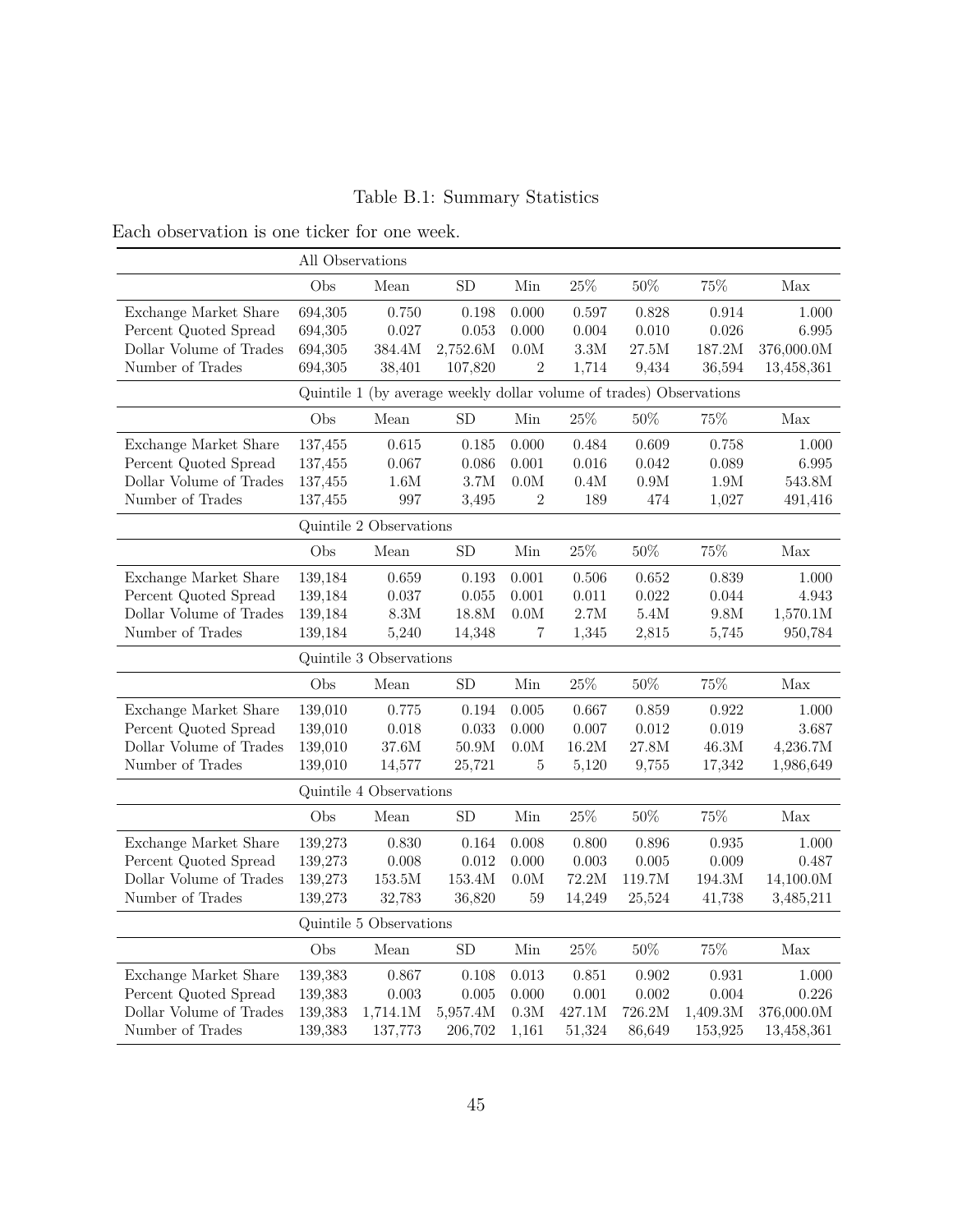## **References**

- <span id="page-46-13"></span>**Aguirre, Iñaki, Simon Cowan, and John Vickers**, "Monopoly Price Discrimination and Demand Curvature," *American Economic Review*, September 2010, *100* (4), 1601–1615.
- <span id="page-46-9"></span>**Augustin, Patrick, Marti G. Subrahmanyam, Dragon Y. Tang, and Sarah Q. Wang**, "Credit Default Swaps: Past, Present, and Future," *Annual Review of Financial Economics*, 2016, *8* (1), 175–196.
- <span id="page-46-1"></span>**Babus, Ana and Cecilia Parlatore**, "Strategic Fragmented Markets," *Journal of Financial Economics*, September 2021.
- <span id="page-46-2"></span>**Baldauf, Markus and Joshua Mollner**, "Trading in Fragmented Markets," *Journal of Financial and Quantitative Analysis*, February 2021, *56* (1), 93–121.
- <span id="page-46-10"></span>**Battalio, Robert and Craig W. Holden**, "A Simple Model of Payment for Order Flow, Internalization, and Total Trading Cost," *Journal of Financial Markets*, January 2001, *4*  $(1), 33-71.$
- <span id="page-46-11"></span>**Battalio, Robert H.**, "Third Market Broker-Dealers: Cost Competitors or Cream Skimmers?," *The Journal of Finance*, 1997, *52* (1), 341–352.
- <span id="page-46-0"></span>**Benveniste, Lawrence M., Alan J. Marcus, and William J. Wilhelm**, "What's Special about the Specialist?," *Journal of Financial Economics*, 1992, *32* (1), 61–86.
- <span id="page-46-14"></span>**Bergemann, Dirk, Benjamin Brooks, and Stephen Morris**, "The Limits of Price Discrimination," *American Economic Review*, 2015, *105* (3), 921–957.
- <span id="page-46-8"></span>**Bernhardt, Dan, Vladimir Dvoracek, Eric Hughson, and Ingrid M. Werner**, "Why Do Larger Orders Receive Discounts on the London Stock Exchange?," *Review of Financial Studies*, 2005, *18* (4), 1343–1368.
- <span id="page-46-7"></span>**Bessembinder, Hendrik and Kumar Venkataraman**, "Does an Electronic Stock Exchange Need an Upstairs Market?," *Journal of Financial Economics*, July 2004, *73* (1), 3–36.
- <span id="page-46-5"></span>**Biais, Bruno and Richard C. Green**, "The Microstructure of the Bond Market in the 20th Century," *GSIA Working Papers*, August 2007.
- <span id="page-46-3"></span>**Bogousslavsky, Vincent and Pierre Collin-Dufresne**, "Liquidity, Volume, and Order Imbalance Volatility," *Working Paper*, January 2021, p. 75.
- <span id="page-46-6"></span>**Booth, G. Geoffrey, Ji-Chai Lin, Teppo Martikainen, and Yiuman Tse**, "Trading and Pricing in Upstairs and Downstairs Stock Markets," *The Review of Financial Studies*, July 2002, *15* (4), 1111–1135.
- <span id="page-46-4"></span>**Brogaard, Jonathan, Terrence Hendershott, and Ryan Riordan**, "Price Discovery Without Trading: Evidence from Limit Orders," May 2018.
- <span id="page-46-12"></span>**Budish, Eric, Peter Cramton, and John Shim**, "The High-Frequency Trading Arms Race: Frequent Batch Auctions as a Market Design Response," *The Quarterly Journal of Economics*, November 2015, *130* (4), 1547–1621.
- <span id="page-46-15"></span>**Burdett, Kenneth and Kenneth L. Judd**, "Equilibrium Price Dispersion," *Econometrica*, 1983, *51* (4), 955–969.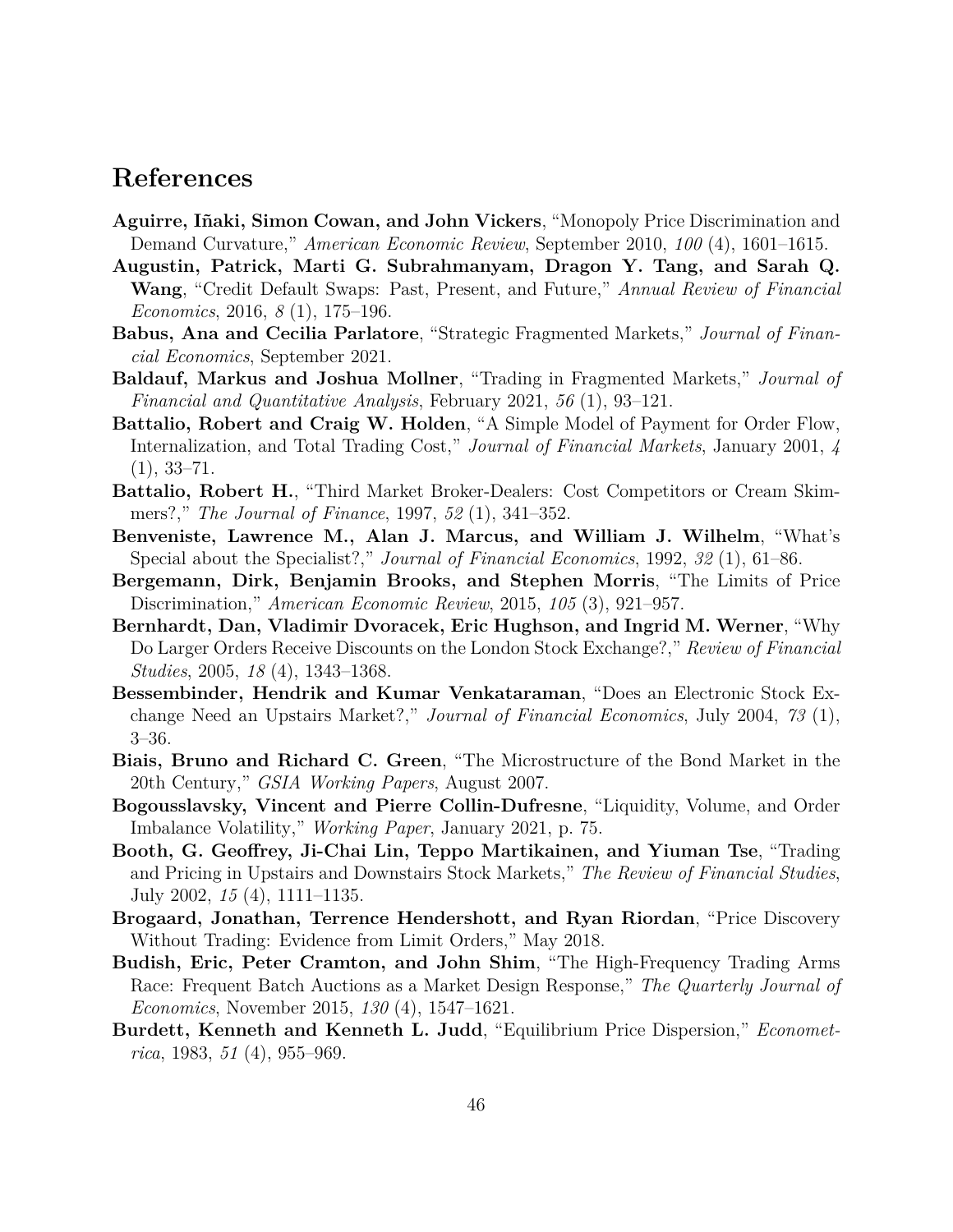- <span id="page-47-9"></span>**Byström, Hans**, "CreditGrades and the iTraxx CDS Index Market," *Financial Analysts Journal*, November 2006, *62* (6), 65–76. Publisher: Routledge \_eprint: https://doi.org/10.2469/faj.v62.n6.4354.
- <span id="page-47-6"></span>**Campbell, Bryan and Scott Hendry**, "Price Discovery in Canadian and U.S. 10-Year Government Bond Markets," *Bank of Canada Working Paper*, August 2007.
- <span id="page-47-7"></span>**Chakravarty, Sugato, Huseyin Gulen, and Stewart Mayhew**, "Informed Trading in Stock and Option Markets," *The Journal of Finance*, June 2004, *59* (3), 1235–1257.
- <span id="page-47-2"></span>**Chao, Yong, Chen Yao, and Mao Ye**, "Why Discrete Price Fragments U.S. Stock Exchanges and Disperses Their Fee Structures," *The Review of Financial Studies*, March 2019, *32* (3), 1068–1101.
- <span id="page-47-15"></span>**Chen, Daniel and Darrell Duffie**, "Market Fragmentation," *American Economic Review*, forthcoming.
- <span id="page-47-3"></span>**Cheng, Ing-Haw and Wei Xiong**, "Why Do Hedgers Trade so Much?," *The Journal of Legal Studies*, 2014, *43* (S2), S183–S207.
- <span id="page-47-12"></span>**Chordia, Tarun and Avanidhar Subrahmanyam**, "Market Making, the Tick Size, and Payment-for-Order Flow: Theory and Evidence," *The Journal of Business*, 1995, *68* (4), 543–575.
- <span id="page-47-11"></span>**Citadel LLC**, "Re: Post-Trade Name Give-Up on Swap Execution Facilities (RIN 3038–AE79)," March 2020.
- <span id="page-47-8"></span>**Collin-Dufresne, Pierre, Benjamin Junge, and Anders B. Trolle**, "Market Structure and Transaction Costs of Index CDSs," *The Journal of Finance*, 2020, *75* (5), 2719–2763. \_eprint: https://onlinelibrary.wiley.com/doi/pdf/10.1111/jofi.12953.
- <span id="page-47-16"></span>**Cowan, Simon**, "Welfare-Increasing Third-Degree Price Discrimination," *The RAND Journal of Economics*, 2016, *47* (2), 326–340.
- <span id="page-47-0"></span>**DeMarzo, Peter M.**, "The Pooling and Tranching of Securities: A Model of Informed Intermediation," *The Review of Financial Studies*, March 2005, *18* (1), 1–35.
- <span id="page-47-1"></span>**Desgranges, Gabriel and Thierry Foucault**, "Reputation-Based Pricing and Price Improvements," *Journal of Economics and Business*, 2005, *57* (6), 493–527.
- <span id="page-47-5"></span>**Downing, Chris, Shane Underwood, and Yuhang Xing**, "The Relative Informational Efficiency of Stocks and Bonds: An Intraday Analysis," *The Journal of Financial and Quantitative Analysis*, 2009, *44* (5), 1081–1102.
- <span id="page-47-13"></span>**DTCC**, "DTCC Enters Test Phase on Distributed Ledger Project for Credit Derivatives with MarkitSERV & 15 Leading Global Banks," Technical Report, Depository Trust & Clearing Corporation November 2018.
- <span id="page-47-14"></span>, "Project ION Case Study," Technical Report, Depository Trust & Clearing Corporation May 2020.
- <span id="page-47-4"></span>**Duffie, Darrell.**, *Dark Markets: Asset Pricing and Information Transmission in over-the-Counter Markets*, Princeton: Princeton University Press, 2012.
- <span id="page-47-10"></span>**Duffie, Darrell**, "Financial Regulatory Reform After the Crisis: An Assessment," *Management Science*, August 2017.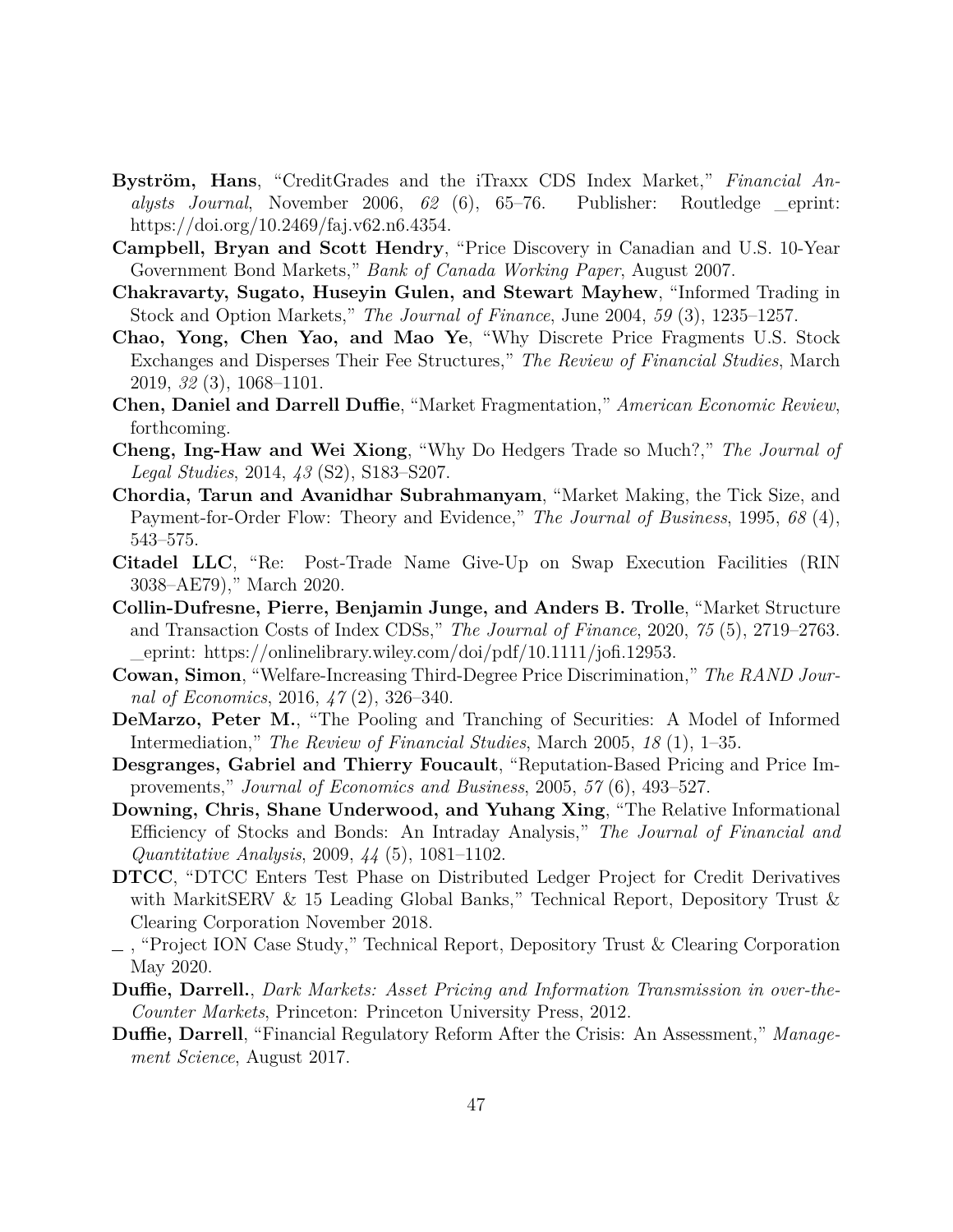- <span id="page-48-1"></span>**Dugast, Jérôme, Semih Üslü, and Pierre-Olivier Weill**, "A Theory of Participation in OTC and Centralized Markets," *The Review of Economic Studies*, February 2022, p. rdac010.
- <span id="page-48-11"></span>**Easley, David, Nicholas M. Kiefer, and Maureen O'Hara**, "Cream-Skimming or Profit-Sharing? The Curious Role of Purchased Order Flow," *Journal of Finance*, July 1996, *51* (3), 811–833.
- <span id="page-48-12"></span>**Elwell, Craig K, M Maureen Murphy, and Michael V Seitzinger**, "Bitcoin : Questions , Answers , and Analysis of Legal Issues," Technical Report 7-5700, Congressional Research Service October 2013.
- <span id="page-48-8"></span>**European Securities and Markets Authority**, "Calendar MiFID II/ Mi-FIR Transparency Publications," https://www.esma.europa.eu/calendar-mifid-ii-mifirtransparency-publications April 2021.
- <span id="page-48-7"></span>**Frino, Alex and Michael Garcia**, "Price discovery in short-term interest rate markets: Futures versus swaps," *Journal of Futures Markets*, 2018, *38* (10), 1179–1188. \_eprint: https://onlinelibrary.wiley.com/doi/pdf/10.1002/fut.21935.
- <span id="page-48-6"></span>**Fung, Hung-Gay, Gregory E. Sierra, Jot Yau, and Gaiyan Zhang**, "Are the U.S. Stock Market and Credit Default Swap Market Related?: Evidence from the CDX Indices," *The Journal of Alternative Investments*, June 2008, *11* (1), 43–61. Publisher: Institutional Investor Journals Umbrella.
- <span id="page-48-5"></span>**Gebhardt, William R., Soeren Hvidkjaer, and Bhaskaran Swaminathan**, "Stock and bond market interaction: Does momentum spill over?," *Journal of Financial Economics*, March 2005, *75* (3), 651–690.
- <span id="page-48-9"></span>**Giancarlo, J Christopher**, "Pro-Reform Reconsideration of the CFTC Swaps Trading Rules : Return to Dodd-Frank," Technical Report, US Commodity Futures Trading Commission January 2015.
- <span id="page-48-2"></span>**Glode, Vincent and Christian C. Opp**, "Over-the-Counter vs. Limit-Order Markets: The Role of Traders' Expertise," *Review of Financial Studies*, 2019, *33* (2), 866–915.
- <span id="page-48-3"></span>**Glosten, Lawrence R. and Paul R. Milgrom**, "Bid, Ask and Transaction Prices in a Specialist Market with Heterogeneously Informed Traders," *Journal of Financial Economics*, March 1985, *14* (1), 71–100.
- <span id="page-48-14"></span>**Goldstein, Itay and Alexander Guembel**, "Manipulation and the Allocational Role of Prices," *The Review of Economic Studies*, January 2008, *75* (1), 133–164.
- <span id="page-48-0"></span>**Group of Thirty Working Group on Treasury Market Liquidity**, *U.S. treasury markets: steps toward increased resilience* 2021. OCLC: 1267313090.
- <span id="page-48-4"></span>**Han, Song and Kleopatra Nikolaou**, "Trading Relationships in the OTC Market for Secured Claims: Evidence from Triparty Repos," Technical Report 2016-064, Board of Governors of the Federal Reserve System, Washington, DC May 2016.
- <span id="page-48-13"></span>**Hau, Harald, Peter Hoffmann, Sam Langfield, and Yannick Timmer**, "Discriminatory Pricing of Over-the-Counter Derivatives," *Management Science*, mar 2021.
- <span id="page-48-10"></span>**Hendershott, Terrence and Ananth Madhavan**, "Click or Call? Auction versus Search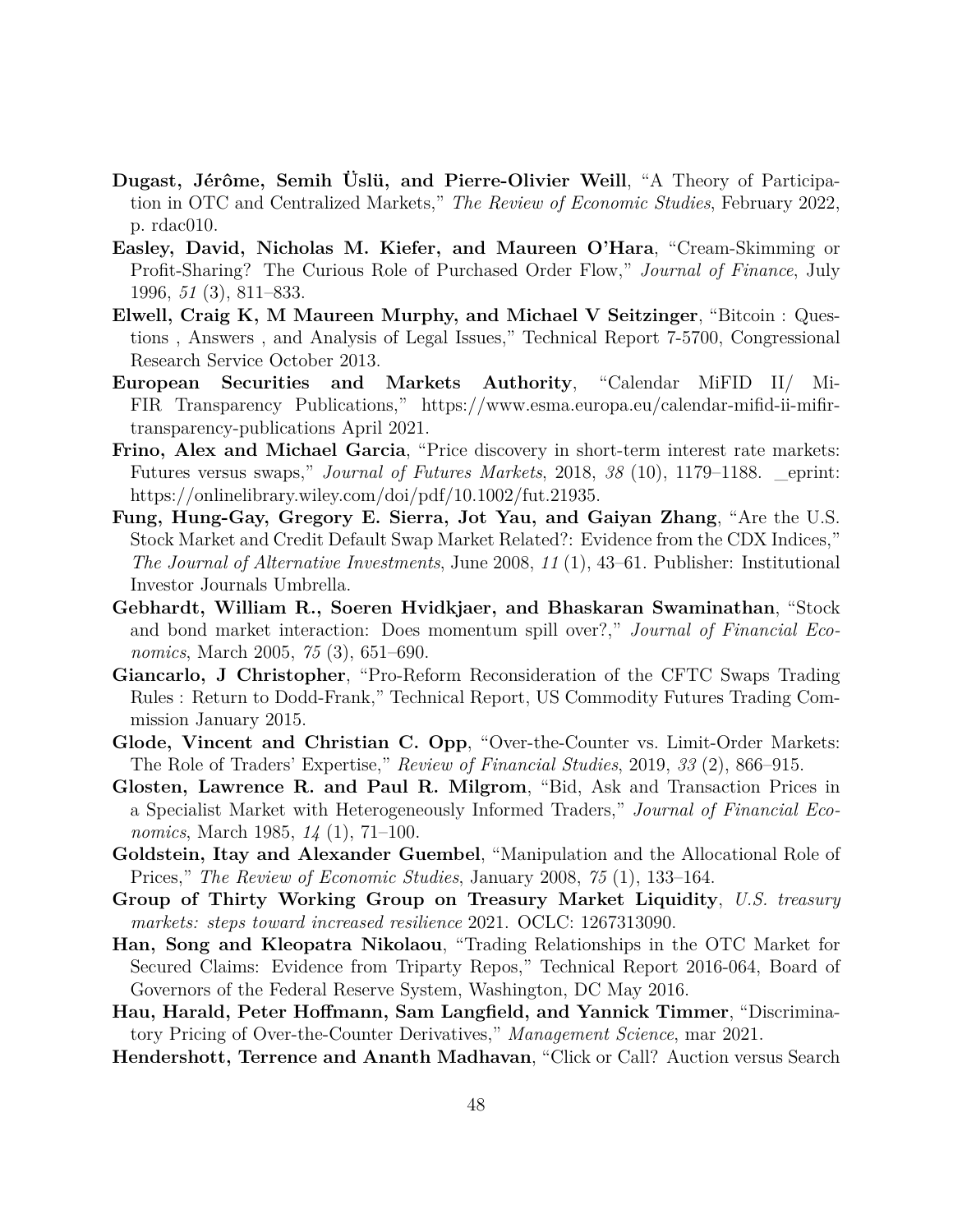in the over-the-Counter Market," *Journal of Finance*, 2015, *70* (1), 419–447.

- <span id="page-49-1"></span>**and Haim Mendelson**, "Crossing Networks and Dealer Markets: Competition and Performance," *The Journal of Finance*, October 2000, *55* (5), 2071–2115.
- <span id="page-49-6"></span>**Hilscher, Jens, Joshua M. Pollet, and Mungo Wilson**, "Are Credit Default Swaps a Sideshow? Evidence That Information Flows from Equity to CDS Markets," *Journal of Financial and Quantitative Analysis*, June 2015, *50* (3), 543–567.
- <span id="page-49-4"></span>**Homer, Sidney**, "The Historical Evolution of Today's Bond Market," in "Explorations in Economic Research," Vol. 2 of *NBER Books*, Cambridge, MA: National Bureau of Economic Research, Inc, 1975, pp. 378–389.
- <span id="page-49-3"></span>**Hong, Yongmiao, Hai Lin, and Chunchi Wu**, "Are corporate bond market returns predictable?," *Journal of Banking & Finance*, August 2012, *36* (8), 2216–2232.
- <span id="page-49-15"></span>**Irrera, Anna,** "DTCC Completes Blockchain Repo Test," https://www.reuters.com/article/us-dtcc-blockchain-repos/dtcc-completes-blockchainrepo-test-idUSKBN1661L9 February 2017.
- <span id="page-49-11"></span>**JPMorgan Chase & Co.**, "Re: Post-Trade Name Give-Up on Swap Execution Facilities: Proposed Rule – RIN 3038-AE79, 84 Fed. Reg. 72262," December 2018.
- <span id="page-49-8"></span>**Lee, Jongsub, Andy Naranjo, and Guner Velioglu**, "When do CDS spreads lead? Rating events, private entities, and firm-specific information flows," *Journal of Financial Economics*, December 2018, *130* (3), 556–578.
- <span id="page-49-2"></span>**Lee, Tomy**, "Latency in Fragmented Markets," *Review of Economic Dynamics*, July 2019, *33*, 128–153.
- <span id="page-49-12"></span>**Lester, Benjamin, Guillaume Rocheteau, and Pierre-Olivier Weill**, "Competing for Order Flow in OTC Markets," *Journal of Money, Credit and Banking*, June 2015, *47* (S2), 77–126.
- <span id="page-49-14"></span>**Lin, Ji-Chai, Gary C. Sanger, and G. Geoffrey Booth**, "Trade Size and Components of the Bid-Ask Spread," *The Review of Financial Studies*, October 1995, *8* (4), 1153–1183.
- <span id="page-49-13"></span>**Liu, Ying, Sebastian Vogel, and Yuan Zhang**, "Electronic Trading in OTC Markets vs. Centralized Exchange," *Working Paper*, 2018, p. 52.
- <span id="page-49-5"></span>**Madhavan, Ananth and Minder Cheng**, "In Search of Liquidity: Block Trades in the Upstairs and Downstairs Markets," *The Review of Financial Studies*, January 1997, *10* (1), 175–203.
- <span id="page-49-16"></span>**Malamud, Semyon and Marzena Rostek**, "Decentralized Exchange," *American Economic Review*, November 2017, *107* (11), 3320–3362.
- <span id="page-49-0"></span>**Malinova, Katya and Andreas Park**, "Liquidity, Volume and Price Efficiency: The Impact of Order vs. Quote Driven Trading," *Journal of Financial Markets*, February 2013, *16* (1), 104–126.
- <span id="page-49-10"></span>**Managed Funds Association**, "Why Eliminating Post-Trade Name Disclosure Will Improve the Swaps Market," Technical Report, Managed Funds Association March 2015.

<span id="page-49-9"></span>**MarketAxess**, "MarketAxess SEF Corporation Fee Schedule," January 2015.

<span id="page-49-7"></span>**Marsh, Ian W. and Wolf Wagner**, "News-Specific Price Discovery in Credit De-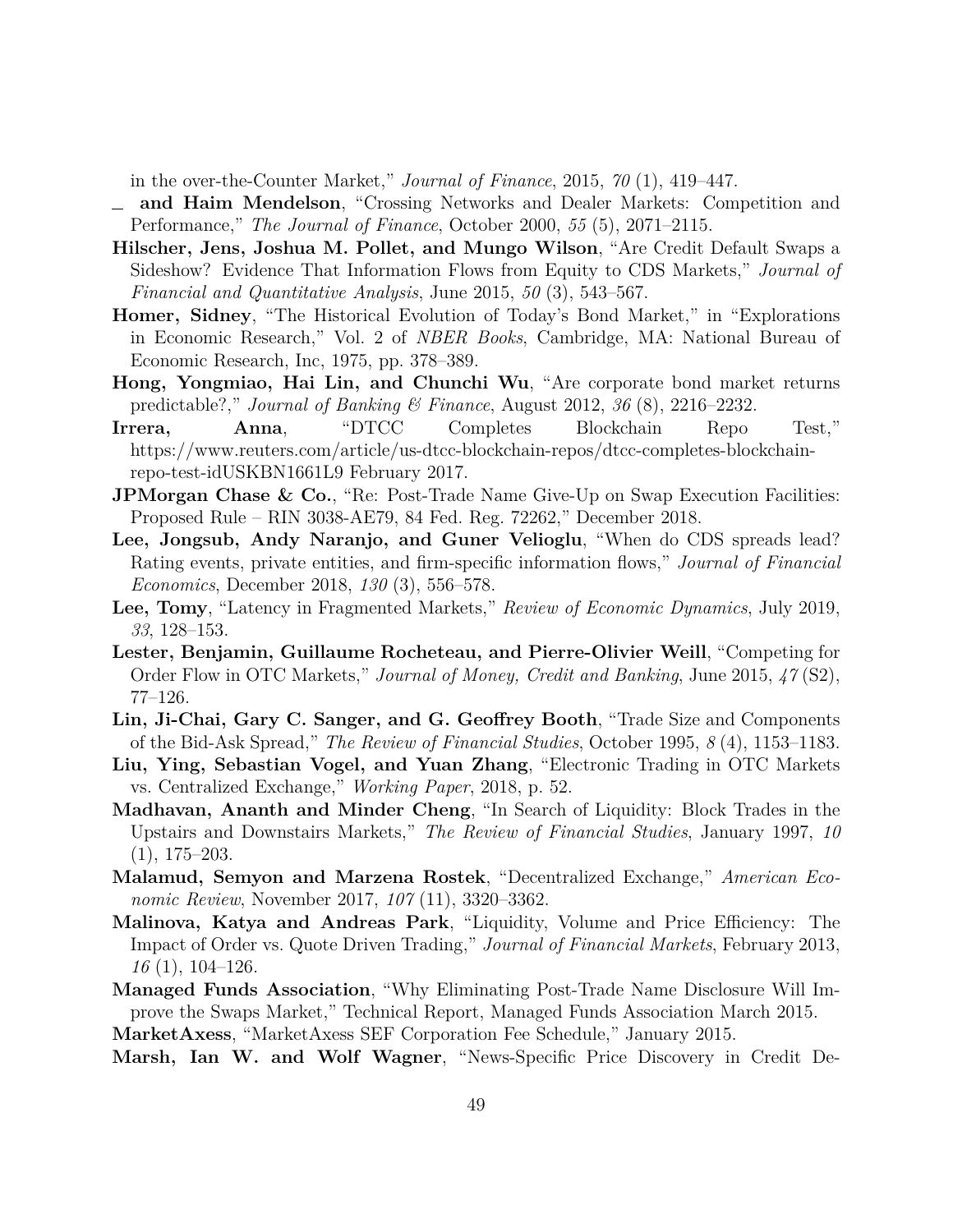fault Swap Markets," *Financial Management*, 2016, *45* (2), 315–340. \_eprint: https://onlinelibrary.wiley.com/doi/pdf/10.1111/fima.12095.

- <span id="page-50-10"></span>**Mizrach, Bruce and Christopher J. Neely**, "Information Shares in the US Treasury Market," *Journal of Banking & Finance*, July 2008, *32* (7), 1221–1233.
- <span id="page-50-11"></span>**Muravyev, Dmitriy, Neil D. Pearson, and John Paul Broussard**, "Is There Price Discovery in Equity Options?," *Journal of Financial Economics*, February 2013, *107* (2), 259–283.
- <span id="page-50-0"></span>**Nagel, Joachim**, "Markets Committee Electronic Trading in Fixed Income Markets," Technical Report 9789291974207, Bank for International Settlements 2016.
- <span id="page-50-7"></span>**Nybo, Andy, Steven Sears, and Leaf Wade**, "US Options and Volatility Market Client Demographics," September 2014.
- <span id="page-50-9"></span>**Oehmke, Martin and Adam Zawadowski**, "The Anatomy of the CDS Market," *The Review of Financial Studies*, January 2017, *30* (1), 80–119.
- <span id="page-50-16"></span>**O'Hara, Maureen and Xing Alex Zhou**, "The Electronic Evolution of Corporate Bond Dealers," *Journal of Financial Economics*, May 2021, *140* (2), 368–390.
- <span id="page-50-1"></span>**Pagano, Marco**, "Trading Volume and Asset Liquidity," *The Quarterly Journal of Economics*, 1989, *104* (2), 255–274.
- <span id="page-50-3"></span>**and Ailsa Roell**, "Transparency and Liquidity: A Comparison of Auction and Dealer Markets with Informed Trading," *Journal of Finance*, 1996, *51* (2), 579–611.
- <span id="page-50-6"></span>**Pagnotta, Emiliano S and Thomas Philippon**, "Competing on Speed," *Econometrica*, May 2018, *86* (3), 1067–1115.
- <span id="page-50-5"></span>**Parlour, Christine A. and Duane J. Seppi**, "Liquidity-Based Competition for Order Flow," *The Review of Financial Studies*, April 2003, *16* (2), 301–343.
- <span id="page-50-17"></span>**Pigou, A.**, *The Economics of Welfare* Palgrave Classics in Economics, Palgrave Macmillan UK, 1920.
- <span id="page-50-14"></span>**Poskitt, Russell**, "Benchmark tipping and the role of the swap market in price discovery," *Journal of Futures Markets*, 2007, *27* (10), 981–1001. \_eprint: https://onlinelibrary.wiley.com/doi/pdf/10.1002/fut.20282.
- <span id="page-50-13"></span>**Procasky, William J.**, "Price Discovery in CDS and Equity Markets: Default Risk-Based Heterogeneity in the Systematic Investment Grade and High Yield Sectors," *Journal of Financial Markets*, June 2020, p. 100581.
- <span id="page-50-4"></span>**Ready, Mark J.**, "The Specialist's Discretion: Stopped Orders and Price Improvement," *The Review of Financial Studies*, October 1999, *12* (5), 1075–1112.

<span id="page-50-15"></span>**Refinitiv**, "Swap Execution Facility Addendum," 2019.

- <span id="page-50-8"></span>**Riggs, Lynn, Esen Onur, David Reiffen, and Haoxiang Zhu**, "Swap Trading after Dodd-Frank: Evidence from Index CDS," *Working Paper*, January 2018.
- <span id="page-50-12"></span>**Rose, Annica**, "The Informational Effect and Market Quality Impact of Upstairs Trading and Fleeting Orders on the Australian Securities Exchange," *Journal of Empirical Finance*, September 2014, *28* (Supplement C), 171–184.
- <span id="page-50-2"></span>**Rust, John and George Hall**, "Middlemen versus Market Makers: A Theory of Compet-